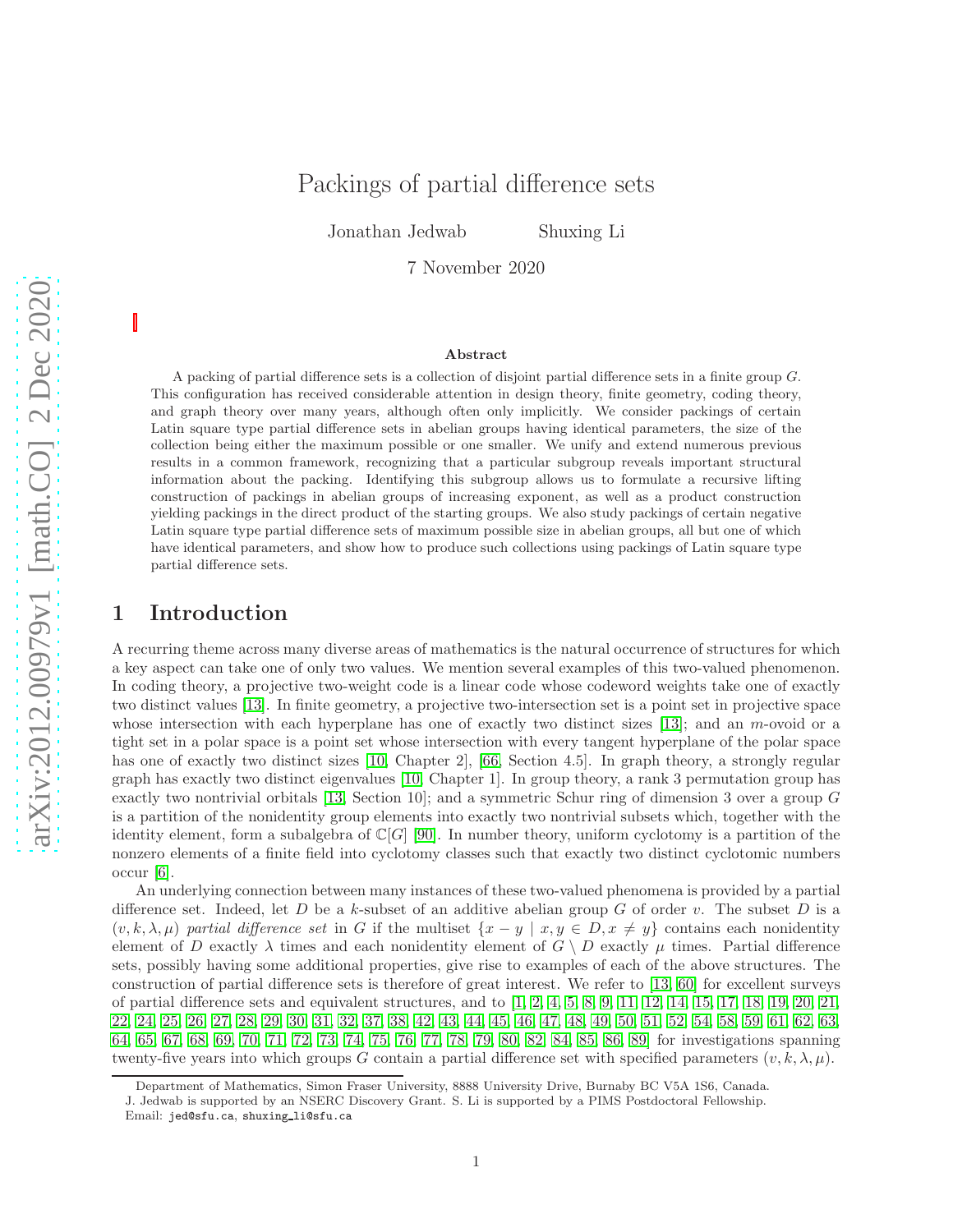This paper is concerned with the construction of two of the richest classes of partial difference sets, whose parameters are determined by only two integers. A partial difference set whose parameters  $(v, k, \lambda, \mu)$  take the form  $(n^2, r(n-1), n + r(r-3), r(r-1))$  has  $(n, r)$  Latin square type, and one whose parameters take the form  $(n^2, r(n+1), -n+r(r+3), r(r+1))$  has  $(n, r)$  negative Latin square type. A partial difference set D in G is regular if  $1_G \notin D$  and  $D = \{d^{-1} \mid d \in D\}$ . A great deal of research has been conducted into the existence of a collection of  $t > 1$  disjoint regular  $(t, c)$  Latin square type partial difference sets in an abelian group G of order  $t^2c^2$ . The number of elements of G avoided by the partial difference sets of such a collection is tc, so the collection has maximum possible size when  $c > 1$ . The principal motivation for this paper was the discovery of a widespread structural property that does not seem to have been previously recognized: in all previous constructions, possibly after some modification, the tc avoided elements of  $G$  form a subgroup  $U$ . We therefore refer to such a collection of partial difference sets as a  $(c, t)$  LP-packing in G relative to U. The presence of the associated subgroup  $U$  is key to the recursive lifting construction of LP-packings of increasing exponent that we present in [Section 5.](#page-15-0) In general, lifting constructions (that increase the group exponent) have historically been more challenging to find than product constructions (that combine objects into the direct product of the starting groups). [Table 1](#page-2-0) illustrates how widely the concept of LP-packings has been previously studied, often implicitly, and in each case identifies the subgroup U explicitly. In some cases, identifying the crucial subgroup  $U$  from the original reference requires considerable effort.

We shall unify and extend many results for LP-packings, whose original derivation relied on a variety of sometimes delicate approaches, by means of a common framework that depends only on elementary methods. We shall show that we have considerable control over the choice of the associated subgroup  $U$ . In addition to the recursive construction of [Section 5,](#page-15-0) we shall give a product construction for LP-packings in [Section 4.](#page-11-0) We present the following result (to be proved as [Corollary 5.4\)](#page-17-0) as a showcase for our constructions.

<span id="page-1-0"></span>**Theorem 1.1.** Let p be prime, let  $s_1, ..., s_v$  be nonnegative integers (not all zero), and let  $m = \min\{s_i \mid s_i > 0\}$ . For each  $i = 1, ..., v$ , let  $G_i = \mathbb{Z}_{p^i}^{2s_i}$  and let  $U_i$  be a subgroup of  $G_i$  of order  $p^{is_i}$ . Let  $G = \prod$ let  $U = \prod_{i=1}^{v} U_i$ , and let  $n = \sqrt{|G|}$ . Then for each  $j = 0, \ldots, m-1$ , there exists an  $\left(\frac{n}{p^{m-j}}, p^{m-j}\right)$  LP-packing in G relative to U: a collection of  $p^{m-j}$  disjoint regular  $(n, \frac{n}{p^{m-j}})$  Latin square type partial difference sets in G avoiding U.

We shall show in [Section 3](#page-6-0) that a collection of t disjoint regular  $(te, c)$  Latin square type partial difference sets with  $c = 1$  does not have maximum possible size, because there exists a size  $t + 1$  collection known equivalently as a  $(t, t + 1)$  partial congruence partition. However, we regard the  $(1, t)$  LP-packing as a more natural object than the larger partial congruence partition, because it forms the base case of the recursive construction of [Section 5](#page-15-0) and so allows a powerful generalization to nonelementary abelian groups.

We similarly refer to a collection of  $t - 1 > 0$  disjoint regular  $(te, c)$  negative Latin square type partial difference sets in an abelian group G of order  $t^2c^2$ , for which the  $(c-1)(tc+1)$  nonidentity avoided elements of G form a regular  $(t, c-1)$  negative Latin square type partial difference set in G, as a  $(c, t-1)$  NLP-packing; such a collection has maximum possible size for all  $c > 1$ . The NLP-packing structure was already known, and previous constructions are summarized in [Table 2.](#page-3-0) We shall use a product construction in [Section 6](#page-18-0) to combine small examples of NLP-packings with the families of LP-packings constructed recursively here, and so extend previous constructions of families of NLP-packings. We mention that both LP-packings and NLP-packings give rise to group-based amorphic association schemes [\[87\]](#page-30-15).

Our principal objective is to determine for which abelian groups G and subgroups U there exists a  $(c, t)$ LP-packing in G relative to U, and for which abelian groups G there exists a  $(c, t - 1)$  NLP-packing in G. We propose that the natural framework for studying regular  $(t, c)$  Latin square type and negative Latin square type partial difference sets is as these respective collections, rather than as single examples.

The rest of the paper is organized as follows. [Section 2](#page-2-1) gives a historical overview of packings of partial difference sets of Latin square type and negative Latin square type in abelian groups. [Section 3](#page-6-0) introduces LP-packings, describes their relationship to partial congruence partitions, establishes constraints on their structure, and presents a product construction. [Section 4](#page-11-0) introduces an LP-partition as an auxiliary configuration in the construction of an LP-packing in a larger group from an LP-packing in a smaller group. [Section 5](#page-15-0) recursively constructs infinite families of LP-partitions and LP-packings of increasing exponent, inspired by a recursive lifting construction of difference sets using relative difference sets [\[33\]](#page-28-14). [Section 6](#page-18-0) introduces NLP-packings, and uses a product construction to combine an NLP-packing with an LP-packing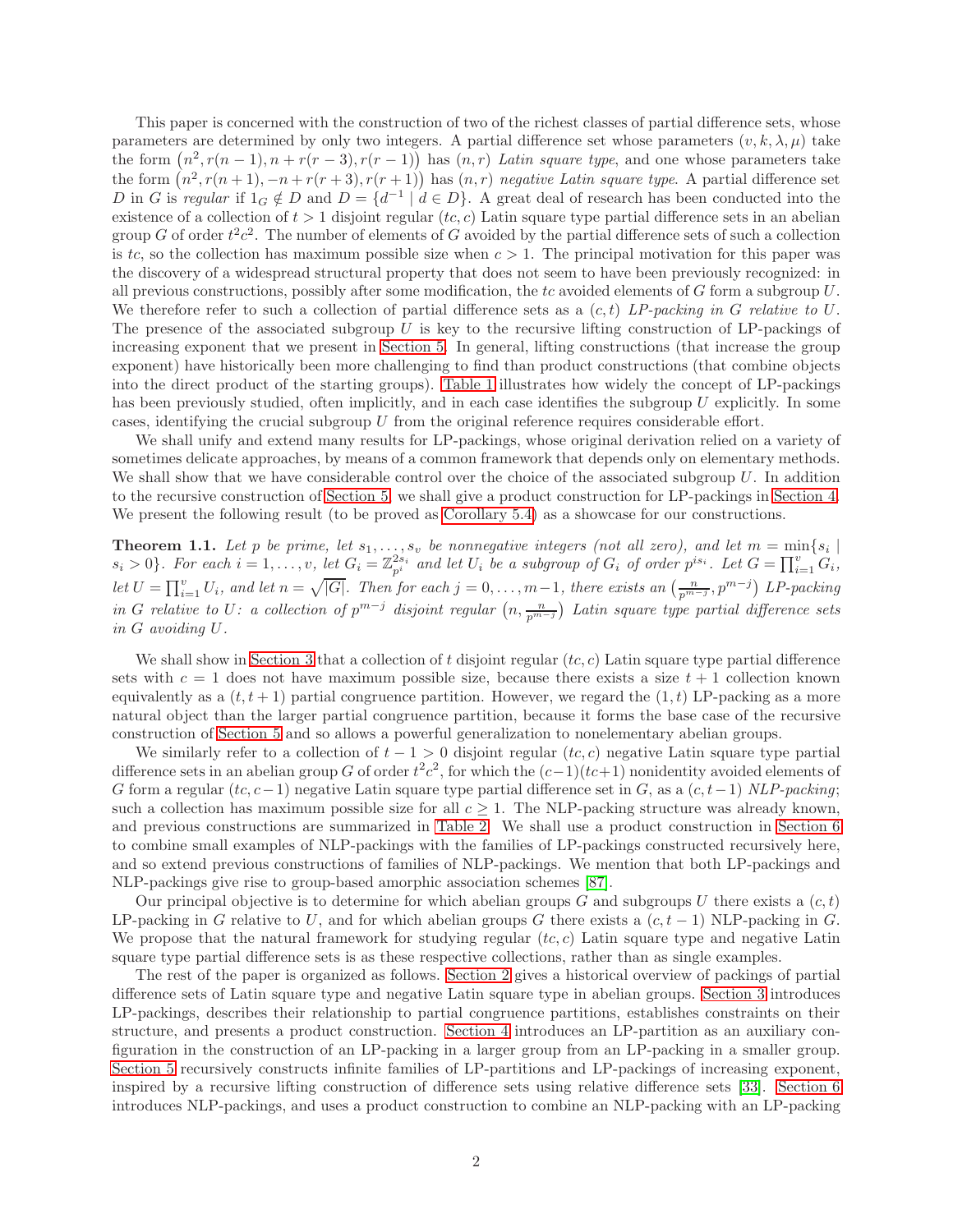to give an NLP-packing in the direct product of the starting groups. [Section 7](#page-22-0) examines how LP-packings and NLP-packings are related to hyperbolic and elliptic strongly regular bent functions, and [Section 8](#page-24-0) examines how these packings are related to reversible Hadamard difference sets. [Section 9](#page-26-6) proposes some open problems for future research.

| $\overline{c}$       | t                      | Group $G$                                                              | Subgroup $U$                                                              | Restrictions                               | Source                                      |
|----------------------|------------------------|------------------------------------------------------------------------|---------------------------------------------------------------------------|--------------------------------------------|---------------------------------------------|
| $p^{w-s}$            | $p^s$                  | $\mathbb{Z}_{p^2}^w$                                                   | $(p\mathbb{Z}_{p^2})^w$                                                   | s is proper<br>divisor of $w > 1$          | [21, Thm. 3.1]                              |
| $\mathcal{p}$        | $\mathcal{p}$          | $\mathbb{Z}_{p^2}^2$                                                   | $(p\mathbb{Z}_{p^2})^2$                                                   |                                            | [32, Thm. 3.1]                              |
| $2a-1$               | $\overline{2}$         | $\mathbb{Z}_{2^a}^2$                                                   | order $2^a$ , noncyclic                                                   |                                            | [36, Thm. 3.1]                              |
| $p^{w-\sigma(p,w)}$  | $p^{\sigma(p,w)}$      | $\mathbb{Z}_{p^2}^w$                                                   | $(p\mathbb{Z}_{p^2})^w$                                                   | w>1                                        | $[51, \text{ Lem. } 3.1]$                   |
| $\frac{n}{p^s}$      | $p^s$                  | $\mathbb{Z}_{p^{a+1}}^{2us} \times \mathbb{Z}_{p^{a}}^{2ws}$           | $\mathbb{Z}_{p^{a+1}}^{us} \times \mathbb{Z}_{p^{a}}^{ws}$                | $n = \sqrt{ G }$ and $a \ge 1$             | [57, Thm. 3.1]                              |
| $p^{w-1}$            | $\mathcal{p}$          | $\mathbb{Z}_{p^2}^w$                                                   | $(p\mathbb{Z}_{p^2})^w$                                                   | w>1                                        | [59, Thm. 2.2]                              |
| $p^s$                | $p^s$                  | $\mathbb{Z}_{p^2}^{2s}$                                                | $(p\mathbb{Z}_{p^2})^{2s}$                                                | s>1                                        | [80, Prop. 4.1]                             |
| $p^{(2a-1)s}$        | $p^s$                  | $\mathbb{Z}_{p^{2a}}^{2s}$                                             | $(p^a \mathbb{Z}_{p^{2a}})^{2s}$                                          |                                            | $[81, \text{ Lem. } 4.3]$<br>[82, Thm. 3.1] |
| $\frac{n}{p}$        | $\boldsymbol{p}$       | $\mathbb{Z}_p^{2u} \times \prod_{i=1}^v \mathbb{Z}_{n^{2i}}^{2s_{2i}}$ | $\mathbb{Z}_p^u \times \prod_{i=1}^v (p^i \mathbb{Z}_{p^{2i}})^{2s_{2i}}$ | $n = \sqrt{ G }$ and<br>$u, s_{2i} \geq 0$ | [82, Cor. 6.2]                              |
| $p^{w-1}$            | $\mathcal{p}$          | $\mathbb{Z}_{p^2}^w$                                                   | $(p\mathbb{Z}_{p^2})^w$                                                   | $p$ is odd divisor of $w$                  | [84, Thm. 4.1]                              |
| $2\lceil w/2 \rceil$ | $2\lfloor w/2 \rfloor$ | $\mathbb{Z}_4^w$                                                       | $(2\mathbb{Z}_4)^w$                                                       | w>1                                        | [91, Lem. $4.5$ ]                           |

<span id="page-2-0"></span>Table 1: Known  $(c, t)$  LP-packings in G relative to U, where p is prime and  $\sigma$  is defined in [\(2\)](#page-5-0)

### <span id="page-2-1"></span>2 Historical Overview

In this section, we give an overview of previous constructions of regular Latin square type and negative Latin square type partial difference sets in abelian groups. In many cases, these results produce only a single partial difference set, whereas our objective in later sections will be to construct disjoint collections.

Let G be an abelian group. We firstly present some basic results involving the group ring  $\mathbb{Z}[G]$  and character theory. For  $A \in \mathbb{Z}[G]$  and  $g \in G$ , denote the coefficient of g in A by  $[A]_g$  (so that  $A = \sum_{g \in G} [A]_g g$ ). For  $A \in \mathbb{Z}[G]$ , write  $A^{(-1)} = \sum_{g \in G} [A]_g g^{-1}$ . For a subset A of G, by a standard abuse of notation we also denote the group ring element  $\sum_{g\in A}^{\infty} g$  by A. A *character*  $\chi$  of G is a group homomorphism from G to the multiplicative group of the complex field  $\mathbb C$ . Write  $\widehat{G}$  for the character group of G. A character  $\chi \in \widehat{G}$  is principal on a subgroup  $H \le G$  if  $\chi(h) = 1$  for each  $h \in H$ . For a subgroup  $H \le G$ , write

$$
H^{\perp} = \{ \chi \in \widehat{G} \mid \chi \text{ is principal on } H \}
$$

(so that  $G^{\perp}$  consists of only the principal character on G). For  $\chi \in \widehat{G}$  and  $A \in \mathbb{Z}[G]$ , write  $\chi(A)$  for the character sum  $\sum_{g\in G}[A]_g\chi(g)$ . For a more detailed treatment of group rings and character theory, see [\[7,](#page-26-7) Chap. VI] and [\[83,](#page-30-18) Chap. 1].

<span id="page-2-2"></span>**Definition 2.1.** Let D be a k-subset of an additive group G of order v. The subset D is a  $(v, k, \lambda, \mu)$  partial difference set (PDS) in G if the multiset  $\{x - y \mid x, y \in D, x \neq y\}$  contains each nonidentity element of D exactly  $\lambda$  times and each nonidentity element of  $G - D$  exactly  $\mu$  times. The partial difference set is regular if  $1_G \notin D$  and  $D = D^{(-1)}$ .

The condition  $D = D^{(-1)}$  in [Definition 2.1](#page-2-2) is guaranteed to hold except in the special case  $\lambda = \mu$  [\[60,](#page-29-1) Prop. 1.2], in which case the partial difference set is a  $(v, k, \lambda)$ -difference set in G (see [Section 8\)](#page-24-0). Provided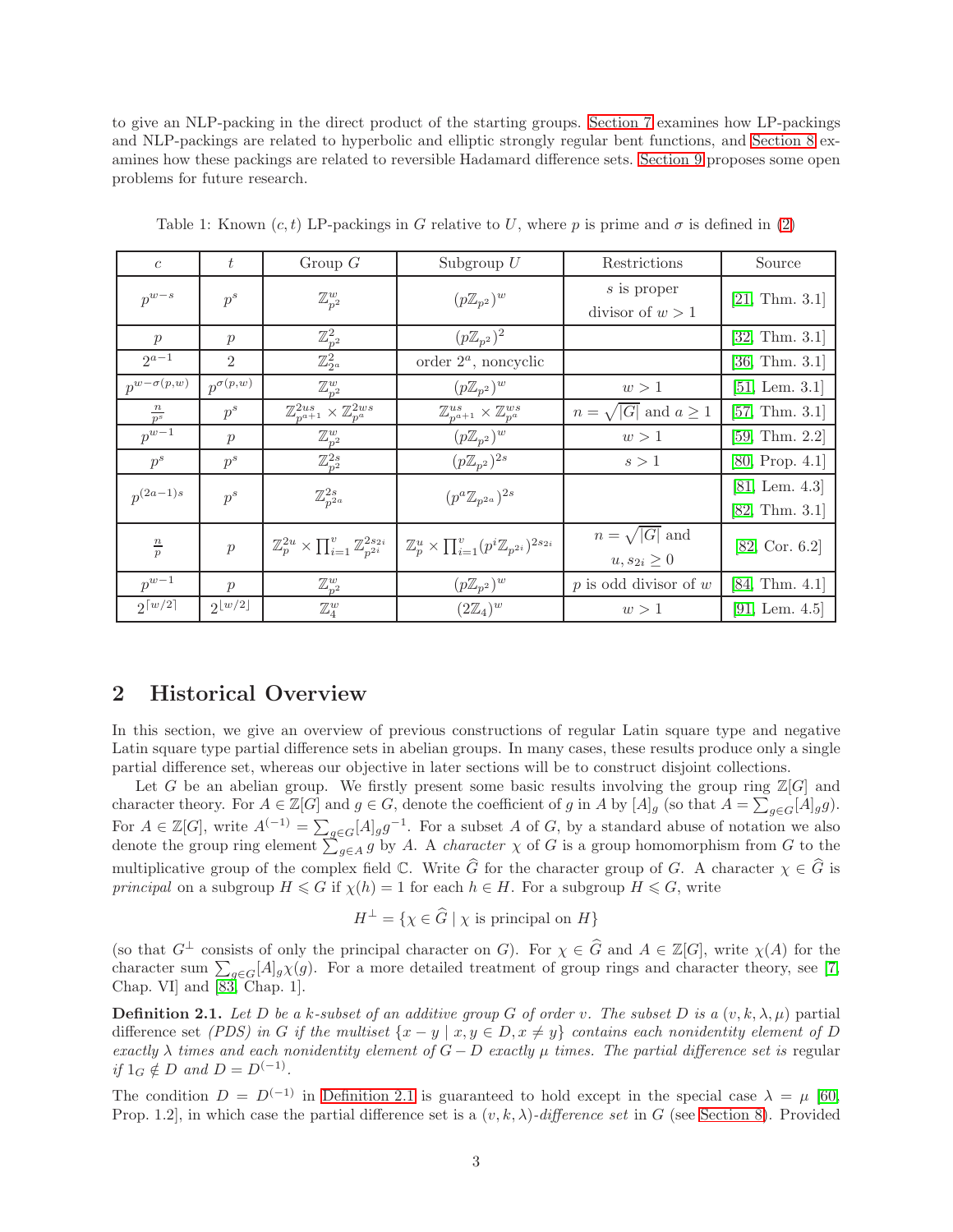| $\epsilon$    | $t-1$            | Group $G$                                                                                                                                                                            | Restrictions                                                                                          | Source                           |
|---------------|------------------|--------------------------------------------------------------------------------------------------------------------------------------------------------------------------------------|-------------------------------------------------------------------------------------------------------|----------------------------------|
| $\frac{n}{2}$ | $\mathbf{1}$     | $\left[ \mathbb{Z}_2^{2u} \times \mathbb{Z}_4^w \times \prod_{i=3}^v \mathbb{Z}_{2i}^{2s_i} \times \mathbb{Z}_3^{2y} \times \prod_{i=1}^z \mathbb{Z}_{n_i}^{4t_i} \right]$           | $n = \sqrt{ G }$ and prime $p_i > 3$ ,<br>$u, w, s_i, y, t_i \geq 0$<br>if $u = 0$ then $y = t_i = 0$ | [20, Prop. 3.12]                 |
| $\frac{n}{3}$ | $\overline{2}$   | $\mathbb{Z}_3^{2+2u} \times \mathbb{Z}_9^w \times \prod_{i=3}^v \mathbb{Z}_{3i}^{2s_i}$                                                                                              | $n = \sqrt{ G }$ and $u, w, s_i \geq 0$ ,<br>$w \neq 1$                                               | [20, Prop. 3.13]                 |
| $\frac{n}{4}$ | $\boldsymbol{3}$ | $\mathbb{Z}_2^{4+2u} \times \mathbb{Z}_4^w \times \prod_{i=3}^v \mathbb{Z}_{2i}^{4s_i}$<br>$\mathbb{Z}_2^{2u} \times \mathbb{Z}_4^{w+2} \times \prod_{i=3}^v \mathbb{Z}_{2i}^{4s_i}$ | $n = \sqrt{ G }$ and $u, w, s_i \geq 0$ ,<br>$u \neq 1$ and $w \notin \{1,3\}$                        | [20, Prop. 3.14]                 |
| $4^{w-1}$     | 3                | $\mathbb{Z}_4^{2u} \times \mathbb{Z}_2^{4w-4u}$                                                                                                                                      | $0 \leq u \leq w$ if w odd<br>$0 \leq u \lt w$ if w even                                              | [38, Cor. 2.2]<br>[39, Thm. 3.6] |
| $\frac{n}{4}$ | 3                | $\mathbb{Z}_2^{4u} \times \mathbb{Z}_4^{2w} \times \prod_{i=2}^v \mathbb{Z}_{2i}^{4s_{2i}}$                                                                                          | $n = \sqrt{ G }$ and $u, w, s_{2i} \geq 0$ ,<br>$u + w \geq 1$                                        | [82, Thm. 4.2]                   |
| $\frac{n}{3}$ | $\mathfrak{D}$   | $\mathbb{Z}_3^{2u+2} \times \prod_{i=1}^{v} \mathbb{Z}_{32i}^{2s_{2i}}$                                                                                                              | $n = \sqrt{ G }$ and $u, s_{2i} \geq 0$                                                               | [82, Cor. 5.1]                   |
| $3^{w-1}$     | $\mathfrak{D}$   | $\mathbb{Z}_3^{2w}$                                                                                                                                                                  | w > 1                                                                                                 | [86, Thm. 1]                     |

<span id="page-3-0"></span>Table 2: Known  $(c, t - 1)$  NLP-packings in G

that  $D = D^{(-1)}$ , the condition  $1_G \notin D$  is not restrictive [\[60,](#page-29-1) p. 222]; we shall be concerned only with partial difference sets that are regular. Let D be a k-subset of a group G of order v for which  $1_G \notin D$ . Then, in group ring notation, D is a  $(v, k, \lambda, \mu)$  PDS in G if and only if

<span id="page-3-2"></span>
$$
DD^{(-1)} = k - \mu + (\lambda - \mu)D + \mu G \quad \text{in } \mathbb{Z}[G].
$$
 (1)

<span id="page-3-1"></span>The following result is a consequence of the orthogonality properties of characters.

**Proposition 2.2** (Fourier inversion formula). Let G be an abelian group and let  $A \in \mathbb{Z}[G]$ . Then

$$
[A]_g = \frac{1}{|G|} \sum_{\chi \in \widehat{G}} \chi(A) \overline{\chi(g)} \quad \text{for each } g \in G.
$$

In particular, elements A, B of  $\mathbb{Z}[G]$  are equal if and only if  $\chi(A) = \chi(B)$  for all  $\chi \in \widehat{G}$ .

<span id="page-3-4"></span>[Proposition 2.2](#page-3-1) and [\(1\)](#page-3-2) imply the following characterization of a regular partial difference set in terms of its character values.

**Lemma 2.3** ([\[60,](#page-29-1) Cor. 3.3]). Let G be an abelian group of order v. Let D be a k-subset of G for which  $1_G \notin D$ . Let  $\lambda, \mu$  be nonnegative integers satisfying  $k^2 = k - \mu + (\lambda - \mu)k + \mu v$  and  $(\lambda - \mu)^2 + 4(k - \mu) \ge 0$ . Then D is a regular  $(v, k, \lambda, \mu)$  partial difference set in G if and only if

$$
\chi(D) = \frac{1}{2} \left( \lambda - \mu \pm \sqrt{(\lambda - \mu)^2 + 4(k - \mu)} \right)
$$
 for all nonprincipal characters  $\chi$  of G.

<span id="page-3-3"></span>We are interested in the following two types of parameters for partial difference sets.

**Definition 2.4.** Let  $n \ge 1$  and  $r \ge 0$  be integers. An  $(n^2, r(n - \epsilon), \epsilon n + r^2 - 3\epsilon r, r^2 - \epsilon r)$  PDS is an  $(n, r)$ Latin square type PDS if  $\epsilon = 1$ , and is an  $(n, r)$  negative Latin square type PDS if  $\epsilon = -1$ .

The connection between Latin square type partial difference sets and Latin squares is "rather indirect" [\[52,](#page-29-3) p. 2. We allow the case  $r = 0$  in [Definition 2.4,](#page-3-3) which corresponds to the empty set (see [Remark](#page-18-1) 6.2 *(iii)*).

<span id="page-3-5"></span>We next give a character-theoretic description of the two parameter sets of interest.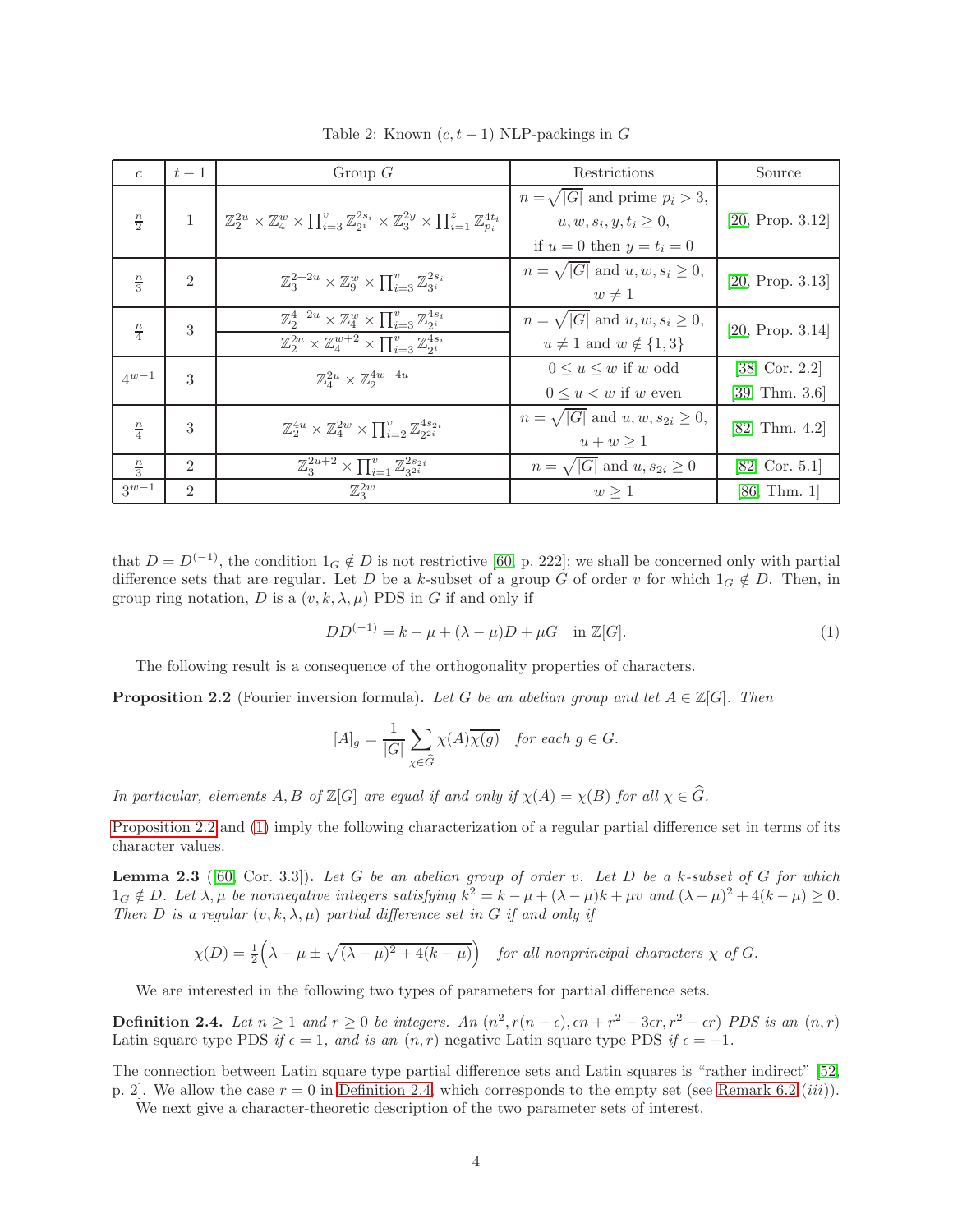**Lemma 2.5.** Let  $n \geq 1$  and  $r \geq 0$  be integers, and let  $\epsilon \in \{1, -1\}$ . Let G be an abelian group of order  $n^2$ , and let D be an  $r(n - \epsilon)$ -subset of G. Then D is a regular  $(n, r)$  Latin square type PDS in G (when  $\epsilon = 1$ ), and is a regular  $(n, r)$  negative Latin square type PDS in G (when  $\epsilon = -1$ ), if and only if

 $\chi(D) \in \{-\epsilon r, \epsilon (n-r)\}$  for all nonprincipal characters  $\chi$  of G.

If  $D$  is a regular  $(n, r)$  Latin square type or negative Latin square type PDS in  $G$ , then the character set  $\tilde{D} = \{\chi \in \hat{G} \mid \chi(D) = \epsilon(n-r)\}\$ is also a regular  $(n,r)$  Latin square type or negative Latin square type PDS in  $\widehat{G}$ , respectively.

Proof. The first statement follows directly from [Lemma 2.3.](#page-3-4) The second statement is obtained from [\[60,](#page-29-1) Thm. 3.4]: let  $D^+$  be the dual of D as defined in [\[60\]](#page-29-1), and note that  $D = D^+$  in the case  $\epsilon = 1$  and that  $\widetilde{D} = \widehat{G} - 1_{\widehat{G}} - D^+$  in the case  $\epsilon = -1$ .  $\Box$ 

We now briefly survey the numerous previous constructions of Latin square type and negative Latin square type partial difference sets, which we classify into three classes that are restricted to elementary abelian groups and five that are not. The three construction classes that are restricted to elementary abelian groups arise from the following sources.

#### (1) Projective two-intersection sets.

Projective two-intersection sets (sometimes called two-character sets) are classical configurations from finite geometry that provide a series of constructions  $[1, 2, 9, 22, 24, 25, 26, 27, 31, 47, 54, 73]$  $[1, 2, 9, 22, 24, 25, 26, 27, 31, 47, 54, 73]$  $[1, 2, 9, 22, 24, 25, 26, 27, 31, 47, 54, 73]$  $[1, 2, 9, 22, 24, 25, 26, 27, 31, 47, 54, 73]$  $[1, 2, 9, 22, 24, 25, 26, 27, 31, 47, 54, 73]$  $[1, 2, 9, 22, 24, 25, 26, 27, 31, 47, 54, 73]$  $[1, 2, 9, 22, 24, 25, 26, 27, 31, 47, 54, 73]$  $[1, 2, 9, 22, 24, 25, 26, 27, 31, 47, 54, 73]$  $[1, 2, 9, 22, 24, 25, 26, 27, 31, 47, 54, 73]$  $[1, 2, 9, 22, 24, 25, 26, 27, 31, 47, 54, 73]$  $[1, 2, 9, 22, 24, 25, 26, 27, 31, 47, 54, 73]$  $[1, 2, 9, 22, 24, 25, 26, 27, 31, 47, 54, 73]$  $[1, 2, 9, 22, 24, 25, 26, 27, 31, 47, 54, 73]$  (see also [\[60,](#page-29-1) Sect. 9]). Recently, projective two-intersection sets have been intensively studied in the context of intriguing sets in polar spaces (see [\[4,](#page-26-3) [5,](#page-26-4) [8,](#page-26-5) [12,](#page-27-4) [28,](#page-27-17) [29,](#page-27-18) [30,](#page-28-0) [42\]](#page-28-5), for example). See [\[23\]](#page-27-19) for a recent survey of intriguing sets, and [\[66,](#page-29-0) Sect. 4.5] for a detailed account of the connection between these sets and Latin square type and negative Latin square type PDSs.

(2) Nondegenerate quadratic forms and their generalizations.

A fundamental construction uses nondegenerate quadratic forms over finite fields [\[60,](#page-29-1) Thm. 2.6]. This construction has been greatly extended to allow the quadratic form to be replaced by other functions, including bent and vectorial bent functions [\[14,](#page-27-5) [15,](#page-27-6) [17,](#page-27-7) [20,](#page-27-10) [44,](#page-28-7) [72,](#page-30-1) [86\]](#page-30-13).

(3) Cyclotomic classes of a finite field.

A seminal construction due to Baumert, Mills and Ward involves uniform cyclotomy in a finite field [\[6\]](#page-26-0), [\[60,](#page-29-1) Thm. 10.3]. Further cyclotomic constructions have been proposed based on sophisticated numbertheoretic techniques [\[62,](#page-29-8) [63,](#page-29-9) [65,](#page-29-11) [67,](#page-29-12) [68,](#page-29-13) [69,](#page-29-14) [71\]](#page-29-16).

We now describe the five construction classes that are not restricted to elementary abelian groups. We shall later use LP-packings and NLP-packings to streamline many of these constructions, using only elementary methods. In some cases, we shall give a unified treatment for previously known parameter sets; in other cases, we shall produce examples with entirely new parameter sets.

#### <span id="page-4-1"></span>(1) Direct constructions via partial congruence partitions

**Definition 2.6.** Let G be a group of order  $n^2$ . An  $(n, r)$  partial congruence partition of degree r in G is a collection  $\{U_1, \ldots, U_r\}$  of order n subgroups of G such that  $U_i \cap U_j = \{1_G\}$  for all  $i \neq j$ .

If  $U_1, \ldots, U_r$  is an  $(n, r)$  partial congruence partition in G, then  $\sum_{i=1}^r (U_i - 1_G)$  is a regular  $(n, r)$  Latin square type partial difference set in G [\[3,](#page-26-8) Sect. 4.1]. A central objective in the study of  $(n,r)$  partial congruence partitions in groups of order  $n^2$  is to determine the largest possible degree  $r$  [\[3,](#page-26-8) [55,](#page-29-18) [56\]](#page-29-19). The following result determines this value for abelian p-groups of the form  $H \times H$ .

<span id="page-4-0"></span>**Result 2.7** ([\[3,](#page-26-8) Thm. 2.7]). Let  $s_1, \ldots, s_v$  be nonnegative integers and let  $m = \min\{s_i \mid s_i > 0\}$ . Let p be prime and let  $G = \prod_{i=1}^{v} \mathbb{Z}_{p^i}^{2s_i}$  and let  $n = \sqrt{|G|}$ . Then the largest integer r for which there exists an  $(n, r)$  partial congruence partition in G is  $p<sup>m</sup> + 1$ . Therefore there exists a regular  $(n, r)$  Latin square type PDS in G for each positive integer  $r \leq p^{m} + 1$ .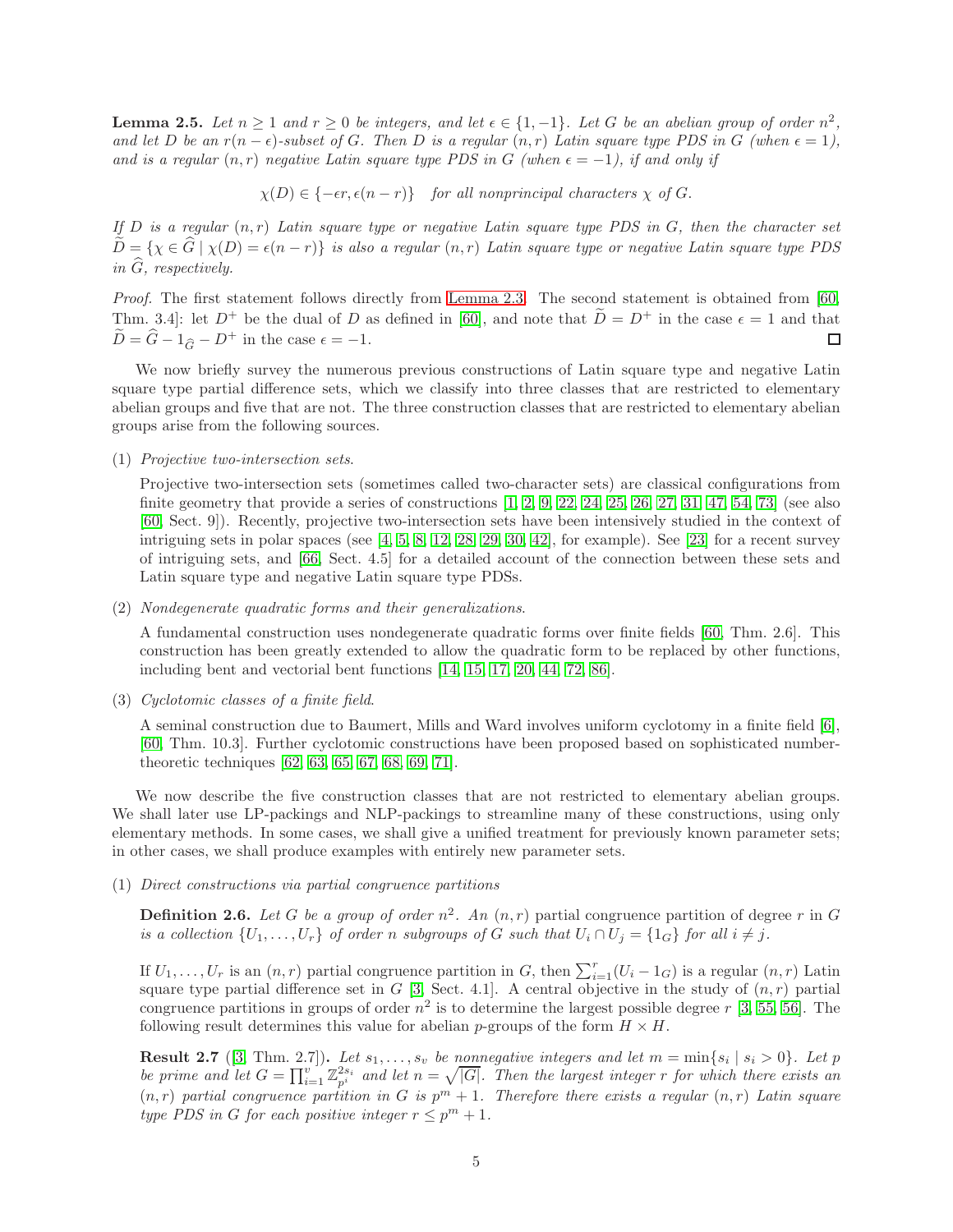We shall strengthen [Result 2.7](#page-4-0) using [Corollary 5.4:](#page-17-0) see [Remark 5.5](#page-17-1)  $(i)$ .

(2) Direct constructions via finite local rings

For positive integers  $p$  and  $w$ , define the function

<span id="page-5-0"></span>
$$
\sigma(p, w) = \max_{\ell \mid w} \ell\left(\left\lfloor \frac{w/\ell - 2}{p} \right\rfloor + 1\right). \tag{2}
$$

Various direct constructions of Latin square type partial difference sets exploit the structure of finite local rings [\[21,](#page-27-11) [38,](#page-28-4) [49,](#page-28-12) [50,](#page-28-13) [51,](#page-29-2) [52,](#page-29-3) [57,](#page-29-17) [59,](#page-29-6) [80,](#page-30-9) [84\]](#page-30-11). We summarize below the constructions from [\[21,](#page-27-11) [49,](#page-28-12) [50,](#page-28-13) [51,](#page-29-2) [52,](#page-29-3) [57,](#page-29-17) [59,](#page-29-6) [84\]](#page-30-11), which we shall strengthen using [Corollaries 5.4](#page-17-0) and [5.7:](#page-17-2) see Remarks [5.5](#page-17-1)  $(ii)$  and [5.8.](#page-18-2)

<span id="page-5-3"></span>**Result 2.8.** Let p be prime. There exists an  $(n,r)$  Latin square type PDS in a group G of order  $n^2$  for the following G and r, where  $r \leq n$ .

- (i)  $G = \mathbb{Z}_{p^2}^w$  for  $w > 1$ , and r is a positive integer multiple of  $\frac{n}{p^{\sigma(p,w)}}$  ([\[51,](#page-29-2) Thm. 3.2, Cor. 3.4]).
- (ii)  $G = \mathbb{Z}_{p^2}^w \times \mathbb{Z}_p^{2uw}$  for  $w > 1$  and a positive integer u, and r is a positive integer multiple of  $\frac{n}{p^{\sigma(p,w)}}$  $([49, Thm. 3.1]).$  $([49, Thm. 3.1]).$  $([49, Thm. 3.1]).$
- (iii)  $G = \prod_{i=1}^{v} \mathbb{Z}_{p^i}^{2s_i}$  for nonnegative integers  $s_1, \ldots, s_v$ , and r is a positive integer multiple of  $\frac{n}{p^{\gcd(s_1,\ldots,s_v)}}$  $([50, Thm. 3.4, Cor. 3.5]).$  $([50, Thm. 3.4, Cor. 3.5]).$  $([50, Thm. 3.4, Cor. 3.5]).$
- (3) Lifting constructions via finite local rings

Finite local rings also provide constructions for Latin square type partial difference sets that lift examples from a group  $G \times G$  to a larger group  $G' \times G'$  [\[48,](#page-28-11) [50,](#page-28-13) [52\]](#page-29-3). We shall present in [Theorem 4.4](#page-11-1) a ringfree lifting construction that applies to a collection of Latin square type partial difference sets, rather than just a single one. This construction leads to the result stated in [Theorem 1.1,](#page-1-0) which recovers the parameters of partial difference sets constructed via lifting in each of [\[48\]](#page-28-11), [\[50,](#page-28-13) Sects. 4, 5], and [\[52\]](#page-29-3).

(4) Product constructions

Various delicate product constructions for Latin square type and negative Latin square type partial difference sets have been found  $[62, 74, 75, 78, 79, 82]$  $[62, 74, 75, 78, 79, 82]$  $[62, 74, 75, 78, 79, 82]$  $[62, 74, 75, 78, 79, 82]$  $[62, 74, 75, 78, 79, 82]$  $[62, 74, 75, 78, 79, 82]$ . The following examples occur in p-groups having arbitrarily large exponent.

<span id="page-5-1"></span>**Result 2.9** ([\[82,](#page-30-10) Cor. 6.2]). Let p be prime, and let u and  $s_2, s_4, \ldots, s_{2v}$  be nonnegative integers. Let  $G = \mathbb{Z}_p^{2u} \times \prod_{i=1}^v \mathbb{Z}_{p^{2i}}^{2s_{2i}}$  and let  $n = \sqrt{|G|}$ . Then there is a partition of  $G - 1_G$  into p regular partial difference sets in  $\tilde{G}$ , of which  $p-1$  are of  $(n, \frac{n}{p})$  Latin square type and one is of  $(n, \frac{n}{p}+1)$  Latin square type.

<span id="page-5-2"></span>We shall strengthen [Result 2.9](#page-5-1) using [Corollary 5.4](#page-17-0) (see [Remark 5.5](#page-17-1)  $(v)$ ).

Result 2.10 ([\[82,](#page-30-10) Thm. 4.2, Cor. 5.1]).

- (i) Let  $u, w$  and  $s_4, s_6, \ldots, s_{2v}$  be nonnegative integers satisfying  $u + w \ge 1$ . Let  $G = \mathbb{Z}_2^{4u} \times \mathbb{Z}_4^{2w}$ Let u, w and  $s_4, s_6, \ldots, s_{2v}$  be nonnegative integers satisfying  $u + w \geq 1$ . Let  $G = \mathbb{Z}_2^{\infty} \times \mathbb{Z}_4^{\infty} \times \prod_{i=2}^{v} \mathbb{Z}_2^{4s_{2i}}$  and let  $n = \sqrt{|G|}$ . Then there is a partition of  $G - 1_G$  into 4 regular partial sets in G, of which three are of  $(n, \frac{n}{4})$  negative Latin square type and one is of  $(n, \frac{n}{4}-1)$  negative Latin square type.
- (ii) Let u and  $s_2, s_4, \ldots, s_{2v}$  be nonnegative integers. Let  $G = \mathbb{Z}_3^{2u+2} \times \prod_{i=1}^{v} \mathbb{Z}_{32i}^{2s_{2i}}$  and let  $n = \sqrt{|G|}$ . Then there is a partition of  $G - 1_G$  into 3 regular partial difference sets in  $G$ , of which two are of  $(n, \frac{n}{3})$  negative Latin square type and one is of  $(n, \frac{n}{3}-1)$  negative Latin square type.

We shall strengthen [Result 2.10](#page-5-2) using [Corollary 6.13](#page-22-1) (see [Remark 6.14\)](#page-22-2).

(5) Constructions in Galois domains

A final construction class uses cyclotomy [\[46\]](#page-28-9) and character sums [\[64,](#page-29-10) [70\]](#page-29-15) over Galois domains (direct products of finite fields) to produce partial difference sets in the direct product of elementary abelian groups.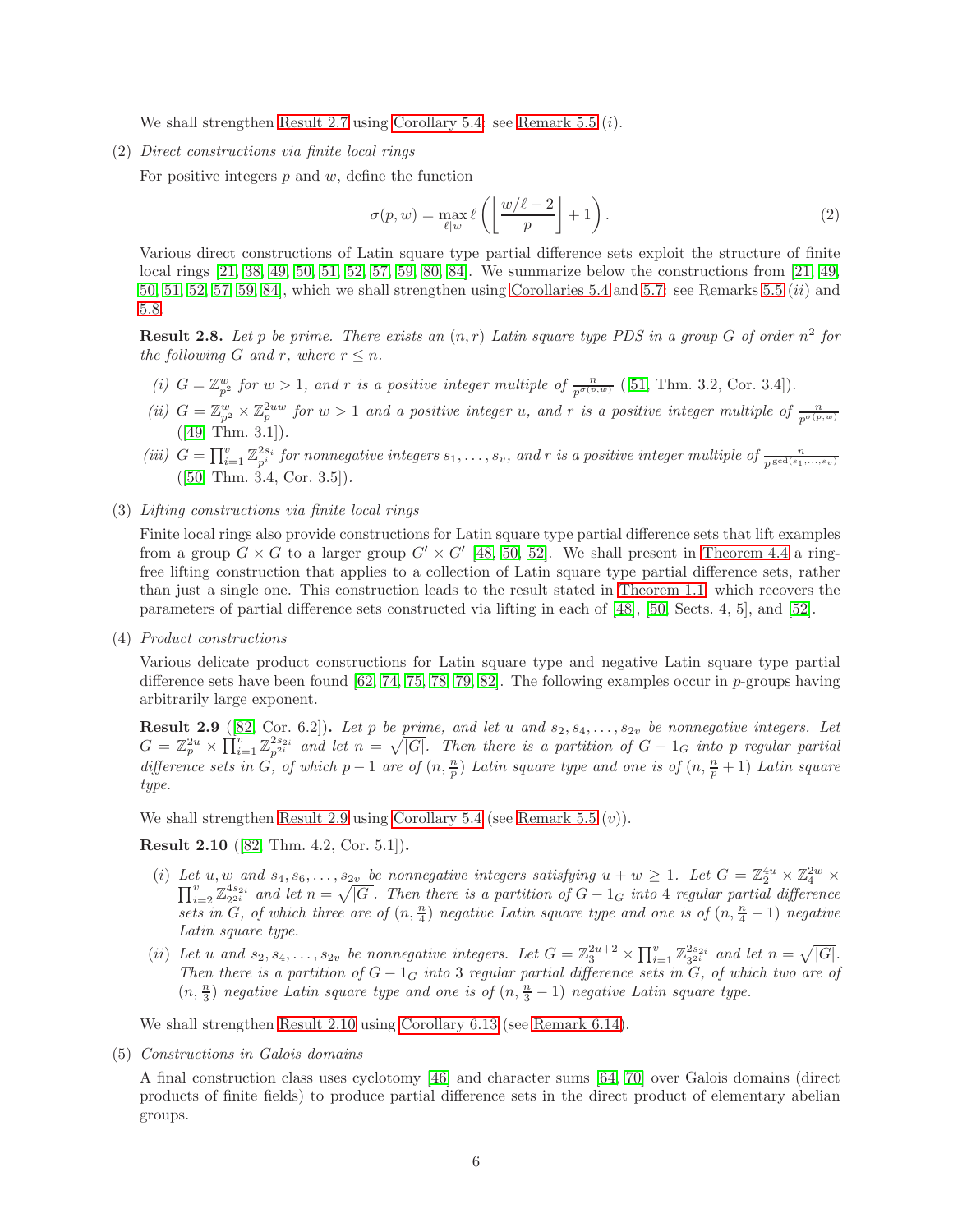### <span id="page-6-0"></span>3 LP-Packings

In this section, we introduce a  $(c, t)$  LP-packing as a collection of t disjoint regular  $(t, c)$  Latin square type PDSs, in an abelian group of order  $t^2c^2$ , whose union satisfies an additional property. We provide examples of LP-packings, describe their relationship to partial congruence partitions, establish constraints on their structure, and present a product construction.

A principal motivation for this paper was the realization that in many previous constructions of such collections, possibly after some modification as summarized in [Table 1,](#page-2-0) the tc-set  $G - \sum_{i=1}^{t} P_i$  of elements avoided by the partial difference sets forms a subgroup  $U$  of  $G$ . Our definition of a  $(c, t)$  LP-packing is based on this observation.

<span id="page-6-1"></span>**Definition 3.1** (LP-packing). Let  $t > 1$  and  $c > 0$  be integers. Let G be an abelian group of order  $t^2c^2$ , and let U be a subgroup of G of order tc. A  $(c, t)$  LP-packing in G relative to U is a collection  $\{P_1, \ldots, P_t\}$  of t regular (tc, c) Latin square type PDSs in G for which  $\sum_{i=1}^{t} P_i = G - U$ .

 $\sum_{i=1}^t P_i = G - U$  is equivalent to the statement that the  $P_i$  are disjoint and their union is  $G - U$ . Remark 3.2. In [Definition 3.1,](#page-6-1) each  $P_i$  is a  $c(bc-1)$ -subset of G, and  $|G-U|=tc(bc-1)$ , so the relation

<span id="page-6-3"></span>We next give a characterization of a  $(c, t)$  LP-packing involving character sums.

**Lemma 3.3.** Let  $P_1, \ldots, P_t$  be  $c(tc-1)$ -subsets of an abelian group G of order  $t^2c^2$  and let U be a subgroup of G of order tc. Then  $\{P_1, \ldots, P_t\}$  is a  $(c, t)$  LP-packing in G relative to U if and only if the multiset equality

<span id="page-6-2"></span>
$$
\{\chi(P_1),\ldots,\chi(P_t)\} = \begin{cases} \{-c,\ldots,-c\} & \text{if } \chi \in U^{\perp}, \\ \{(t-1)c,-c,\ldots,-c\} & \text{if } \chi \notin U^{\perp} \end{cases}
$$
 (3)

holds for all nonprincipal characters  $\chi$  of G.

*Proof.* Let  $\chi$  be a nonprincipal character of G.

Suppose firstly that  $\{P_1, \ldots, P_t\}$  is a  $(c, t)$  LP-packing in G relative to U. Apply  $\chi$  to the equation  $\sum_{i=1}^t P_i = G - U$  to give

$$
\sum_{i=1}^{t} \chi(P_i) = \begin{cases} -tc & \text{if } \chi \in U^{\perp}, \\ 0 & \text{if } \chi \notin U^{\perp}. \end{cases}
$$

Since  $\chi(P_i) \in \{-c, (t-1)c\}$  for each i by [Lemma 2.5,](#page-3-5) this implies that

$$
\{\chi(P_1), \ldots, \chi(P_t)\} = \begin{cases} \{-c, \ldots, -c\} & \text{if } \chi \in U^{\perp}, \\ \{(t-1)c, -c, \ldots, -c\} & \text{if } \chi \notin U^{\perp}, \end{cases}
$$

as required.

Now suppose that [\(3\)](#page-6-2) holds. Then each  $P_i$  is a  $c(tc-1)$ -subset of G for which  $\chi(P_i) \in \{-c, (t-1)c\}$ , and so by [Lemma 2.5](#page-3-5) is a regular  $(tc, c)$  Latin square type PDS in G. It remains to show that  $\sum_{i=1}^{t} P_i = G - U$ . We have from  $|P_i| = c(tc - 1)$  and [\(3\)](#page-6-2) that, for all  $\chi \in G$ ,

$$
\chi\Big(\sum_{i=1}^t P_i\Big) = \begin{cases} tc(tc-1) & \text{if } \chi \in G^\perp, \\ -tc & \text{if } \chi \in U^\perp \setminus G^\perp, \\ 0 & \text{if } \chi \notin U^\perp. \end{cases}
$$

By the Fourier inversion formula [\(Proposition 2.2\)](#page-3-1), this implies that  $\sum_{i=1}^{t} P_i = G - U$ , as required.  $\Box$ 

<span id="page-6-4"></span>The characterization in [Lemma 3.3,](#page-6-3) together with [Lemma 2.5,](#page-3-5) shows that we can combine subsets from an LP-packing to obtain Latin square type PDSs with various parameters.

**Lemma 3.4.** Suppose that  $\{P_1, \ldots, P_t\}$  is a  $(c, t)$  LP-packing in an abelian group G of order  $t^2c^2$  relative to a subgroup U of order tc. Let I be a b-subset of  $\{1, \ldots, t\}$ . Then

(i)  $\sum_{i\in I} P_i$  is a regular (tc, bc) Latin square type PDS in G.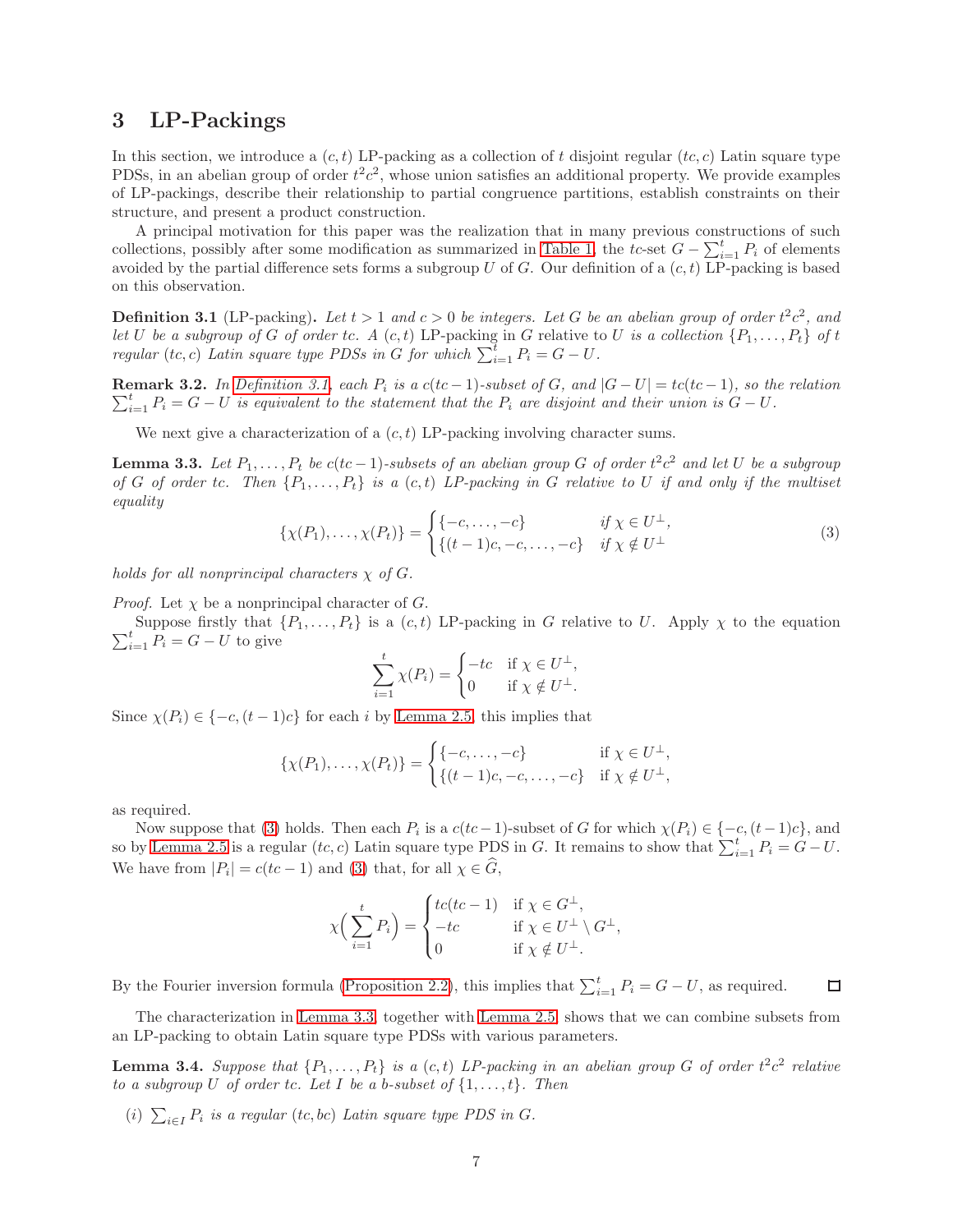(ii)  $\sum_{i\in I} P_i + U - 1_G$  is a regular  $(tc, bc + 1)$  Latin square type PDS in G.

<span id="page-7-3"></span>**Remark 3.5.** Suppose that  $\{P_1, \ldots, P_t\}$  is a  $(c, t)$  LP-packing in an abelian group G of order  $t^2c^2$  relative to a subgroup U of order tc.

- (i) By [Definition 3.1](#page-6-1) and [Lemma 3.4,](#page-6-4) we see that  $\{P_1, \ldots, P_{t-1}, P_t + U 1_G\}$  is a partition of  $G 1_G$  into t regular partial difference sets in G, of which the first  $t - 1$  are of  $(t, c)$  Latin square type and the last is of  $(tc, c + 1)$  Latin square type.
- (ii) For each i, let  $P_i = \{ \chi \in G \mid \chi(P_i) = (t-1)c \}.$  By [Lemma 2.5,](#page-3-5) each  $P_i$  is a regular (tc, c) Latin square type PDS in  $\widehat{G}$ , and by [Lemma 3.3](#page-6-3) each  $\chi \in \widehat{G} \setminus U^{\perp}$  belongs to exactly one  $\widehat{P}_i$  and each  $\chi \in U^{\perp}$ belongs to no  $\widetilde{P}_i$ . By [Definition 3.1,](#page-6-1) the collection  $\{\widetilde{P}_1,\ldots,\widetilde{P}_t\}$  is therefore a  $(c, t)$  LP-packing in  $\widehat{G}$ relative to  $U^{\perp}$ .

<span id="page-7-4"></span>Combining the subsets of an LP-packing into equally-sized collections gives an LP-packing with fewer subsets.

**Lemma 3.6.** Suppose there exists a  $(c, t)$  LP-packing in an abelian group G of order  $t^2c^2$  relative to a subgroup U of order tc, and suppose s divides t. Then there exists an  $បc, \frac{t}{s}$  DP-packing in G relative to U.

*Proof.* Let  $\{P_1, \ldots, P_t\}$  be a  $(c, t)$  LP-packing in G relative to U, and let

$$
P'_{i} = P_{is+1} + P_{is+2} + \dots + P_{is+s} \quad \text{for } i = 0, 1, \dots, \frac{t}{s} - 1.
$$

Then [Lemma 3.3](#page-6-3) shows that  $\{P'_0, \ldots, P'_{\frac{t}{s}-1}\}\$  is an  $បc, \frac{t}{s})$  LP-packing in G relative to U.

 $\Box$ 

<span id="page-7-0"></span>A  $(t, t + 1)$  partial congruence partition (see [Definition 2.6\)](#page-4-1) lies at the heart of many configurations [\[40\]](#page-28-17), [\[41,](#page-28-18) Sect. 4]. We next show that this structure can equivalently be expressed as a  $(1,t)$  LP-packing.

**Proposition 3.7.** Let G be an abelian group of order  $t^2$ , let  $U_1, \ldots, U_t$  be t-subsets of G, and let  $U_0$  be a subgroup of G of order t. Then  $\{U_0, U_1, \ldots, U_t\}$  is a  $(t, t + 1)$  partial congruence partition in G if and only if  $\{U_1 - 1_G, \ldots, U_t - 1_G\}$  is a  $(1, t)$  LP-packing in G relative to  $U_0$ .

*Proof.* By [Definition 2.6,](#page-4-1)  $\{U_0, U_1, \ldots, U_t\}$  is a  $(t, t+1)$  partial congruence partition in G if and only if each of  $U_1, \ldots, U_t$  is a subgroup of G and  $\sum_{i=0}^t U_i = G + t1_G$ . By [Definitions 2.4](#page-3-3) and [3.1,](#page-6-1)  $\{U_1 - 1_G, \ldots, U_t - 1_G\}$  is a  $(1, t)$  LP-packing in G relative to  $U_0$  if and only if each of  $U_1 - 1_G, \ldots, U_t - 1_G$  is a regular  $(t^2, t-1, t-2, 0)$ PDS in G and  $\sum_{i=1}^{t} (U_i - 1_G) = G - U_0$ . It is therefore sufficient to show for  $i = 1, \ldots, t$  that  $U_i$  is a subgroup of G if and only if  $U_i - 1_G$  is a regular  $(t^2, t - 1, t - 2, 0)$  partial difference set in G. This follows directly from [Definition 2.1.](#page-2-2)

<span id="page-7-1"></span>An important example of a  $(t, t + 1)$  partial congruence partition is given by a spread of a vector space over a finite field.

**Example 3.8.** Let  $p$  be prime and  $s$  a positive integer, and let  $V$  be a 2s-dimensional vector space over the field  $\mathbb{F}_p$  with identity  $1_V$ . A spread of V is a  $(p^s+1)$ -set  $\{H_0, H_1, \ldots, H_{p^s}\}$  of s-dimensional vector subspaces of V such that  $H_i \cap H_j = \{1_V\}$  for all  $i \neq j$ . Such a set always exists [\[53,](#page-29-20) Chap. VII, Sect. 5]. A spread of V forms a  $(p^s, p^s + 1)$  partial congruence partition in V. Then by [Proposition 3.7,](#page-7-0)  $\{H_1 - 1_V, \ldots, H_{p^s} - 1_V\}$ is a  $(1,p^s)$  LP-packing in  $V \cong \mathbb{Z}_p^{2s}$  relative to  $H_0$ , and by [Lemma 3.3](#page-6-3) each nonprincipal character of V is principal on exactly one of  $H_0, \ldots, H_{p^s}$ .

<span id="page-7-2"></span>The following result greatly constrains the degree of a partial congruence partition.

**Result 3.9.** Suppose there exists an  $(n, r)$  partial congruence partition of degree r in an abelian group G of order  $n^2$ . Then  $r \leq n+1$ , and

- (i) if  $r \geq \lfloor \sqrt{n} \rfloor + 2$  then G is elementary abelian ([\[55,](#page-29-18) Thms. 3.1, 3.4]).
- (ii) if  $r = \sqrt{n} + 1$  then either G is elementary abelian or  $G = (\mathbb{Z}_{p^2})^w$  for some prime p and positive *integer w* ([\[56,](#page-29-19) Cor. 5.3]).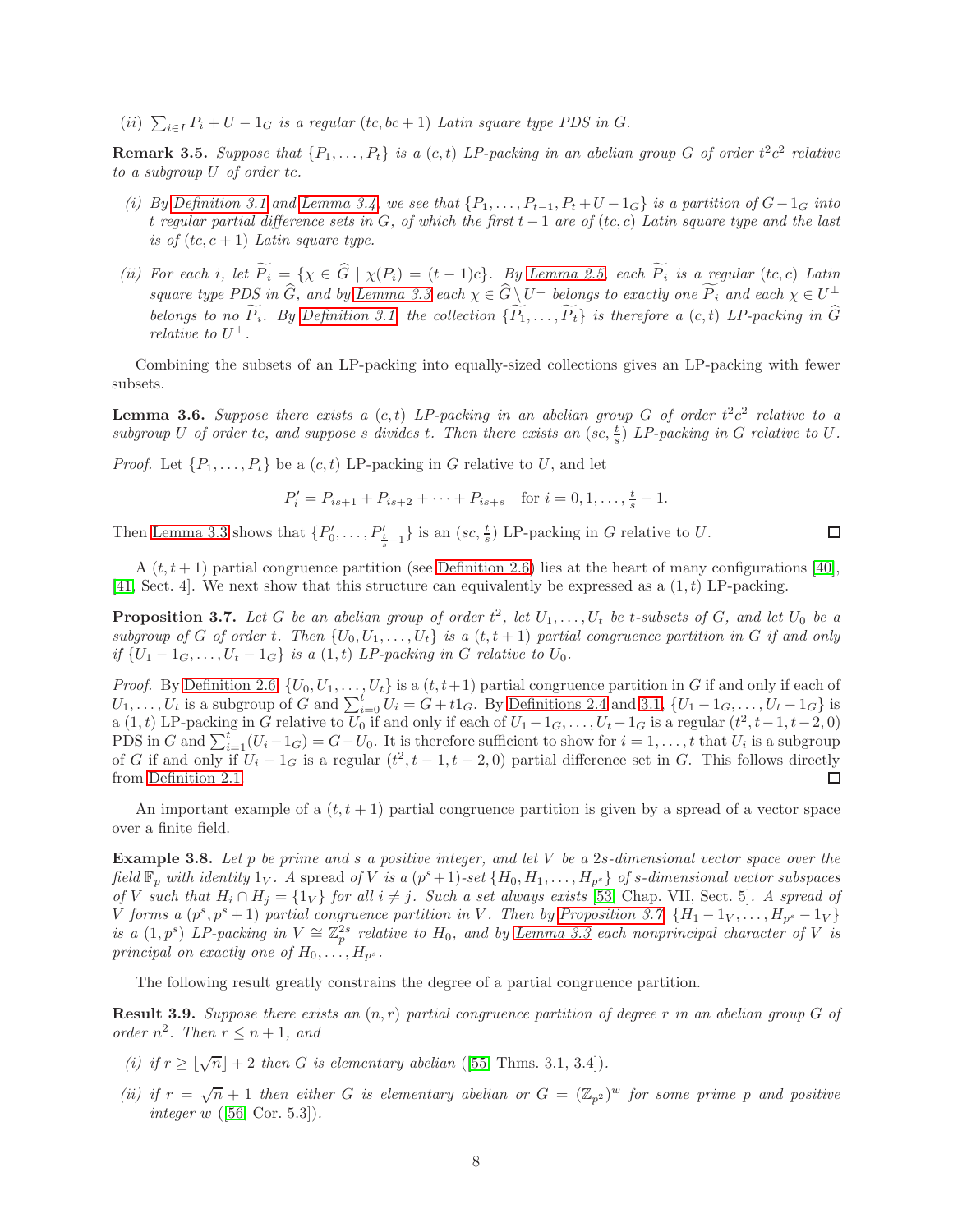**Remark 3.10.** According to [Definition 3.1,](#page-6-1) a  $(c, t)$  LP-packing involves a collection of t disjoint regular (tc, c) Latin square type PDSs in an abelian group G of order  $t^2c^2$ . Since this collection covers all but to elements of G, and each PDS contains  $c(tc - 1)$  elements, the collection has maximum possible size when  $c > 1$ . The collection is not necessarily of maximum possible size when  $c = 1$ : for p prime and  $t = p<sup>s</sup>$ , the  $(t, t+1)$  partial congruence partition of [Example 3.8](#page-7-1) is a collection of  $t+1$  disjoint regular  $(t, 1)$  Latin square type PDSs in the elementary abelian group of order  $t^2$ . However, as [Result 3.9](#page-7-2) shows, if we instead attempt to create a partial congruence partition in a non-elementary abelian group of order  $t^2$  then the degree must drop from  $t + 1$  to at most  $|\sqrt{t}| + 1$ , covering a proportion of only about  $1/\sqrt{t}$  of the elements of G. In contrast, in [Section 5](#page-15-0) we shall provide constructions of  $(c, t)$  LP-packings with  $c > 1$  in various nonelementary abelian groups. For this reason, we regard a  $(c, t)$  LP-packing with  $c > 1$  as a natural generalization of a  $(t, t + 1)$ partial congruence partition.

The following result, which is inspired by [\[36,](#page-28-15) Lemma 3.2], allows us to establish some constraints on LPpackings in [Proposition 3.12.](#page-8-0) These constraints assist in finding examples computationally, as demonstrated in [Example 3.13.](#page-9-0)

<span id="page-8-3"></span>**Lemma 3.11.** Let G be a group of order  $n^2$  and let U be a subgroup of order n. Let  $\{g_0, g_1, \ldots, g_{n-1}\}$  be a complete set of right coset representatives for U in G, where  $Ug_0 = U$ . Suppose P is a regular  $(n, r)$  Latin square type PDS in G for which  $P \cap U = \emptyset$ . Then  $|P \cap Ug_i| = r$  for each  $i = 1, ..., n - 1$ .

*Proof.* Since  $P \cap U = \emptyset$ ,

<span id="page-8-2"></span>
$$
r(n-1) = |P| = \sum_{i=1}^{n-1} |P \cap Ug_i|.
$$
 (4)

For all  $x, y \in P$ , we have  $xy^{-1} \in U$  if and only if  $x, y$  belong to the same right coset of U. Therefore

<span id="page-8-1"></span>
$$
\sum_{i=1}^{n-1} |P \cap Ug_i|^2 = \sum_{g \in U} [PP^{(-1)}]_g.
$$
\n(5)

Now P is an  $(n^2, r(n-1), n + r^2 - 3r, r^2 - r)$  PDS in G, and so by [\(1\)](#page-3-2)

$$
PP^{(-1)} = r(n - r) + (n - 2r)P + (r^{2} - r)G.
$$

Since  $P \cap U = \emptyset$ , this implies that

$$
\sum_{g \in U} [PP^{(-1)}]_g = r(n-r) + (r^2 - r)n = r^2(n-1).
$$

Substitution in [\(5\)](#page-8-1) then gives

$$
\sum_{i=1}^{n-1} |P \cap Ug_i|^2 = r^2(n-1),
$$

which, by the Cauchy-Schwarz inequality and [\(4\)](#page-8-2), gives  $|P \cap Ug_i| = r$  for each  $i = 1, ..., n-1$  as required.

<span id="page-8-0"></span>**Proposition 3.12.** Let G be an abelian group of order  $t^2c^2$ , and let U be a subgroup of G of order tc. Let  ${g_0, g_1, \ldots, g_{tc-1}}$  be a complete set of right coset representatives for U in G, where  $Ug_0 = U$ , and define subsets  $S, N$  of  $\{1, \ldots, tc-1\}$  by

$$
S = \{j \mid Ug_j = Ug_j^{-1}\},\
$$
  
N contains exactly one of j, k when  $Ug_j \neq Ug_j^{-1} = Ug_k$ .

Suppose that  $\{P_1,\ldots,P_t\}$  is a  $(c, t)$  LP-packing in G relative to U. Then there are c-subsets  $H_{ij}$  of U for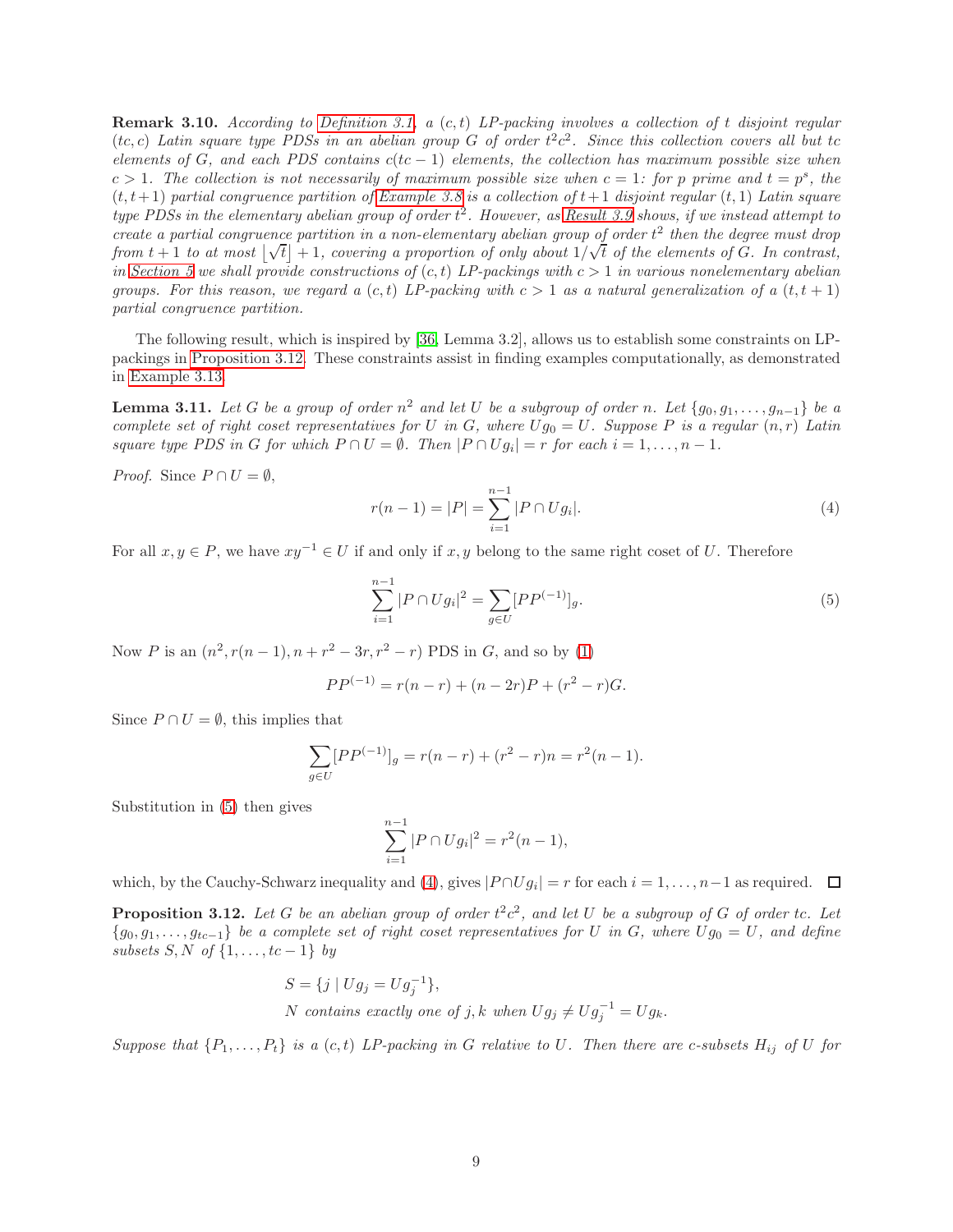$i = 1, \ldots, t$  and  $j = 1, \ldots, tc-1$  satisfying

$$
P_i = \sum_{j \in S} H_{ij} g_j + \sum_{j \in N} (H_{ij} g_j + H_{ij}^{(-1)} g_j^{-1}) \quad \text{for each } i,
$$
  
\n
$$
H_{ij}^{(-1)} g_j^{-1} = H_{ij} g_j \quad \text{for } j \in S,
$$
  
\n
$$
H_{ij}^{(-1)} g_j^{-1} = H_{ik} g_k \quad \text{for } j \in N \text{ where } U g_j^{-1} = U g_k,
$$
  
\n
$$
U = \sum_{i=1}^t H_{ij} \quad \text{for each } j.
$$

*Proof.* By [Definition 3.1,](#page-6-1) each  $P_i$  is a regular  $(t, c)$  Latin square type PDS in  $G$ , and  $G - U$  is the disjoint union of the  $P_i$ . Write

$$
P_i = \sum_{j=1}^{tc-1} (P_i \cap Ug_j)
$$
  
= 
$$
\sum_{j \in S} (P_i \cap Ug_j) + \sum_{j \in N} ((P_i \cap Ug_j) + (P_i \cap Ug_j^{-1})).
$$
 (6)

By [Lemma 3.11,](#page-8-3) for each  $i = 1, \ldots, t$  and each  $j = 1, \ldots, tc - 1$  we may write

 $P_i \cap Ug_j = H_{ij}g_j$  for some c-subset  $H_{ij}$  of U.

Substitute in [\(6\)](#page-9-1) and use  $P_i = P_i^{(-1)}$  $\sum_{i=1}^{(n-1)}$  to give

<span id="page-9-1"></span>
$$
P_i = \sum_{j \in S} H_{ij} g_j + \sum_{j \in N} (H_{ij} g_j + H_{ij}^{(-1)} g_j^{-1}),
$$

and the constraints  $H_{ij}^{(-1)}g_j^{-1} = H_{ij}g_j$  for  $j \in S$ , and  $H_{ij}^{(-1)}g_j^{-1} = H_{ik}g_k$  for  $j \in N$  where  $Ug_j^{-1} = Ug_k$ . For each j, we have  $Ug_j = \sum_{i=1}^t (P_i \cap Ug_j) = \sum_{i=1}^t H_{ij}g_j$  and therefore  $U = \sum_{i=1}^t H_{ij}$ .

<span id="page-9-0"></span>Example 3.13. Using Proposition [3.12,](#page-8-0) we obtain the following exhaustive search results for LP-packings in  $\mathbb{Z}_4^3$  relative to two nonisomorphic order 8 subgroups.

(i) There are exactly 1536 distinct (4, 2) LP-packings  $\{P_1, P_2\}$  in  $\mathbb{Z}_4^3 = \langle x, y, z \rangle$  relative to  $(2\mathbb{Z}_4) \times (2\mathbb{Z}_4) \times$  $(2\mathbb{Z}_4) = \langle x^2, y^2, z^2 \rangle$ , one of which is

$$
P_1 = (1 + x^2 + y^2 + x^2y^2)x + (x^2 + x^2y^2 + z^2 + y^2z^2)y + (x^2 + x^2z^2 + y^2 + y^2z^2)z
$$
  
+ 
$$
(y^2 + z^2 + x^2 + x^2y^2z^2)xy + (1 + x^2 + z^2 + x^2z^2)xz + (x^2 + x^2y^2 + x^2z^2 + x^2y^2z^2)yz
$$
  
+ 
$$
(y^2 + z^2 + x^2y^2 + x^2z^2)xyz,
$$
  

$$
P_2 = \langle x, y, z \rangle - \langle x^2, y^2, z^2 \rangle - P_1.
$$

(ii) There are exactly 512 distinct (4,2) LP-packings  $\{R_1, R_2\}$  in  $\mathbb{Z}_4^3 = \langle x, y, z \rangle$  relative to  $\mathbb{Z}_4 \times (2\mathbb{Z}_4) =$  $\langle x, y^2 \rangle$ , one of which is

$$
R_1 = (y^2 + xy^2 + x^2y^2 + x^3)z + (x + xy^2 + x^3 + x^3y^2)z^2 + (y^2 + x + x^2y^2 + x^3y^2)z^3
$$
  
+ 
$$
(x + x^2 + x^2y^2 + x^3y^2)y + (1 + x^2 + x^3 + x^3y^2)yz + (x + x^2 + x^2y^2 + x^3y^2)yz^2
$$
  
+ 
$$
(1 + x + xy^2 + x^2)y^3z^3,
$$
  

$$
R_2 = \langle x, y, z \rangle - \langle x, y^2 \rangle - R_1.
$$

<span id="page-9-2"></span>We conclude this section with a product construction for LP-packings.

**Theorem 3.14.** For  $j = 1, 2$ , suppose there exists a  $(c_j, t)$  LP-packing in an abelian group  $G_j$  of order  $t^2c_j^2$  relative to a subgroup  $U_j$  of order  $tc_j$ . Then there exists a  $(tc_1c_2,t)$  LP-packing in  $G_1\times G_2$  relative to  $U_1 \times U_2$ .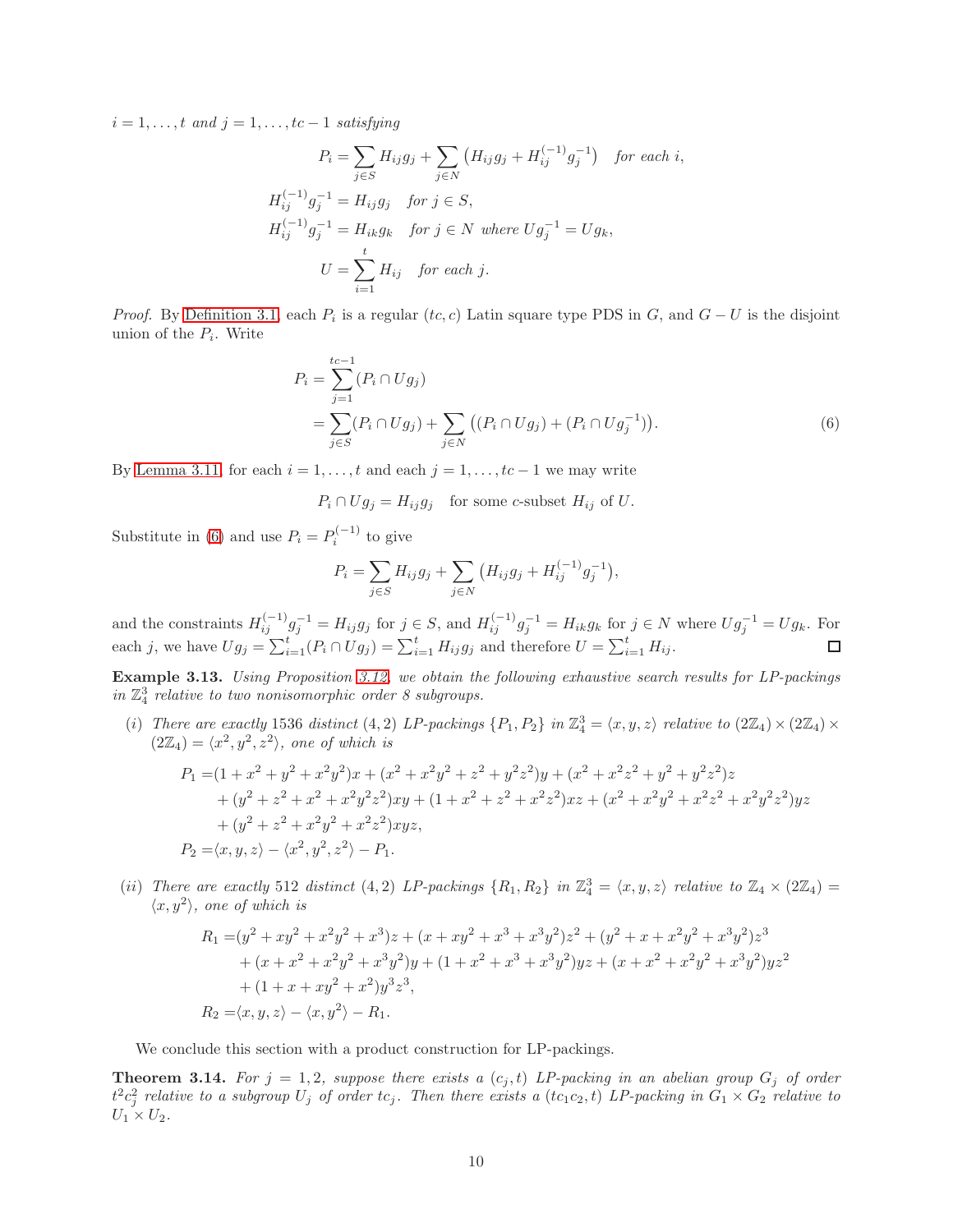*Proof.* For  $j = 1, 2$ , let  $\{P_{j,0}, \ldots, P_{j,t-1}\}$  be a  $(c_j, t)$  LP-packing in  $G_j$  relative to  $U_j$  and define

$$
K_{\ell} = P_{1,\ell}U_2 + U_1 P_{2,\ell} + \sum_{i=0}^{t-1} P_{1,i} P_{2,i+\ell} \quad \text{for } \ell = 0,\ldots, t-1,
$$

where the subscript  $i + \ell$  is reduced modulo t. We shall use [Lemma 3.3](#page-6-3) to show that  $\{K_0, \ldots, K_{t-1}\}\$ is a  $(tc_1c_2, t)$  LP-packing in  $G_1 \times G_2$  relative to  $U_1 \times U_2$ .

Each  $P_{j,i}$  is a  $c_j (tc_j - 1)$ -subset of  $G_j - U_j$ , so each  $K_\ell$  is a subset of  $G_1 \times G_2$  of size  $c_1 (tc_1 - 1)tc_2 +$  $tc_1c_2(cc_2-1) + \sum_{i=0}^{t-1} c_1(bc_1-1)c_2(bc_2-1) = tc_1c_2(t^2c_1c_2-1)$ . Let  $\chi$  be a nonprincipal character of  $G_1 \times G_2$ , and let  $\chi_j = \chi|_{G_j}$  for  $j = 1, 2$ . Then

$$
\chi(K_{\ell}) = \chi_1(P_{1,\ell})\chi_2(U_2) + \chi_1(U_1)\chi_2(P_{2,\ell}) + \sum_{i=0}^{t-1} \chi_1(P_{1,i})\chi_2(P_{2,i+\ell}) \text{ for } \ell = 0,\ldots,t-1.
$$

By [Lemma 3.3,](#page-6-3) it remains to prove that

<span id="page-10-0"></span>
$$
\{\chi(K_0),\ldots,\chi(K_{t-1})\} = \begin{cases} \{-tc_1c_2,\ldots,-tc_1c_2\} & \text{if } \chi \in (U_1 \times U_2)^{\perp}, \\ \{t(t-1)c_1c_2,-tc_1c_2,\ldots,-tc_1c_2\} & \text{if } \chi \notin (U_1 \times U_2)^{\perp}. \end{cases}
$$
(7)

For  $j = 1, 2$ , by [Lemma 3.3](#page-6-3) we are given that

$$
\{\chi_j(P_{j,0}),\ldots,\chi_j(P_{j,t-1})\} = \begin{cases} \{c_j(tc_j-1),\ldots,c_j(tc_j-1)\} & \text{if } \chi_j \in G_j^{\perp}, \\ \{-c_j,\ldots,-c_j\} & \text{if } \chi_j \in U_j^{\perp} \setminus G_j^{\perp}, \\ \{(t-1)c_j,-c_j,\ldots,-c_j\} & \text{if } \chi_j \notin U_j^{\perp}. \end{cases}
$$

Since  $\chi$  is nonprincipal on  $G_1 \times G_2$ , we may assume by symmetry that  $\chi_2$  is nonprincipal on  $G_2$ . Again by symmetry, we need to consider only the following three cases, which together establish [\(7\)](#page-10-0).

**Case 1:**  $\chi_1$  is principal on  $U_1$  and  $\chi_2$  is principal on  $U_2$ .

Then  $\chi_1(P_{1,i})$  is constant over i (regardless of whether  $\chi_1$  is principal or nonprincipal on  $G_1$ ), so  $\chi(K_{\ell}) = \chi_1(P_{1,\ell})t_{2} + t_{1}(-c_{2}) + \chi_1(P_{1,\ell})\sum_{i=0}^{t-1}(-c_{2}) = -tc_{1}c_{2}$  for each  $\ell$ .

**Case 2:**  $\chi_1$  is principal on  $U_1$  and  $\chi_2$  is nonprincipal on  $U_2$ .

Then  $\chi_1(P_{1,i})$  is again constant over i and  $\sum_{i=0}^{t-1} \chi_2(P_{2,i}) = 0$ , so  $\chi(K_\ell) = tc_1\chi_2(P_{2,\ell})$  which gives  $\{\chi(K_0), \ldots, \chi(K_{t-1})\} = \{t(t-1)c_1c_2, -tc_1c_2, \ldots, -tc_1c_2\}.$ 

**Case 3:**  $\chi_1$  is nonprincipal on  $U_1$  and  $\chi_2$  is nonprincipal on  $U_2$ . Then  $\chi(K_{\ell}) = \sum_{i=0}^{t-1} \chi_1(P_{1,i}) \chi_2(P_{2,i+\ell}),$  so the multiset  $\{\chi(K_0), \ldots, \chi(K_{t-1})\}$  contains one occurrence of the value  $(t-1)c_1(t-1)c_2 + (t-1)(-c_1)(-c_2) = t(t-1)c_1c_2$ , and  $t-1$  occurrences of the value  $(t-1)c_1(-c_2) + (-c_1)(t-1)c_2 + (t-2)(-c_1)(-c_2) = -tc_1c_2.$ 

Remark 3.15. The construction of [Theorem 3.14](#page-9-2) is closely modelled on the product construction for collections of Latin square type PDSs presented by Polhill in [\[82,](#page-30-10) Thm. 2.2]. Indeed, the configuration described in [\[82,](#page-30-10) Lemma 2.1] for  $e = 1$  can be represented as  $\{P_1, \ldots, P_{t-1}, P_t + U - 1_G\}$ , where  $\{P_1, \ldots, P_t\}$  is a  $(c, t)$  LP-packing in G relative to U (see also [Remark 3.5](#page-7-3) (i)). Our construction has the advantage that, by identifying the role of the avoided subgroup  $U$  in the definition of an LP-packing, we are able to control the avoided subgroup  $U_1 \times U_2$  in [Theorem 3.14.](#page-9-2)

<span id="page-10-1"></span>We extend the construction of [Theorem 3.14](#page-9-2) using [Lemma 3.6.](#page-7-4)

**Corollary 3.16.** For  $j = 1, 2$ , suppose there exists a  $(c_j, t_j)$  LP-packing in an abelian group  $G_j$  of order  $t_j^2c_j^2$  relative to a subgroup  $U_j$  of order  $t_jc_j$ , and suppose that  $t_1$  divides  $t_2$ . Then there exists a  $(t_2c_1c_2,t_1)$  $LP$ -packing in  $G_1 \times G_2$  relative to  $U_1 \times U_2$ .

*Proof.* By [Lemma 3.6](#page-7-4) with  $s = \frac{t_2}{t_1}$ , there exists a  $(\frac{t_2}{t_1}c_2, t_1)$  LP-packing in  $G_2$  relative to  $U_2$ . Then by Theorem [3.14,](#page-9-2) there exists a  $(t_2c_1c_2, t_1)$  LP-packing in  $G_1 \times G_2$  relative to  $U_1 \times U_2$ .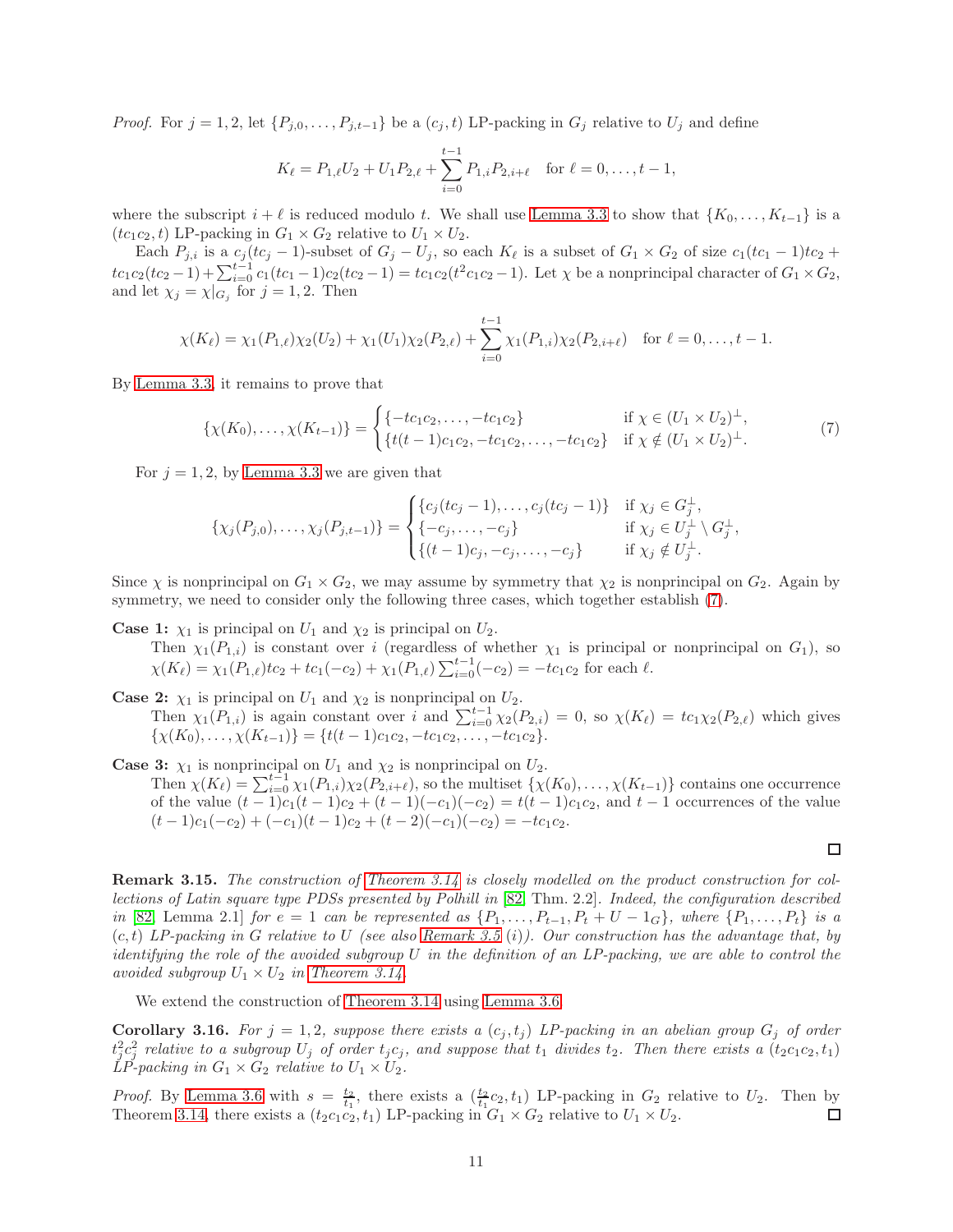### <span id="page-11-0"></span>4 LP-partitions

In this section, we introduce a  $(c, t)$  LP-partition as an auxiliary configuration in the construction of an LP-packing in a larger group from an LP-packing in a smaller group. We then show how to construct an LPpartition from a collection of LP-partitions in various factor groups. We shall apply these two constructions recursively in [Section 5](#page-15-0) to produce infinite families of LP-packings.

<span id="page-11-2"></span>**Definition 4.1** (LP-partition). Let  $t > 1$  and  $c > 0$  be integers. Let G be an abelian group of order  $t^2c^2$ , let V be a subgroup of G of order tc<sup>2</sup>, and let  $H \leqslant V$ . A (c, t) LP-partition in  $G-V$  relative to H is a collection  $\{R_1,\ldots,R_t\}$  of t disjoint  $(t-1)c^2$ -subsets of G whose union is  $G-V$  and for which the multiset equality

$$
\{\chi(R_1),\ldots,\chi(R_t)\} = \begin{cases} \{-c^2,\ldots,-c^2\} & \text{if } \chi \in V^{\perp}, \\ \{0,\ldots,0\} & \text{if } \chi \in H^{\perp} \setminus V^{\perp}, \\ \{(t-1)c,-c,\ldots,-c\} & \text{if } \chi \notin H^{\perp}. \end{cases}
$$

<span id="page-11-3"></span>holds for all nonprincipal characters  $\chi$  of G.

#### Remark 4.2.

(i) In [Definition 4.1,](#page-11-2) we can deduce that the  $R_i$  are disjoint and their union is  $G - V$  from the other conditions, by applying the Fourier inversion formula to the equation

$$
\chi\Big(\sum_{i=1}^t R_i\Big) = \begin{cases} t(t-1)c^2 & \text{if } \chi \in G^\perp, \\ -tc^2 & \text{if } \chi \in V^\perp \setminus G^\perp, \\ 0 & \text{if } \chi \notin V^\perp. \end{cases}
$$

(ii) Each subset of a  $(c, t)$  LP-partition in  $G - V$  relative to H is a  $(G, V, H; c)$  Latin shell, as introduced in [\[52,](#page-29-3) Defn. 3.1] as an auxiliary configuration in the construction of a single Latin square type PDS.

<span id="page-11-4"></span>A simple example of an LP-partition is given by a spread of a vector space.

**Example 4.3.** By [Lemma 3.3](#page-6-3) and [Definition 4.1,](#page-11-2) a  $(1,t)$  LP-packing in G relative to U is identical to a  $(1,t)$  LP-partition in  $G-U$  relative to U. Let  $t = p^s$  for a prime p and positive integer s, and let V be a 2s-dimensional vector space over  $\mathbb{F}_p$  with identity 1<sub>V</sub>. Let  $\{H_0, \ldots, H_{p^s}\}$  be a spread of  $V \cong \mathbb{Z}_p^{2s}$ . Following [Example 3.8,](#page-7-1)  $\{H_1-1_V,\ldots,H_{p^s}-1_V\}$  is therefore a  $(1,p^s)$  LP-partition in  $V-H_0$  relative to  $H_0$  as well as a  $(1, p^s)$  LP-packing in V relative to  $H_0$ .

<span id="page-11-1"></span>We next combine the subsets of an LP-partition with the subsets obtained by lifting an LP-packing, in order to produce an LP-packing in a larger group.

**Theorem 4.4.** Let G be an abelian group of order  $t^4c^2$  containing subgroups  $H \le U \le V \le G$ , where H, U, V have order t,  $t^2c$ ,  $t^3c^2$ , respectively. Suppose there exists a  $(tc, t)$  LP-partition in  $G - V$  relative to H, and a  $(c, t)$  LP-packing in  $V/H$  relative to  $U/H$ . Then there exists a  $(tc, t)$  LP-packing in G relative to U.

*Proof.* Let  $\{R_1, \ldots, R_t\}$  be a  $(tc, t)$  LP-partition in  $G - V$  relative to H, and let  $\{P_1, \ldots, P_t\}$  be a  $(c, t)$ LP-packing in  $V/H$  relative to  $U/H$ . For  $i = 1, ..., t$ , let  $P'_i = \{g \in V \mid gH \in P_i\}$  be the pre-image of  $P_i$ under the quotient mapping from V to  $V/H$ . We shall use [Lemma 3.3](#page-6-3) to show that  $\{P'_1 + R_1, \ldots, P'_t + R_t\}$ is a  $(tc, t)$  LP-packing in G relative to U.

Each  $P_i$  is a  $c(bc-1)$ -subset of  $V/H - U/H$  by [Definition 3.1,](#page-6-1) so each  $P'_i$  is a  $tc(bc-1)$ -subset of  $V-U$ . Since each  $R_i$  is a  $(t-1)(tc)^2$ -subset of  $G-V$  by [Definition 4.1,](#page-11-2) it follows that each  $P'_i+R_i$  is a subset of G of size  $|P'_i| + |R_i| = tc(t^2c - 1)$ .

By [Lemma 3.3,](#page-6-3) for all characters  $\psi$  of  $V/H$  we have

$$
\{\psi(P_1), \dots, \psi(P_t)\} = \begin{cases} \{c(tc-1), \dots, c(tc-1)\} & \text{if } \psi \in (V/H)^{\perp}, \\ \{-c, \dots, -c\} & \text{if } \psi \in (U/H)^{\perp} \setminus (V/H)^{\perp}, \\ \{(t-1)c, -c, \dots, -c\} & \text{if } \psi \notin (U/H)^{\perp}. \end{cases}
$$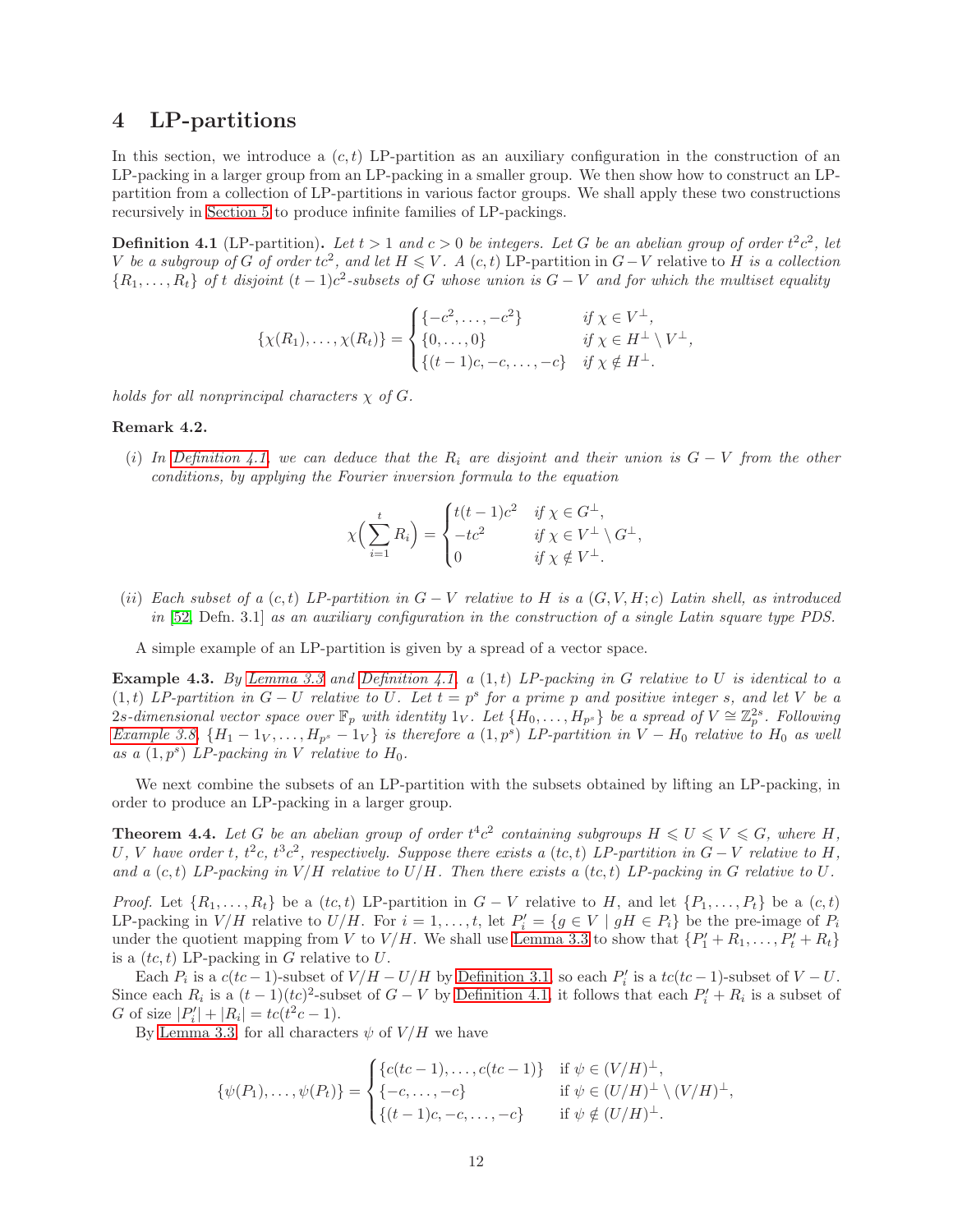Let  $\chi$  be a nonprincipal character of G. If  $\chi$  is principal on H then it induces a nonprincipal character  $\psi$ on  $G/H$ . Since  $P'_i$  is a union of cosets of the order t subgroup H, we obtain

$$
\chi(P'_i) = \begin{cases} t\psi(P_i) & \text{if } \chi \in H^\perp, \\ 0 & \text{if } \chi \notin H^\perp. \end{cases}
$$

Therefore the value of  $\{\chi(P'_1), \ldots, \chi(P'_t)\}\$ is as specified in the second column of the following table:

|                                          | $\{\chi(P'_1), \ldots, \chi(P'_t)\}\$ | $\{\chi(R_1), \ldots, \chi(R_t)\}\$ | $\{\chi(P_1'+R_1),\ldots,\chi(P_t'+R_t)\}\$ |
|------------------------------------------|---------------------------------------|-------------------------------------|---------------------------------------------|
| $\chi \in V^{\perp} \setminus G^{\perp}$ | $\{tc(tc-1), \ldots, tc(tc-1)\}\;$    | $\{-t^2c^2,\ldots,-t^2c^2\}$        | $\{-tc, \ldots, -tc\}$                      |
| $\chi \in U^{\perp} \setminus V^{\perp}$ | $\{-tc, \ldots, -tc\}$                | $\{0,\ldots,0\}$                    |                                             |
| $\chi \in H^{\perp} \setminus U^{\perp}$ | $\{t(t-1)c, -tc, \ldots, -tc\}$       |                                     | $\{t(t-1)c, -tc, \ldots, -tc\}$             |
| $\chi \notin H^{\perp}$                  | $\{0,\ldots,0\}$                      | $\{t(t-1)c, -tc, \ldots, -tc\}$     |                                             |

By [Definition 4.1,](#page-11-2) the value of  $\{\chi(R_1), \ldots, \chi(R_t)\}\$  is as given in the third column of the table, and the fourth column contains the sum of the second and third columns. [Lemma 3.3](#page-6-3) then implies that  $\{P'_1+R_1,\ldots,P'_t+R_t\}$ is a  $(tc, t)$  LP-packing in G relative to U, as required.

 $\Box$ 

**Remark 4.5.** Lifting constructions similar to that of [Theorem 4.4](#page-11-1) were proposed in [\[48\]](#page-28-11), [\[50,](#page-28-13) Sects. 4, 5], [\[52\]](#page-29-3), each producing a single Latin square type partial difference set. These previous constructions make use of the delicate structure of finite local rings. In contrast, the construction of Theorem  $4.4$  applies simultaneously to a collection of such partial difference sets, and does not require ring theory.

We now construct an LP-partition by lifting and combining the subsets of a collection of LP-partitions in various factor groups. The construction makes use of two spreads of a vector space over a finite field (as introduced in [Example 3.8\)](#page-7-1).

<span id="page-12-1"></span>**Theorem 4.6.** Let  $t = p^s$  for a prime p and positive integer s. Let G be an abelian group of order  $t^4c^2$  containing subgroups  $Q \le G' \le G$ , where  $Q \cong \mathbb{Z}_p^{2s}$  and  $G/G' \cong \mathbb{Z}_p^{2s}$ . Let  $H_0, \ldots, H_t$  be subgroups of G forming a spread when viewed as subgroups of Q. Let  $V_0, \ldots, V_t$  be subgroups of G for which  $\{V_0/G', \ldots, V_t/G'\}$  is a spread of  $G/G'$ , and for which  $H_i \leqslant V_i$  for each  $i = 1, \ldots, t$ . Suppose that for each  $i = 1, \ldots, t$  there exists a (c, t) LP-partition in  $V_i/H_i - G'/H_i$  relative to  $Q/H_i$ . Then there exists a (tc, t) LP-partition in  $G - V_0$ relative to  $H_0$ .

*Proof.* For each  $i = 1, \ldots, t$ , let  $\{S_{i1}, \ldots, S_{it}\}\$ be a  $(c, t)$  LP-partition in  $V_i/H_i - G'/H_i$  relative to  $Q/H_i$ . By [Definition 4.1,](#page-11-2) for each  $i = 1, ..., t$  and for all nonprincipal characters  $\psi_i$  of  $V_i/H_i$  we have

$$
\{\psi_i(S_{i1}),\ldots,\psi_i(S_{it})\} = \begin{cases} \{-c^2,\ldots,-c^2\} & \text{if } \psi_i \in (G'/H_i)^{\perp}, \\ \{0,\ldots,0\} & \text{if } \psi_i \in (Q/H_i)^{\perp} \setminus (G'/H_i)^{\perp}, \\ \{(t-1)c,-c,\ldots,-c\} & \text{if } \psi_i \notin (Q/H_i)^{\perp}. \end{cases}
$$

For each *i*, *j* satisfying  $1 \le i, j \le t$ , let  $S'_{ij} = \{ g \in V_i \mid gH_i \in S_{ij} \}$  be the pre-image of  $S_{ij}$  under the quotient mapping from  $V_i$  to  $V_i/H_i$ , and let  $R_j = \sum_{i=1}^t S'_{ij}$  for  $j = 1, \ldots, t$ . We shall show that  $\{R_1, \ldots, R_t\}$  is a (tc, t) LP-partition in  $G - V_0$  relative to  $H_0$ .

By [Definition 4.1,](#page-11-2) each  $S_{ij}$  is a  $(t-1)c^2$ -subset of  $V_i/H_i - G'/H_i$ , and so each  $S'_{ij}$  is a  $t(t-1)c^2$ -subset of  $V_i - G'$ . By [Example 3.8,](#page-7-1) the  $V_i/G' - 1_{G/G'}$  are disjoint in  $G/G'$  and so the  $V_i - G'$  are disjoint in G. Therefore each  $R_j = \sum_{i=1}^t S'_{ij}$  is a  $t^2(t-1)c^2$ -subset of G. By [Definition 4.1](#page-11-2) and [Remark 4.2](#page-11-3) (*i*), it is now sufficient to show that, for all nonprincipal characters  $\chi$  of  $G$ ,

<span id="page-12-0"></span>
$$
\{\chi(R_1),\ldots,\chi(R_t)\} = \begin{cases} \{-t^2c^2,\ldots,-t^2c^2\} & \text{if } \chi \in V_0^{\perp}, \\ \{0,\ldots,0\} & \text{if } \chi \in H_0^{\perp} \setminus V_0^{\perp}, \\ \{t(t-1)c,-tc,\ldots,-tc\} & \text{if } \chi \notin H_0^{\perp}. \end{cases}
$$
 (8)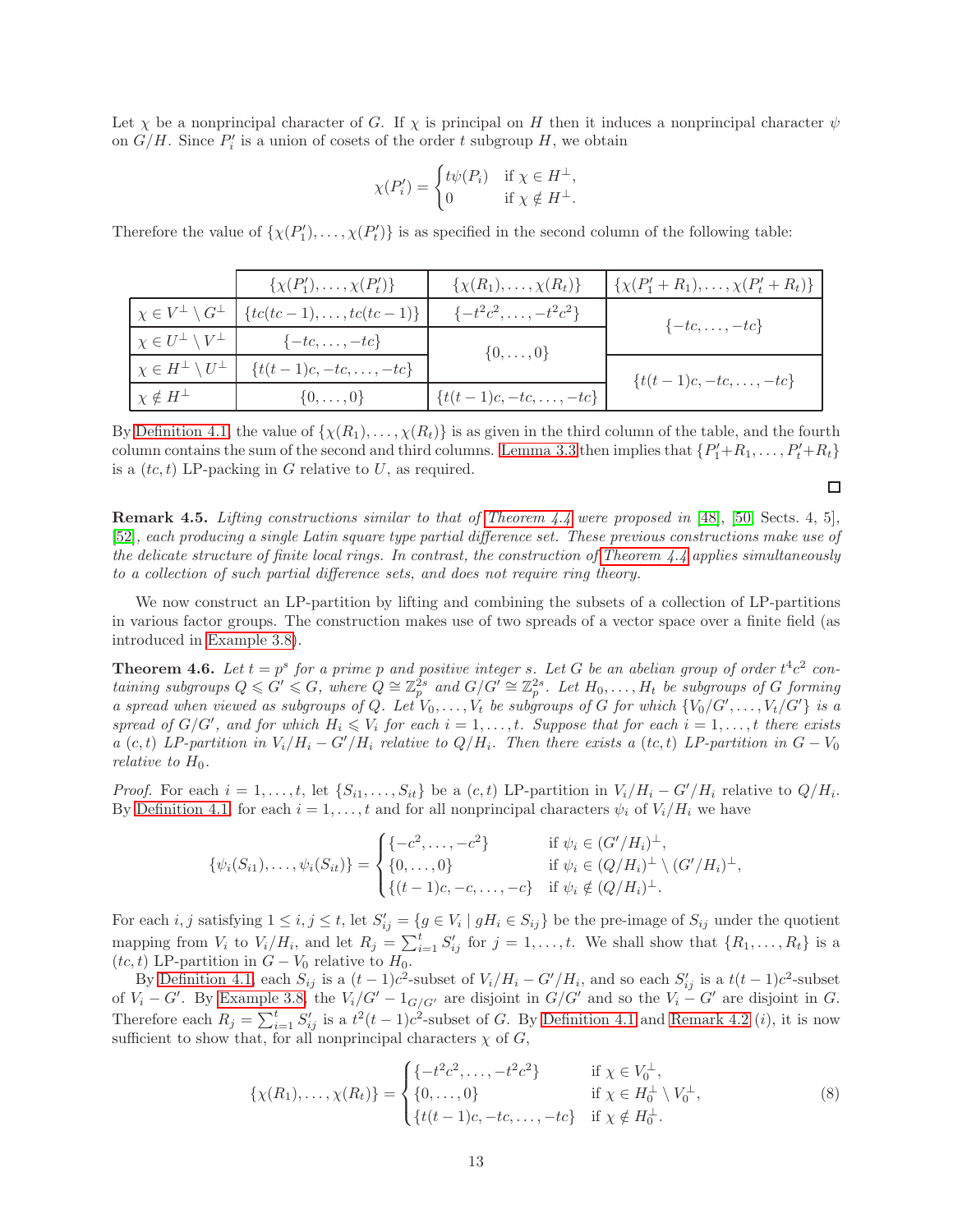Let  $\chi$  be a nonprincipal character of G. Since the  $H_i$  correspond to a spread of Q, if  $\chi$  is nonprincipal on Q, then  $\chi$  is principal on exactly one of the  $H_i$  (see [Example 3.8\)](#page-7-1). If  $\chi$  is nonprincipal on  $V_i$  and principal on  $H_i$ , then  $\chi$  induces a nonprincipal character  $\psi_i$  on  $V_i/H_i$ ; since each  $S'_{ij}$  is a union of cosets of the order t subgroup  $H_i$ , we have for each  $i, j$  satisfying  $1 \leq i, j \leq t$  that

$$
\chi(S'_{ij}) = \begin{cases} t\psi_i(S_{ij}) & \text{if } \chi \in H_i^{\perp} \setminus V_i^{\perp}, \\ 0 & \text{if } \chi \notin H_i^{\perp}. \end{cases}
$$

If  $\chi$  is principal on G' then it induces a nonprincipal character  $\tau$  on  $G/G'$ ; since the  $V_i/G'$  form a spread of  $G/G'$ , we then have that  $\tau$  is principal on exactly one of the  $V_i/G'$  and so  $\chi$  is principal on exactly one of the  $V_i$ . We shall use the subgroup inclusions

<span id="page-13-0"></span>
$$
H_i \leq Q \leq G' \leq V_i \quad \text{for each } i = 0, \dots, t. \tag{9}
$$

The conclusions of the following five cases collectively establish [\(8\)](#page-12-0).

**Case 1:**  $\chi$  is principal on  $V_0$ .

Then by [\(9\)](#page-13-0),  $\chi$  is principal on G' and on each  $H_i$ . For each  $i = 1, \ldots, t$ , therefore  $\chi$  is nonprincipal on  $V_i$ and principal on  $G'/H_i$ . For each j, we obtain  $\chi(R_j) = \sum_{i=1}^t \chi(S'_{ij}) = t \sum_{i=1}^t \psi_i(S_{ij}) = t \sum_{i=1}^t (-c^2) =$  $-t^2c^2$ .

**Case 2:**  $\chi$  is principal on G' and nonprincipal on  $V_0$ .

Then by [\(9\)](#page-13-0),  $\chi$  is principal on each  $H_i$ . Therefore  $\chi$  is principal on each  $G'/H_i$  and on exactly one of  $V_1, \ldots, V_t$ , say  $V_I$ . For each j, we obtain  $\chi(R_j) = \sum_{i=1}^t \chi(S'_{ij}) = |S'_{Ij}| + t \sum_{1 \leq i \leq t, i \neq I} \psi_i(S_{ij}) =$  $t(t-1)c^2 + t \sum_{1 \leq i \leq t, i \neq I} (-c^2) = 0.$ 

**Case 3:**  $\chi$  is principal on  $Q$  and nonprincipal on  $G'$ . Then by [\(9\)](#page-13-0),  $\chi$  is principal on each  $H_i$  and nonprincipal on each  $V_i$ . Therefore  $\chi$  is principal on each  $Q/H_i$  and nonprincipal on each  $G'/H_i$ . For each j, we obtain  $\chi(R_j) = t \sum_{i=1}^t \psi_i(S_{ij}) = 0$ .

- **Case 4:**  $\chi$  is principal on  $H_0$  and nonprincipal on  $Q$ . Then for  $i = 1, \ldots, t$ , we have that  $\chi$  is nonprincipal on  $H_i$  and so  $\chi(S'_{ij}) = 0$  for each j. Therefore  $\chi(R_j) = 0$  for each j.
- **Case 5:**  $\chi$  is nonprincipal on  $H_0$ .

By  $(9)$ ,  $\chi$  is nonprincipal on  $Q$  and on each  $V_i$ . Therefore  $\chi$  is principal on exactly one of  $H_1, \ldots, H_t$ , say  $H_I$ , and is nonprincipal on  $Q/H_I$ . For each j, we obtain  $\chi(R_j) = t\psi_I(S_{Ij})$  and so  $\{\chi(R_1), \ldots, \chi(R_t)\}$  $\{t(t-1)c, -tc, \ldots, -tc\}.$ 

The following example illustrates the use of [Theorems 4.4](#page-11-1) and [4.6](#page-12-1) to construct a  $(4, 4)$  LP-packing in  $\mathbb{Z}_4^4$ relative to each of the order 16 subgroups  $\mathbb{Z}_4 \times (2\mathbb{Z}_4)^2$  and  $\mathbb{Z}_4^2$  and  $(2\mathbb{Z}_4)^4$  in turn, starting from a spread of  $\mathbb{F}_4^2$ . In [Section 5](#page-15-0) we shall show how to apply this procedure recursively to produce infinite families of LP-packings and LP-partitions in groups of increasing exponent and fixed rank.

**Example 4.7.** Let  $(\mathbb{F}_4, \oplus, \cdot) = \{0, 1, \alpha, \alpha^2\}$ , where  $\alpha^2 = \alpha \oplus 1$ . Then a spread of  $(\mathbb{F}_4^2, \oplus)$  is  $\{ \langle (1, 0) \rangle$ ,  $\langle (0,1) \rangle$ ,  $\langle (1,1) \rangle$ ,  $\langle (\alpha, 1) \rangle$ ,  $\langle (\alpha \oplus 1, 1) \rangle$ . Using the isomorphism from  $(\mathbb{F}_4^2, \oplus)$  to  $\mathbb{Z}_2^4 = \langle y_1, y_2, y_3, y_4 \rangle$  given by  $(1,0) \mapsto y_1, (\alpha, 0) \mapsto y_2, (0,1) \mapsto y_3, (0, \alpha) \mapsto y_4$ , this spread in multiplicative notation is

<span id="page-13-1"></span>
$$
\{\langle y_1, y_2 \rangle, \langle y_3, y_4 \rangle, \langle y_1 y_3, y_2 y_4 \rangle, \langle y_2 y_3, y_1 y_2 y_4 \rangle, \langle y_1 y_2 y_3, y_1 y_4 \rangle\}.
$$
 (10)

Let

 $S_1(y_1, y_2, y_3, y_4) = y_3 + y_4 + y_3y_4,$  $S_2(y_1, y_2, y_3, y_4) = y_1y_3 + y_2y_4 + y_1y_2y_3y_4,$  $S_3(y_1, y_2, y_3, y_4) = y_2y_3 + y_1y_2y_4 + y_1y_3y_4,$  $S_4(y_1, y_2, y_3, y_4) = y_1y_2y_3 + y_1y_4 + y_2y_3y_4.$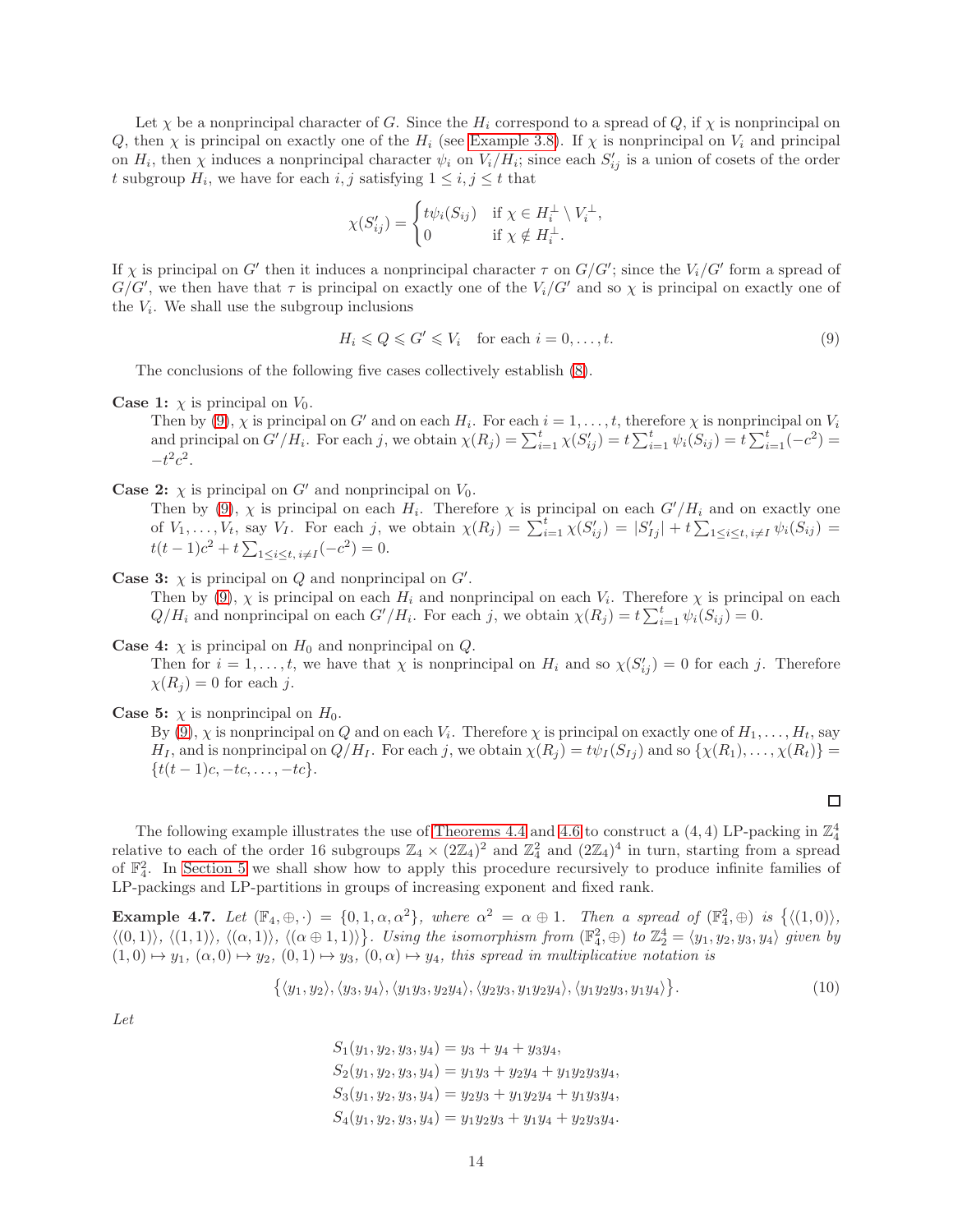Then by [Examples 3.8](#page-7-1) and [4.3,](#page-11-4)

<span id="page-14-0"></span>
$$
\{S_1(y_1, y_2, y_3, y_4), S_2(y_1, y_2, y_3, y_4), S_3(y_1, y_2, y_3, y_4), S_4(y_1, y_2, y_3, y_4)\}\
$$
(11)

is both a (1, 4) LP-partition in  $\langle y_1, y_2, y_3, y_4 \rangle - \langle y_1, y_2 \rangle \cong \mathbb{Z}_2^4 - \mathbb{Z}_2^2$  relative to  $\langle y_1, y_2 \rangle \cong \mathbb{Z}_2^2$ , and a (1, 4) LP-packing in  $\langle y_1, y_2, y_3, y_4 \rangle = \mathbb{Z}_2^4$  relative to  $\langle y_1, y_2 \rangle \cong \mathbb{Z}_2^2$ .

Let  $G = \mathbb{Z}_4^4 = \langle x_1, x_2, x_3, x_4 \rangle$ . We firstly use [Theorem 4.6](#page-12-1) to construct a (4, 4) LP-partition in  $G \langle x_1, x_2, x_3^2, x_4^2 \rangle = \mathbb{Z}_4^4 - \mathbb{Z}_4^2 \times (2\mathbb{Z}_4)^2$  relative to  $\langle x_1^2, x_2^2 \rangle \cong \mathbb{Z}_2^2$ . Let  $Q = \langle x_1^2, x_2^2, x_3^2, x_4^2 \rangle \cong \mathbb{Z}_2^4$ , and let  $G' =$  $\langle x_1^2, x_2^2, x_3^2, x_4^2 \rangle$  so that  $G/G' \cong \mathbb{Z}_2^4$ . With reference to [\(10\)](#page-13-1), the subgroups

$$
H_0 = \langle x_1^2, x_2^2 \rangle, \quad H_1 = \langle x_3^2, x_4^2 \rangle, \quad H_2 = \langle x_1^2 x_3^2, x_2^2 x_4^2 \rangle, \quad H_3 = \langle x_2^2 x_3^2, x_1^2 x_2^2 x_4^2 \rangle, \quad H_4 = \langle x_1^2 x_2^2 x_3^2, x_1^2 x_4^2 \rangle
$$

form a spread when viewed as subgroups of Q. Let

$$
V_0 = \langle x_1, x_2, x_3^2, x_4^2 \rangle, \quad V_1 = \langle x_1^2, x_2^2, x_3, x_4 \rangle, \quad V_2 = \langle x_1^2, x_2^2, x_1 x_3, x_2 x_4 \rangle,
$$
  
\n
$$
V_3 = \langle x_1^2, x_2^2, x_2 x_3, x_1 x_2 x_4 \rangle, \quad V_4 = \langle x_1^2, x_2^2, x_1 x_2 x_3, x_1 x_4 \rangle,
$$

so that, with reference to [\(10\)](#page-13-1),  $\{V_0/G', V_1/G', V_2/G', V_3/G', V_4/G'\}$  is a spread of  $G/G'$  and  $H_i \leq V_i$  for  $i = 1, 2, 3, 4$ . Then the factor groups  $V_i/H_i$ ,  $G'/H_i$ ,  $Q/H_i$  take the following form for  $i = 1, 2, 3, 4$ :

| $V_i/H_i$                                                                                                                                                                                                             | $G'/H_i$                                                                                                               | $Q/H_i$ |
|-----------------------------------------------------------------------------------------------------------------------------------------------------------------------------------------------------------------------|------------------------------------------------------------------------------------------------------------------------|---------|
| $\langle x_1^2H_1, x_2^2H_1, x_3H_1, x_4H_1 \rangle \cong \mathbb{Z}_2^4$                                                                                                                                             | $\langle x_1^2H_1, x_2^2H_1 \rangle \cong \mathbb{Z}_2^2 \mid \langle x_1^2H_1, x_2^2H_1 \rangle \cong \mathbb{Z}_2^2$ |         |
| $\langle x_1^2H_2, x_2^2H_2, x_1x_3H_2, x_2x_4H_2 \rangle \cong \mathbb{Z}_2^4$                                                                                                                                       | $\langle x_1^2H_2, x_2^2H_2 \rangle \cong \mathbb{Z}_2^2 \mid \langle x_1^2H_2, x_2^2H_2 \rangle \cong \mathbb{Z}_2^2$ |         |
| $3   \langle x_1^2 H_3, x_2^2 H_3, x_2 x_3 H_3, x_1 x_2 x_4 H_3 \rangle \cong \mathbb{Z}_2^4   \langle x_1^2 H_3, x_2^2 H_3 \rangle \cong \mathbb{Z}_2^2   \langle x_1^2 H_3, x_2^2 H_3 \rangle \cong \mathbb{Z}_2^2$ |                                                                                                                        |         |
| $4   \langle x_1^2 H_4, x_2^2 H_4, x_1 x_2 x_3 H_4, x_1 x_4 H_4 \rangle \cong \mathbb{Z}_2^4   \langle x_1^2 H_4, x_2^2 H_4 \rangle \cong \mathbb{Z}_2^2   \langle x_1^2 H_4, x_2^2 H_4 \rangle \cong \mathbb{Z}_2^2$ |                                                                                                                        |         |

Since [\(11\)](#page-14-0) is a (1, 4) LP-partition in  $\langle y_1, y_2, y_3, y_4 \rangle - \langle y_1, y_2 \rangle$  relative to  $\langle y_1, y_2 \rangle$ , where  $\langle y_1, y_2, y_3, y_4 \rangle = \mathbb{Z}_2^4$ . it follows for  $i = 1, 2, 3, 4$  that the 4 subsets of  $V_i/H_i$  shown in row i of the following table form a  $(1, 4)$ LP-partition in  $V_i/H_i - G'/H_i$  relative to  $Q/H_i$ :

| $S_1(x_1^2, x_2^2, x_3, x_4)H_1$          | $S_2(x_1^2, x_2^2, x_3, x_4)H_1$          | $S_3(x_1^2, x_2^2, x_3, x_4)H_1$                             | $S_4(x_1^2, x_2^2, x_3, x_4)H_1$                      |
|-------------------------------------------|-------------------------------------------|--------------------------------------------------------------|-------------------------------------------------------|
| $S_1(x_1^2, x_2^2, x_1x_3, x_2x_4)H_2$    | $S_2(x_1^2, x_2^2, x_1x_3, x_2x_4)H_2$    | $S_3(x_1^2, x_2^2, x_1x_3, x_2x_4)$ H <sub>2</sub>           | $S_4(x_1^2, x_2^2, x_1x_3, x_2x_4)H_2$                |
| $S_1(x_1^2, x_2^2, x_2x_3, x_1x_2x_4)H_3$ | $S_2(x_1^2, x_2^2, x_2x_3, x_1x_2x_4)H_3$ | $S_3(x_1^2, x_2^2, x_2x_3, x_1x_2x_4)$ <i>H</i> <sub>3</sub> | $S_4(x_1^2, x_2^2, x_2x_3, x_1x_2x_4)$ H <sub>3</sub> |
| $S_1(x_1^2, x_2^2, x_1x_2x_3, x_1x_4)H_4$ | $S_2(x_1^2, x_2^2, x_1x_2x_3, x_1x_4)H_4$ | $S_3(x_1^2, x_2^2, x_1x_2x_3, x_1x_4)H_4$                    | $S_4(x_1^2, x_2^2, x_1x_2x_3, x_1x_4)H_4$             |

Now regard each entry of the above table as a 12-subset of  $G$ , by interpreting  $H_i$  as the sum of four elements in G. By [Theorem 4.6,](#page-12-1) summing the entries in each column of the table then gives a  $(4, 4)$  LP-partition  ${R_1, R_2, R_3, R_4}$  in  $G - V_0$  relative to  $H_0$ .

We next use [Theorem 4.4](#page-11-1) to construct a (4, 4) LP-packing in  $G = \mathbb{Z}_4^4$  relative to  $U = \langle x_1, x_2^2, x_3^2 \rangle \cong$  $\mathbb{Z}_4 \times (2\mathbb{Z}_4)^2$ . We have  $V_0/H_0 = \langle x_1H_0, x_2H_0, x_3^2H_0, x_4^2H_0 \rangle \cong \mathbb{Z}_2^4$  and  $U/H_0 = \langle x_1H_0, x_3^2H_0 \rangle \cong \mathbb{Z}_2^2$ . Since [\(11\)](#page-14-0) is a (1, 4) LP-packing in  $\langle y_1, y_2, y_3, y_4 \rangle = \mathbb{Z}_2^4$  relative to  $\langle y_1, y_2 \rangle$ , it follows that

$$
\left\{S_{1}(x_{1},x_{3}^2,x_{2},x_{4}^2)H_{0},\ S_{2}(x_{1},x_{3}^2,x_{2},x_{4}^2)H_{0},\ S_{3}(x_{1},x_{3}^2,x_{2},x_{4}^2)H_{0},\ S_{4}(x_{1},x_{3}^2,x_{2},x_{4}^2)H_{0}\right\}
$$

is a (1, 4) LP-packing in  $V_0/H_0$  relative to  $U/H_0$ . Regard each of these subsets as a 12-subset of G, by interpreting  $H_0$  as the sum of four elements in G. Then by [Theorem 4.4,](#page-11-1)

$$
\{\{R_1 + S_1(x_1, x_3^2, x_2, x_4^2)H_0, R_2 + S_2(x_1, x_3^2, x_2, x_4^2)H_0, R_3 + S_3(x_1, x_3^2, x_2, x_4^2)H_0, R_4 + S_4(x_1, x_3^2, x_2, x_4^2)H_0\}
$$
 is a (4.4). *IP machine in G relative to U*

is a  $(4, 4)$  LP-packing in G relative to U.

Using the same (4, 4) LP-partition  $\{R_1, R_2, R_3, R_4\}$ , we can similarly use [Theorem 4.4](#page-11-1) to construct a (4, 4) LP-packing in G relative to the subgroup  $U' = \langle x_1, x_2 \rangle \cong \mathbb{Z}_4^2$  and to  $U'' = \langle x_1^2, x_2^2, x_3^2, x_4^2 \rangle \cong (2\mathbb{Z}_4)^4$ . Following the above procedure, and using  $U'/H_0 = \langle x_1 H_0, x_2 H_0 \rangle \cong \mathbb{Z}_2^2$  and  $U''/H_0 = \langle x_3^2 H_0, x_4^2 H_0 \rangle \cong \mathbb{Z}_2^2$ , shows that

 $\left\{\{R_1+S_1(x_1,x_2,x_3^2,x_4^2)H_0, \ \ R_2+S_2(x_1,x_2,x_3^2,x_4^2)H_0, \ \ R_3+S_3(x_1,x_2,x_3^2,x_4^2)H_0, \ \ R_4+S_4(x_1,x_2,x_3^2,x_4^2)H_0\right\}$ is a  $(4, 4)$  LP-packing in G relative to U', and that

$$
\{\{R_1 + S_1(x_3^2, x_4^2, x_1, x_2)H_0, R_2 + S_2(x_3^2, x_4^2, x_1, x_2)H_0, R_3 + S_3(x_3^2, x_4^2, x_1, x_2)H_0, R_4 + S_4(x_3^2, x_4^2, x_1, x_2)H_0\}
$$
  
is a (4, 4) LP-packing in G relative to U''.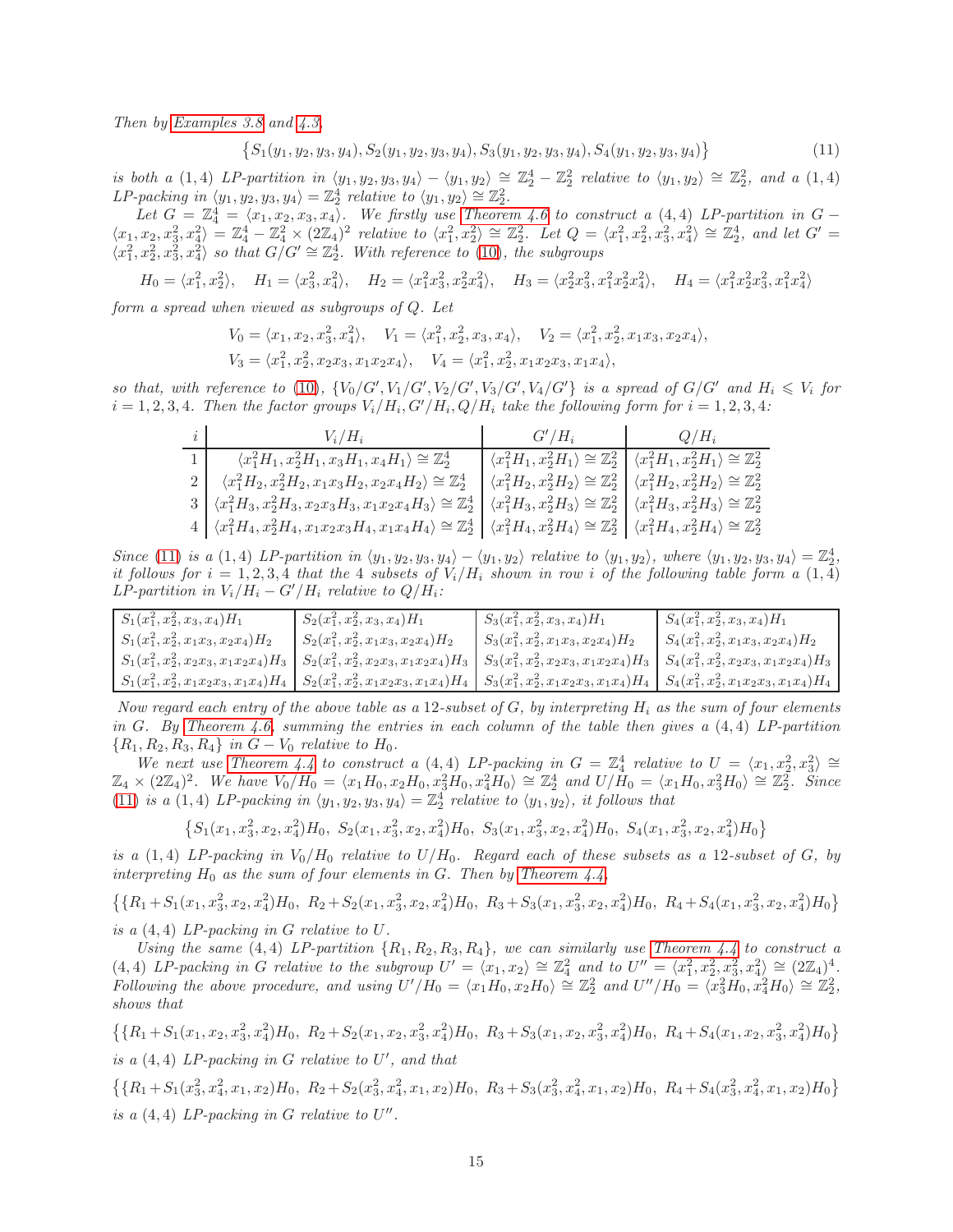### <span id="page-15-0"></span>5 Recursive Construction of LP-partitions and LP-packings

In this section, we recursively construct infinite families of LP-partitions and LP-packings, as shown schematically in Figure [1.](#page-15-1) On the right side of the figure, we iteratively use [Theorem 4.6](#page-12-1) to produce an LP-partition in the group  $\mathbb{Z}_{p^a}^{2s} - \mathbb{Z}_{p^a}^s \times (p\mathbb{Z}_{p^a})^s$  relative to  $H_0 \cong \mathbb{Z}_p^s$  by lifting with respect to  $H_i \cong \mathbb{Z}_p^s$  an LP-partition in a factor group, for each  $i = 1, \ldots, p^s$  (see [Theorem 5.2\)](#page-16-0). On the left side of the figure, we iteratively use [Theorem 4.4](#page-11-1) to produce an LP-packing in  $\mathbb{Z}_{p^a}^{2s}$  relative to an order  $p^{as}$  subgroup, by lifting with respect to  $H_0$  an LP-packing in a factor group and taking the union of the resulting subsets with the subsets of the LP-partition at the same height (see [Theorem 5.3\)](#page-16-1).



Figure 1: Recursive construction of LP-packings and LP-partitions according to [Theorems 5.2](#page-16-0) and [5.3](#page-16-1)

<span id="page-15-2"></span><span id="page-15-1"></span>We begin with a technical lemma.

**Lemma 5.1.** Let p be prime, and let s and  $a_1, \ldots, a_{2s}$  be positive integers. Let  $G = \prod_{j=1}^{2s} \mathbb{Z}_{p^{a_j}}$ , and let Q be the unique subgroup of G isomorphic to  $\mathbb{Z}_p^{2s}$ . Let  $H_0,\ldots,H_{p^s}$  be a spread of Q, where (without loss of generality)  $H_0$  is contained in the first s direct factors of G. Then for each  $i = 1, \ldots, p^s$ , we have  $G/H_i\cong \prod_{j=1}^s \mathbb{Z}_{p^{a_j}}\times \prod_{j=s+1}^{2s}\mathbb{Z}_{p^{a_j-1}}$ , and the quotient group  $Q/H_i$  is contained in the first s direct factors of  $G/H_i$ .

*Proof.* Fix  $i \in \{1, ..., p^s\}$ . Since  $Q = H_0 H_i$ , we can choose a set of generators for Q (depending on i) so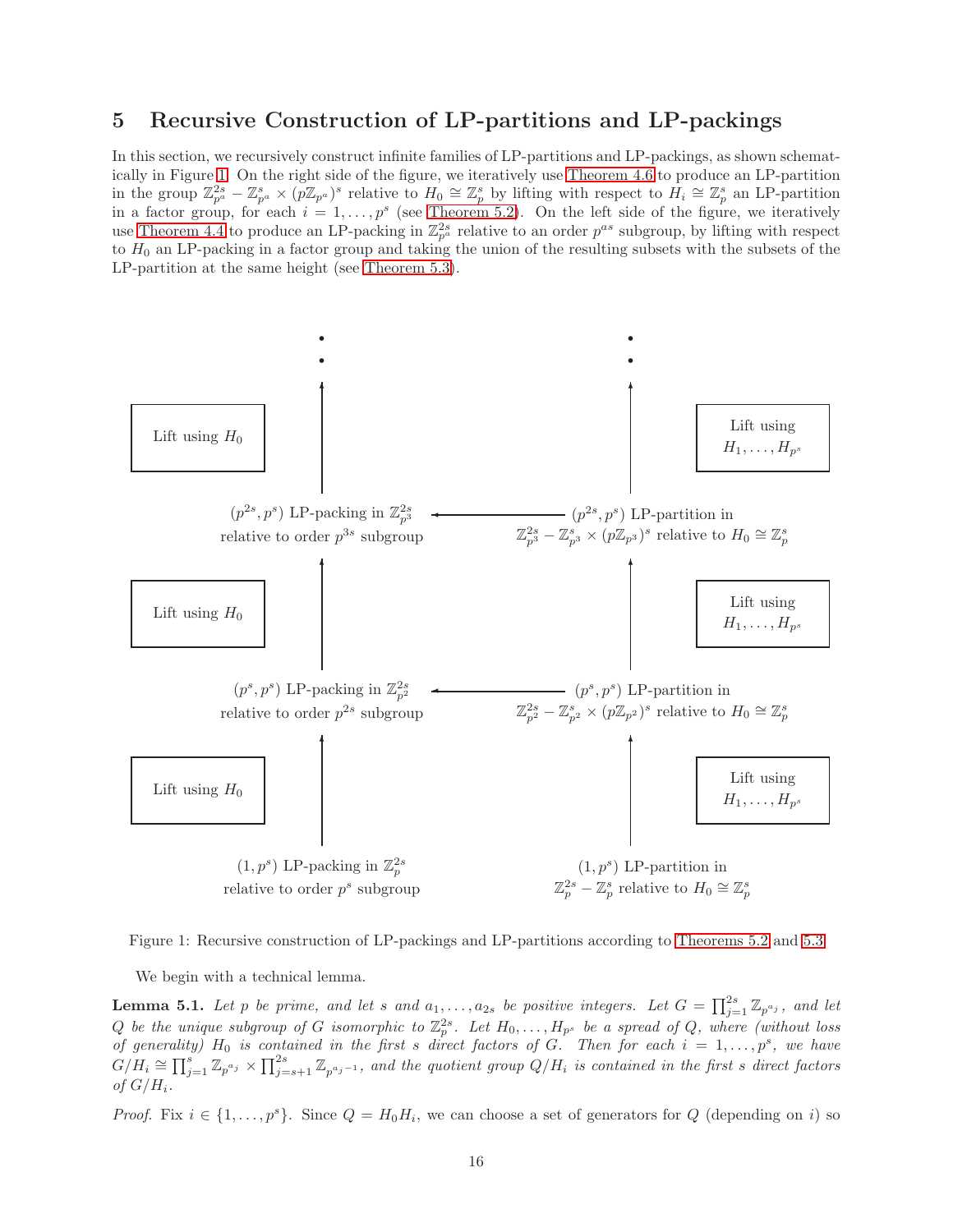that  $H_i$  is contained in the last s direct factors of Q. Therefore  $G/H_i \cong \prod_{j=1}^s \mathbb{Z}_{p^{a_j}} \times \prod_{j=s+1}^{2s} \mathbb{Z}_{p^{a_j-1}}$ . Let the first s direct factors of G be  $\langle x_1, \ldots, x_s \rangle$ , so that the first s direct factors of  $G/H_i$  are  $\langle x_1 H_i, \ldots, x_s H_i \rangle$ . Since  $H_0 = \langle x_1^{p^{a_1-1}} \rangle$  $x_1^{p^{a_1-1}}, \ldots, x_s^{p^{a_s-1}}$  $\sum_{s}^{p^{a_s-1}}\rangle$ , we have  $Q/H_i = \langle x_1^{p^{a_1-1}}H_i,\ldots,x_s^{p^{a_s-1}}H_i\rangle$ . Therefore  $Q/H_i$  is contained in the first s direct factors of  $G/H_i$ .

<span id="page-16-0"></span>We now apply [Theorem 4.6](#page-12-1) iteratively to produce an infinite family of LP-partitions.

**Theorem 5.2.** Let p be prime, let a, s be positive integers, and let  $G = \mathbb{Z}_{p^a}^{2s}$ . Let  $H_0$  and  $V_0$  be the unique subgroups of G for which  $H_0 \cong \mathbb{Z}_p^s$  is contained in the first s direct factors of G and  $V_0 \cong \mathbb{Z}_{p^a}^s \times \mathbb{Z}_{p^{a-1}}^s$  satisfies  $V_0/H_0 \cong \mathbb{Z}_{p^{a-1}}^{2s}$ . Then there exists a  $(p^{(a-1)s}, p^s)$  LP-partition in  $G-V_0$  relative to  $H_0$ .

*Proof.* The proof is by induction on  $a \geq 1$ . The case  $a = 1$  is given by [Example 4.3.](#page-11-4) Suppose that all cases up to  $a - 1 \geq 1$  are true. Let Q and G' be the unique subgroups of G for which  $Q \cong \mathbb{Z}_p^{2s}$  and  $G' \cong \mathbb{Z}_{p^{a-1}}^{2s}$ . Since  $G/G' \cong \mathbb{Z}_p^{2s}$ , by [Example 3.8](#page-7-1) there exists a spread in  $G/G'$  one of whose elements we may take to be  $V_0/G'$ . Let the remaining elements of this spread be  $V_1/G',\ldots,V_{p^s}/G'$ , where  $V_1,\ldots,V_{p^s}$ are subgroups of G containing G'. Let  $\phi$  be a group isomorphism from  $G/G'$  to Q for which  $\phi(V_0/G') = H_0$ , and let  $H_i = \phi(V_i/G')$  for  $i = 1, \ldots, p^s$ . Since  $\{V_0/G', \ldots, V_{p^s}/G'\}$  is a spread of  $G/G'$ , it follows that  ${H_0, \ldots, H_{p^s}}$  is a spread of Q. Furthermore, for each i we have  $H_i \leq Q \leq G' \leq V_i$  and therefore  $H_i$  is a subgroup of  $V_i$ , and  $V_i/H_i \cong G'$ .

Let  $i \in \{1, \ldots, p^s\}$ . By construction, we have  $H_i \leqslant V_i$  and  $V_i/H_i \cong G' \cong \mathbb{Z}_{p^{a-1}}^{2s}$ . By [Lemma 5.1,](#page-15-2) we have  $G'/H_i \cong \mathbb{Z}_{p^{a-1}}^s \times \mathbb{Z}_{p^{a-2}}^s$  and  $Q/H_i \cong \mathbb{Z}_p^s$ , and  $Q/H_i$  is contained in the first s direct factors of  $V_i/H_i$ . We also have  $(G'/H_i)/(Q/H_i) \cong G'/Q \cong \mathbb{Z}_{p^{a-2}}^{2s}$ . Therefore by the inductive hypothesis there exists a  $(p^{(a-2)s}, p^s)$ LP-partition in  $V_i/H_i - G'/H_i$  relative to  $Q/H_i$ . Then by [Theorem 4.6](#page-12-1) there exists a  $(p^s \cdot p^{(a-2)s}, p^s)$ LP-partition in  $G - V_0$  relative to  $H_0$ , so the case a is true. П

We now apply [Theorem 4.4](#page-11-1) iteratively, making use of the LP-partitions constructed in [Theorem 5.2,](#page-16-0) to produce an infinite family of LP-packings in groups of increasing exponent relative to an arbitrary subgroup of the appropriate order. The initial LP-packing in an elementary abelian group is obtained from a spread.

<span id="page-16-1"></span>**Theorem 5.3.** Let p be prime, and let a, s be positive integers. Let  $G = \mathbb{Z}_{p^a}^{2s}$  and let U be a subgroup of G of order  $p^{as}$ . Then there exists a  $(p^{(a-1)s}, p^s)$  LP-packing in G relative to U.

*Proof.* The proof is by induction on  $a \geq 1$ . The case  $a = 1$  follows from the construction of a spread in [Example 3.8,](#page-7-1) because by a suitable choice of generators of  $G = \mathbb{Z}_p^{2s}$  we may assume that the element  $H_0$  of the spread is  $U$ .

Suppose that all cases up to  $a - 1 \geq 1$  are true. Since U is a subgroup of G of order  $p^{as}$ , it has at most s direct factors isomorphic to  $\mathbb{Z}_{p^a}$  and has rank at least s. We may therefore choose  $V_0 \cong \mathbb{Z}_{p^a}^s \times \mathbb{Z}_{p^a-1}^s$  for which  $U \leq V_0 \leq G$ , and also assume that the subgroup of  $V_0$  isomorphic to  $\mathbb{Z}_{p^a}^s$  is contained in the first s direct factors of G and has intersection of rank s with U. Therefore U contains a subgroup  $H_0 \cong \mathbb{Z}_p^s$  for which  $H_0$  is contained in the first s direct factors of G. We then have  $V_0/H_0 \cong \mathbb{Z}_{p^{a-1}}^{2s}$  and  $|U/H_0| = p^{(a-1)s}$ .

Then by [Theorem 5.2,](#page-16-0) there exists a  $(p^{(a-1)s}, p^s)$  LP-partition in  $G-V_0$  relative to  $H_0$ . By the inductive hypothesis, there exists a  $(p^{(a-2)s}, p^s)$  LP-packing in  $V_0/H_0$  relative to  $U/H_0$ . Therefore by Theorem [4.4,](#page-11-1) there exists a  $(p^{(a-1)s}, p^s)$  LP-packing in G relative to U, so the case a is true. □

The construction process illustrated in [Fig. 1](#page-15-1) shares many features with the recursive construction of difference sets from relative difference sets introduced in [\[33\]](#page-28-14), which is illustrated in [\[34\]](#page-28-19) using an analogous representation to [Fig. 1.](#page-15-1) In both settings, an ingredient on the left side is lifted from a factor group and combined with an ingredient on the right side to form a larger example on the left side; and multiple instances of an ingredient on the right side are lifted from factor groups and combined to form a larger example on the right side. The ingredients in [\[33\]](#page-28-14) corresponding to an LP-packing and an LP-partition are, respectively, a covering extended building set for constructing a difference set, and a building set for constructing a relative difference set. However, in [\[33\]](#page-28-14) the ingredients are placed into distinct cosets of a subgroup and so can be combined without regard to their intersections as subsets of the subgroup. In contrast, in the construction of [Theorem 4.4,](#page-11-1) the lifted subset  $P'_j$  of an LP-packing is combined with the subset  $R_j$  of an LP-partition by taking their union. Likewise, in the construction of [Theorem 4.6,](#page-12-1) the subsets of the  $i<sup>th</sup>$  LP-partition are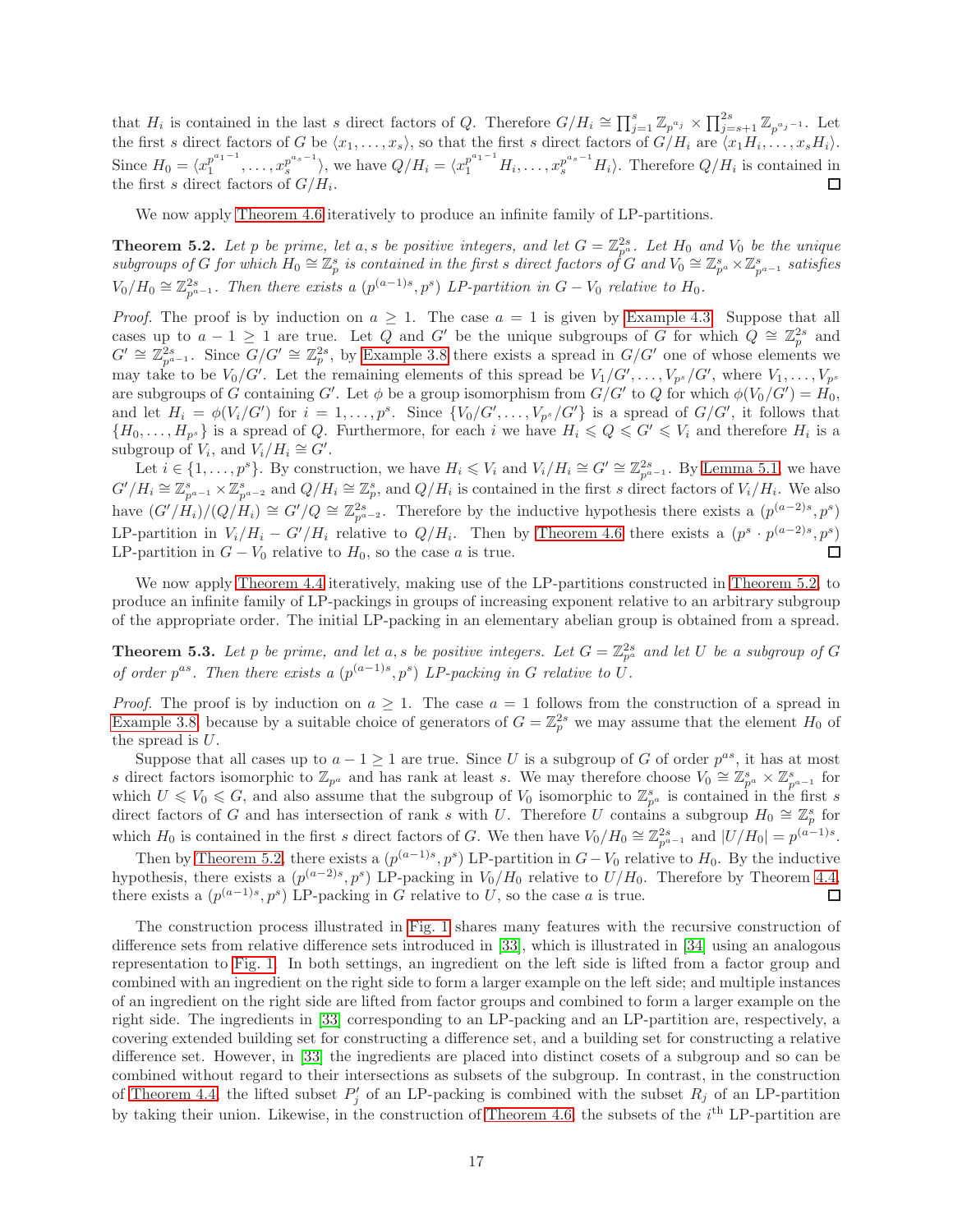lifted to  $S'_{i1},\ldots,S'_{it}$ , and then subset  $R_j$  of the new LP-partition is formed as the union of  $S'_{1j},\ldots,S'_{tj}$  (with one lifted subset derived from each of the t LP-partitions). This leads to an additional constraint, that the subsets  $P'_j$  and  $S'_{1j}, \ldots, S'_{tj}$  must be disjoint for each j.

<span id="page-17-0"></span>We now extend [Theorem 5.3](#page-16-1) using constructions from [Section 3](#page-6-0) in order to obtain the result stated in [Theorem 1.1.](#page-1-0)

**Corollary 5.4.** Let p be prime, let  $s_1, \ldots, s_v$  be nonnegative integers (not all zero), and let  $m = \min\{s_i \mid s_i > 0\}$ . For each  $i = 1, \ldots, v$ , let  $G_i = \mathbb{Z}_{p^i}^{2s_i}$  and let  $U_i$  be a subgroup of  $G_i$  of order  $p^{is_i}$ . L let  $U = \prod_{i=1}^{v} U_i$ , and let  $n = \sqrt{|G|}$ . Then for each  $j = 0, \ldots, m-1$ , there exists an  $\left(\frac{n}{p^{m-j}}, p^{m-j}\right)$  LP-packing in G relative to U.

*Proof.* For each  $i = 1, \ldots, v$  for which  $s_i > 0$ , by [Theorem 5.3](#page-16-1) there exists a  $(p^{(i-1)s_i}, p^{s_i})$  LP-packing in  $G_i$  relative to  $U_i$ . By a straightforward induction, [Corollary 3.16](#page-10-1) then gives an  $\left(\frac{n}{p^m}, p^m\right)$  LP-packing in G relative to U. For  $j \in \{0, \ldots, m-1\}$ , apply [Lemma 3.6](#page-7-4) with  $s = p^j$  to give an  $\left(\frac{n}{p^{m-j}}, p^{m-j}\right)$  LP-packing in G relative to U.

<span id="page-17-1"></span>**Remark 5.5.** By [Definition 3.1,](#page-6-1) the constructed LP-packing in [Corollary 5.4](#page-17-0) is a collection of  $p^{m-j}$  disjoint regular  $(n, \frac{n}{p^{m-j}})$  Latin square type PDSs in G avoiding U. By [Lemma 3.4,](#page-6-4) we also obtain a regular Latin square type PDS in G with parameters  $(n,r)$  and  $(n, r + 1)$ , for each positive integer multiple r of  $\frac{n}{p^{m-j}}$ satisfying  $r \leq n$ .

This improves on numerous previous constructions of PDSs in three respects: by constructing a collection of disjoint PDSs in G where previously only a single PDS was constructed; by identifying the order n subgroup U and showing it can be chosen arbitrarily; and by producing Latin square type PDSs with new parameters  $(n, r)$ . We give an illustrative selection of examples.

- (i) [Result 2.7](#page-4-0) constructs a single regular  $(n, r)$  Latin square type PDS in G for each positive integer  $r \leq$  $p^{m}+1$ , whereas the case  $j=0$  of [Corollary 5.4](#page-17-0) gives a disjoint collection of  $p^{m}$  such PDSs with  $r=\frac{n}{p^{m}}$ .
- (ii) [Result 2.8](#page-5-3) (iii) constructs a regular  $(n, r)$  Latin square type PDS in G for each positive integer multiple r of  $\frac{n}{p^{\gcd(s_1,\ldots,s_v)}}$  satisfying  $r \leq n$ , whereas the case  $j = 0$  of [Corollary 5.4](#page-17-0) gives such a PDS for each positive integer multiple r of  $\frac{n}{p^m}$  satisfying  $r \leq n$  and whose parameters therefore differ when  $m >$  $gcd(s_1, \ldots, s_v).$
- (iii) The LP-packing of [\[82,](#page-30-10) Cor. 6.2] described in Table [1](#page-2-0) is a disjoint collection of p regular  $(n, \frac{n}{p})$  PDSs in certain groups G constrained to have at most one direct factor with an exponent that is an odd power of p, whereas the case  $j = m - 1$  of [Corollary 5.4](#page-17-0) gives such disjoint collections of PDSs without this constraint.
- (iv) In each group for which the lifting approach in  $[48]$ ,  $[50$ , Sects. 4, 5],  $[52]$  constructs a single PDS, [Corollary 5.4](#page-17-0) provides a collection of disjoint PDSs having the same parameters and avoiding an arbitrary order n subgroup U of G.
- (v) [Result 2.9](#page-5-1) constructs a partition of  $G-1_G$  into p regular PDSs in G, of which p $-1$  are of  $(n, \frac{n}{p})$  Latin square type and one is of  $(n, \frac{n}{p} + 1)$  Latin square type, where G is constrained to have  $s_{2i+1} = 0$  for each  $i > 0$ . In contrast, by applying [Remark 3.5](#page-7-3) (i) to the case  $j = 0$  of [Corollary 5.4](#page-17-0) we obtain a partition of  $G-1_G$  into  $p^m$  regular PDSs in G, of which  $p^m-1$  are of  $(n, \frac{n}{p^m})$  Latin square type and one is of  $\left(n, \frac{n}{p^m} + 1\right)$  Latin square type, without constraining G.

The LP-packings in [Corollary 5.4](#page-17-0) are all contained in p-groups of the form  $H \times H$ , having even rank. We now extend this result to  $p$ -groups of odd rank, starting from the following infinite family of odd rank examples that was obtained from an elegant construction using Galois rings. (We could likewise make use of the further odd rank example of [Example 3.13](#page-9-0) (ii), relative to a nonelementary abelian group.)

<span id="page-17-3"></span><span id="page-17-2"></span>**Result 5.6** ([\[51,](#page-29-2) Lem. 3.1]). Let p be prime and let  $w > 1$  be an odd integer. Then there exists a  $(p^{w-\sigma(p,w)}, p^{\sigma(p,w)})$  LP-packing in  $\mathbb{Z}_{p^2}^w$  relative to  $(p\mathbb{Z}_{p^2})^w$ , where the function  $\sigma(p,w)$  is defined in [\(2\)](#page-5-0).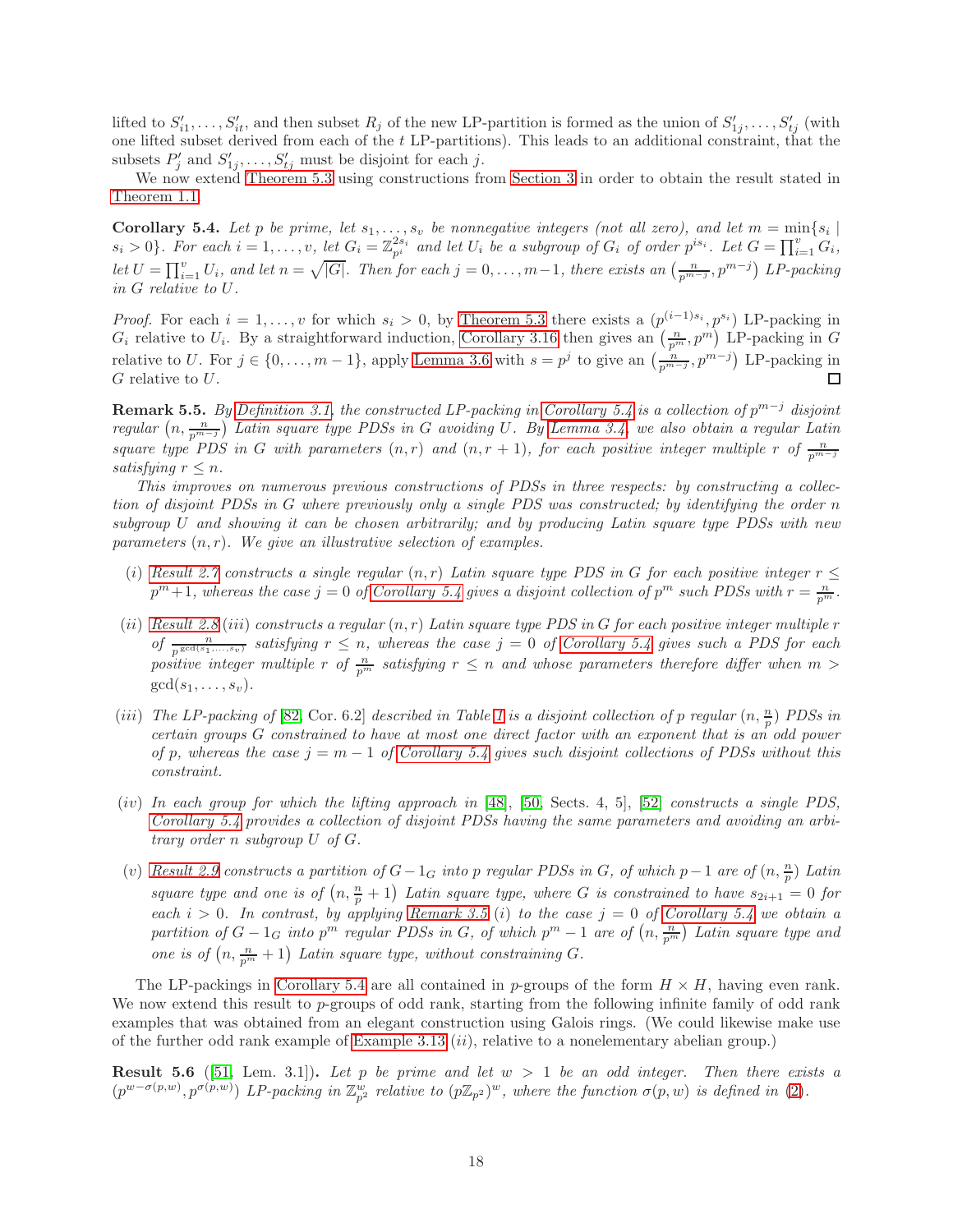Corollary 5.7. Let p be prime, let  $w > 1$  be an odd integer, and let  $s_1, \ldots, s_v$  be nonnegative integers (possibly all zero). Let  $m = \min(\{\sigma(p, w)\} \cup \{s_i \mid s_i > 0\})$ . For each  $i = 1, \ldots, v$ , let  $G_i = \mathbb{Z}_{p^i}^{2s_i}$  and let  $U_i$ be a subgroup of  $G_i$  of order  $p^{is_i}$ . Let  $G = \mathbb{Z}_{p^2}^w \times \prod_{i=1}^v G_i$ , let  $U = (p\mathbb{Z}_{p^2})^w \times \prod_{i=1}^v U_i$ , and let  $n = \sqrt{|G|}$ . Then for each  $j = 0, \ldots, m-1$ , there exists an  $\left(\frac{n}{p^{m-j}}, p^{m-j}\right)$  LP-packing in G relative to U.

*Proof.* In the case that the  $s_i$  are all zero, we have  $m = \sigma(p, w)$  and the result follows by applying [Lemma 3.6](#page-7-4) with  $s = p^j$  to [Result 5.6.](#page-17-3) Otherwise, at least one of the  $s_i$  is positive and we may define  $m' = \min\{s_i \mid s_i > 0\}$ . The case  $j = 0$  of [Corollary 5.4](#page-17-0) then gives an  $\left(\frac{n/p^w}{p^{m'}} , p^{m'}\right)$  LP-packing in  $\prod_{i=1}^v G_i$ relative to  $\prod_{i=1}^{v} U_i$ . Combine with the LP-packing of [Result 5.6](#page-17-3) using [Corollary 3.16](#page-10-1) to give an  $\left(\frac{n}{p^m}, p^m\right)$ LP-packing in G relative to U. Then for  $j \in \{0, \ldots, m-1\}$ , apply [Lemma 3.6](#page-7-4) with  $s = p^j$  to give an  $\left(\frac{n}{p^{m-j}}, p^{m-j}\right)$  LP-packing in G relative to U. П

<span id="page-18-2"></span>**Remark 5.8.** By [Definition 3.1,](#page-6-1) the constructed LP-packing in [Corollary 5.7](#page-17-2) is a collection of  $p^{m-j}$  disjoint regular  $(n, \frac{n}{p^{m-j}})$  Latin square type PDSs in G avoiding U. By [Lemma 3.4,](#page-6-4) we also obtain a regular Latin square type PDS in G with parameters  $(n, r)$  and with parameters  $(n, r+1)$ , for each positive integer multiple r of  $\frac{n}{p^{m-j}}$  satisfying  $r \leq n$ .

We can show that this improves on previous constructions along similar lines to [Remark 5.5.](#page-17-1) For example, [Result 2.8](#page-5-3) (ii) constructs a single regular  $(n,r)$  Latin square type PDS in G for  $v = 1$  and  $i = 1$  and  $s_1$  a positive integer multiple of w, for each positive integer multiple r of  $\frac{n}{p^{\sigma(p,w)}}$  satisfying  $r \leq n$ . In contrast, the case  $j = 0$  of [Corollary 5.7](#page-17-2) gives a disjoint collection of  $p<sup>m</sup>$  such PDSs in much more general groups G (having arbitrary v and  $s_i$ ).

### <span id="page-18-0"></span>6 NLP-packings

In this section, we introduce a  $(c, t - 1)$  NLP-packing as a collection of  $t - 1$  disjoint regular  $(t, c)$  negative Latin square type PDSs, in an abelian group of order  $t^2c^2$ , whose union satisfies an additional property. This structure forms a counterpart to a  $(c, t)$  LP-packing. We provide examples of NLP-packings, and show how to combine them with LP-packings via a product construction to form NLP-packings in the direct product of the starting groups. In conjunction with the LP-packings of [Corollaries 5.4](#page-17-0) and [5.7,](#page-17-2) this produces infinite families of NLP-packings. However, we do not have a lifting result for NLP-packings similar to [Theorem 4.4.](#page-11-1)

<span id="page-18-3"></span>**Definition 6.1** (NLP-packing). Let  $t > 1$  and  $c > 0$  be integers, and let G be an abelian group of order  $t^2c^2$ . A  $(c, t-1)$  NLP-packing in G is a collection  $\{P_1, \ldots, P_{t-1}\}\$  of  $t-1$  regular  $(t, c)$  negative Latin square type PDSs in G for which  $G - 1_G - \sum_{i=1}^{t-1} P_i$  is a regular  $(tc, c - 1)$  negative Latin square type PDS in G.

### <span id="page-18-1"></span>Remark 6.2.

- (i) We can rephrase [Definition 6.1](#page-18-3) to say that a  $(c, t 1)$  NLP-packing in G is a partition of  $G 1_G$  into t regular partial difference sets, of which  $t - 1$  are of (tc, c) negative Latin square type and one is of  $(t, c - 1)$  negative Latin square type. Previous results on NLP-packings use this phrasing.
- (ii) In [Definition 6.1,](#page-18-3) each  $P_i$  is a  $c(ct+1)$ -subset of G, and  $G-1_G-\sum_{i=1}^{t-1}P_i$  is a  $(c-1)(tc+1)$ -subset of G, so the subsets  $P_i$  of a  $(c, t-1)$  NLP-packing are necessarily disjoint. For all  $c \geq 1$ , if a  $(c, t-1)$  NLPpacking exists in  $G$ , then it contains the maximum possible number of disjoint regular  $(t, c)$  negative Latin square type PDSs.
- (iii) The case  $r = 0$  was allowed in [Definition 2.4](#page-3-3) so that the definition of a (c, t 1) NLP-packing applies when  $c = 1$ .

<span id="page-18-4"></span>We now characterize a  $(c, t - 1)$  NLP-packing using character sums.

**Lemma 6.3.** Let  $P_1, \ldots, P_{t-1}$  be disjoint  $c(ct + 1)$ -subsets of an abelian group G of order  $t^2c^2$ . Then  ${P_1, \ldots, P_{t-1}}$  is a  $(c, t-1)$  NLP-packing in G if and only if the multiset equality

 $\{\chi(P_1), \ldots, \chi(P_{t-1})\} = \{c, \ldots, c\}$  or  $\{-(t-1)c, c, \ldots, c\}$ 

holds for all nonprincipal characters  $\chi$  of G.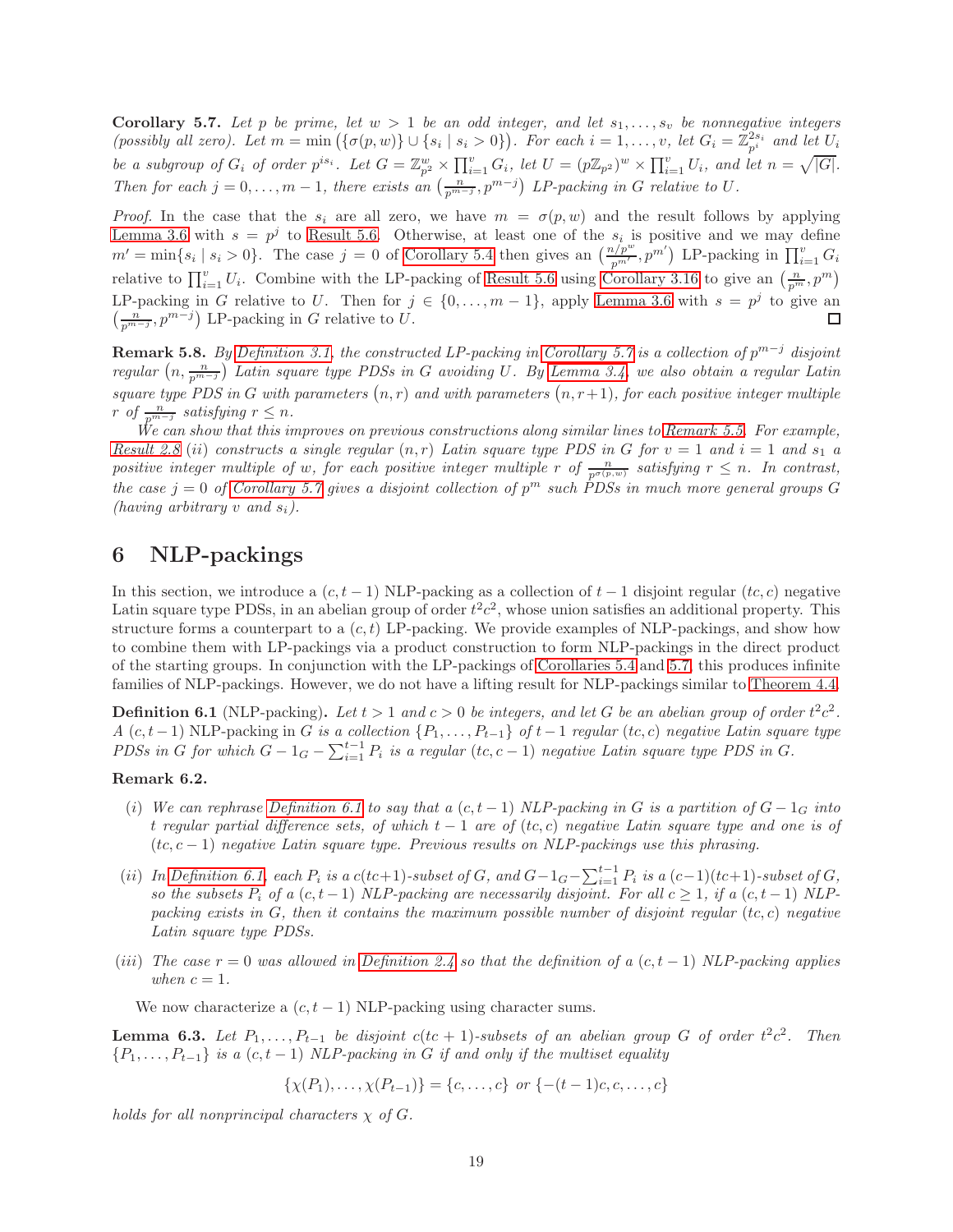*Proof.* Each  $P_i$  is a  $c(ct+1)$ -subset of G, and the  $P_i$  are disjoint, so  $G-1_G-\sum_{i=1}^{t-1}P_i$  is a  $(c-1)(tc+1)$ -subset of G. [Lemma 2.5](#page-3-5) then shows that  $\{P_1, \ldots, P_{t-1}\}$  is a  $(c, t-1)$  NLP-packing in G if and only if

$$
\chi(P_i) \in \{c, -(t-1)c\} \text{ and } \chi\Big(G - 1_G - \sum_{i=1}^{t-1} P_i\Big) \in \{c-1, -(tc-c+1)\} \text{ for all nonprincipal characters } \chi \text{ of } G.
$$

This is equivalent to

$$
\chi(P_i) \in \{c, -(t-1)c\}
$$
 and  $\sum_{i=1}^{t-1} \chi(P_i) \in \{-c, (t-1)c\}$  for all nonprincipal characters  $\chi$  of  $G$ ,

which in turn is equivalent to

 $\{\chi(P_1), \ldots, \chi(P_{t-1})\} = \{c, \ldots, c\}$  or  $\{- (t-1)c, c, \ldots, c\}$  for all nonprincipal characters  $\chi$  of G,

as required.

<span id="page-19-0"></span>[Lemmas 2.5](#page-3-5) and [6.3](#page-18-4) allow us to combine subsets from an NLP-packing to obtain negative Latin square type PDSs with various parameters.

**Lemma 6.4.** Suppose that  $\{P_1, \ldots, P_{t-1}\}$  is a  $(c, t-1)$  NLP-packing in an abelian group G of order  $t^2c^2$ , and let I be a b-subset of  $\{1,\ldots,t-1\}$ . Then  $\sum_{i\in I} P_i$  is a regular  $(tc, bc)$  negative Latin square type PDS in G.

**Remark 6.5.** Suppose that  $\{P_1, \ldots, P_{t-1}\}$  is a  $(c, t-1)$  NLP-packing in an abelian group G of order  $t^2c^2$ .

- (i) Let I be a b-subset of  $\{1, \ldots, t-1\}$ . By [Lemma 2.5,](#page-3-5) an  $r(n + 1)$ -subset D of an abelian group G of order  $n^2$  is a regular  $(n, r)$  negative Latin square type PDS in G if and only if  $G - 1_G - D$  is a regular  $(n, n-r-1)$  negative Latin square type PDS in G. [Lemma 6.4](#page-19-0) then shows that  $G-1_G-\sum_{i\in I}P_i$  is a regular  $(tc, (t - b)c - 1)$  negative Latin square type PDS in G.
- (ii) For each i, let  $\widetilde{P}_i = \{ \chi \in \widehat{G} \mid \chi(P_i) = -(t-1)c \}$ . Let  $P = G 1_G \sum_{i=1}^{t-1} P_i$  and let  $\widetilde{P} = \{ \chi \in \widehat{P} \mid \chi(P_i) = -(t-1)c \}$ .  $\hat{G} \mid \chi(P) = -(tc - c + 1)$ . By [Lemma 2.5](#page-3-5) and [Definition 6.1,](#page-18-3) each  $\widetilde{P}_i$  is a regular (tc, c) negative Latin square type PDS in  $\widehat{G}$ , and  $\widetilde{P}$  is a regular (tc, c – 1) negative Latin square type PDS in  $\widehat{G}$ . By [Lemma 6.3,](#page-18-4) each nonprincipal character  $\chi$  of G belongs to exactly one of  $\widetilde{P}_1, \ldots, \widetilde{P_{t-1}}, \widetilde{P}$ . By [Definition 6.1,](#page-18-3) the collection  $\{\widetilde{P_1}, \ldots, \widetilde{P_{t-1}}\}$  is therefore a  $(c, t-1)$  NLP-packing in  $\widehat{G}$ .

<span id="page-19-1"></span>We give some small examples of NLP-packings.

### Example 6.6.

(i) [\[82,](#page-30-10) p. 373]. A (1,3) NLP-packing  $\{P_1, P_2, P_3\}$  in  $\mathbb{Z}_2^4 = \langle x, y, z, w \rangle$  is given by

 $P_1 = x + z + yw + xw + yz,$  $P_2 = y + w + xyzw + yzw + xyw,$  $P_3 = xy + zw + xz + xyz + xzw.$ 

(*ii*) [\[82,](#page-30-10) p. 373]. A (1,3) NLP-packing  $\{P_1, P_2, P_3\}$  in  $\mathbb{Z}_4^2 = \langle x, y \rangle$  is given by

$$
P_1 = x^2 + y + y^3 + xy + x^3y^3,
$$
  
\n
$$
P_2 = x + x^3 + y^2 + xy^3 + x^3y,
$$
  
\n
$$
P_3 = xy^2 + x^3y^2 + x^2y + x^2y^3 + x^2y^2.
$$

(iii) [\[82,](#page-30-10) Ex. 1]. A (1,2) NLP-packing  $\{P_1, P_2\}$  in  $\mathbb{Z}_3^2 = \langle x, y \rangle$  is given by

$$
P_1 = x + x^2 + y + y^2,
$$
  
\n
$$
P_2 = xy + x^2y^2 + xy^2 + x^2y.
$$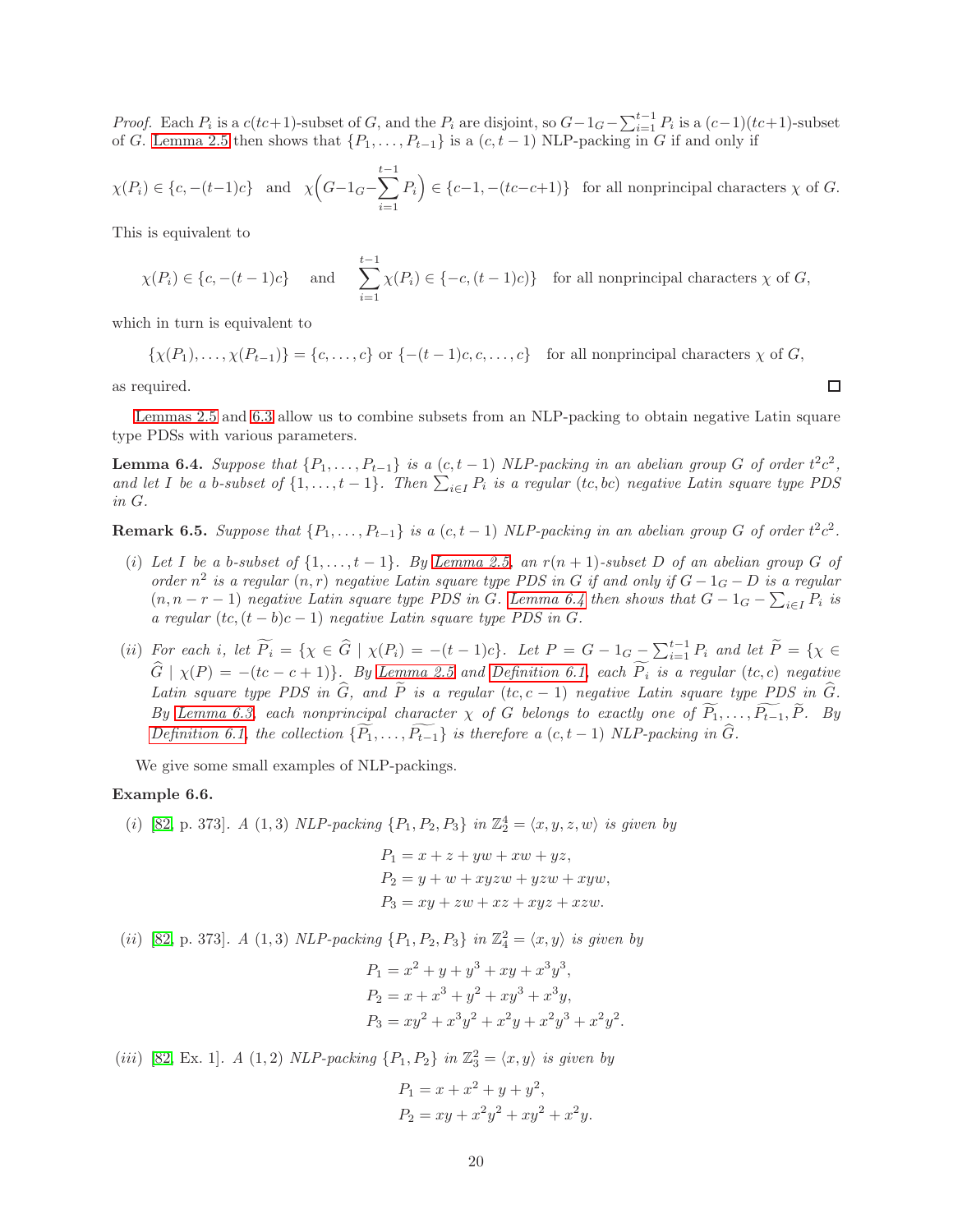<span id="page-20-3"></span>We next show that combining the subsets of an NLP-packing into equally-sized collections gives an NLP-packing with fewer subsets.

**Lemma 6.7.** Suppose there exists a  $(c, t-1)$  NLP-packing in an abelian group G of order  $t^2c^2$ , and suppose s divides t. Then there exists an  $(\textit{sc}, \frac{t}{s} - 1)$  NLP-packing in G.

*Proof.* Let  $\{P_1, \ldots, P_{t-1}\}\$  be a  $(c, t-1)$  NLP-packing in G, and let

$$
P'_{i} = P_{is+1} + P_{is+2} + \dots + P_{is+s} \quad \text{for } i = 0, 1, \dots, \frac{t}{s} - 2.
$$

Then [Lemma 6.3](#page-18-4) shows that  $\{P'_0, \ldots, P'_{\frac{t}{s}-2}\}\$ is an  $(se, \frac{t}{s}-1)$  NLP-packing in G.

<span id="page-20-2"></span>The following product construction combines an NLP-packing with an LP-packing to form an NLPpacking in a larger group.

**Theorem 6.8** ([\[82,](#page-30-10) Thm. 2.1]). Suppose there exists a  $(c_1, t-1)$  NLP-packing in an abelian group  $G_1$  of order  $t^2c_1^2$ , and a  $(c_2, t)$  LP-packing in an abelian group  $G_2$  of order  $t^2c_2^2$  relative to a subgroup  $U_2$  of order  $tc_2$ . Then there exists a  $(tc_1c_2, t-1)$  NLP-packing in  $G_1 \times G_2$ .

*Proof.* Let  $\{P_{1,0}, \ldots, P_{1,t-2}\}$  be a  $(c_1, t-1)$  NLP-packing in  $G_1$ , and let  $\{P_{2,0}, \ldots, P_{2,t-1}\}$  be a  $(c_2, t)$  LPpacking in  $G_2$  relative to  $U_2$ . Define  $P_{1,t-1} = G_1 - \sum_{i=0}^{t-2} P_{1,i}$  and

$$
K_{\ell} = P_{1,\ell}U_2 + \sum_{i=0}^{t-1} P_{1,i}P_{2,i+\ell} \quad \text{for } \ell = 0,\ldots, t-2,
$$

where the subscript  $i + \ell$  is reduced modulo t. We shall use [Lemma 6.3](#page-18-4) to show that  $\{K_0, \ldots, K_{t-2}\}\$ is a  $(tc_1c_2, t-1)$  NLP-packing in  $G_1 \times G_2$ .

The  $P_{1,i}$  are disjoint  $c_1(tc_1+1)$ -subsets of  $G_1$  for  $i = 0, \ldots, t-2$ , and by definition  $P_{1,t-1}$  is a  $c_1(tc_1-t+1)$ subset of  $G_1$  disjoint from the other  $P_{1,i}$ . The  $P_{2,i}$  are  $c_2(tc_2 - 1)$ -subsets of  $G_2 - U_2$ . Therefore the  $K_{\ell}$  are disjoint subsets of  $G_1 \times G_2$ , each of size  $c_1(tc_1+1)tc_2+c_1(tc_1-t+1)c_2(tc_2-1)+(t-1)c_1(tc_1+1)c_2(tc_2-1)$  $tc_1c_2(t^2c_1c_2+1)$ . Let  $\chi$  be a nonprincipal character of  $G_1 \times G_2$ , and let  $\chi_j = \chi|_{G_j}$  for  $j = 1, 2$ . Then

$$
\chi(K_{\ell}) = \chi_1(P_{1,\ell})\chi_2(U_2) + \sum_{i=0}^{t-1} \chi_1(P_{1,i})\chi_2(P_{2,i+\ell}) \text{ for } \ell = 0,\ldots,t-2.
$$

By [Lemma 6.3,](#page-18-4) it remains to prove that

<span id="page-20-0"></span>
$$
\{\chi(K_0),\ldots,\chi(K_{t-2})\} = \{tc_1c_2,\ldots,tc_1c_2\} \text{ or } \{-t(t-1)c_1c_2,tc_1c_2,\ldots,tc_1c_2\}. \tag{12}
$$

We are given that

<span id="page-20-1"></span>
$$
\{\chi_1(P_{1,0}),\ldots,\chi_1(P_{1,t-2})\} = \begin{cases} \{c_1(tc_1+1),\ldots,c_1(tc_1+1)\} & \text{if } \chi_1 \in G_1^{\perp}, \\ \{c_1,\ldots,c_1\} & \text{or } \{-(t-1)c_1,c_1,\ldots,c_1\} & \text{if } \chi_1 \notin G_1^{\perp} \end{cases}
$$
(13)

by [Lemma 6.3,](#page-18-4) and that

$$
\{\chi_2(P_{2,0}),\ldots,\chi_2(P_{2,t-1})\} = \begin{cases} \{c_2(tc_2-1),\ldots,c_2(tc_2-1)\} & \text{if } \chi_2 \in G_2^{\perp}, \\ \{-c_2,\ldots,-c_2\} & \text{if } \chi_2 \in U_2^{\perp} \setminus G_2^{\perp}, \\ \{(t-1)c_2,-c_2,\ldots,-c_2\} & \text{if } \chi_2 \notin U_2^{\perp} \end{cases}
$$

by [Lemma 3.3.](#page-6-3) The following two cases together establish [\(12\)](#page-20-0).

**Case 1:**  $\chi_2$  is principal on  $U_2$ .

Then  $\chi_2(P_{2,i})$  is constant over i (regardless of whether  $\chi_2$  is principal or nonprincipal on  $G_2$ ), so  $\chi(K_{\ell}) = \chi_1(P_{1,\ell})t c_2 + \chi_1(\sum_{i=0}^{t-1} P_{1,i})\chi_2(P_{2,1}) = \chi_1(P_{1,\ell})t c_2 + \chi_1(G_1)\chi_2(P_{2,1})$ . In the case that  $\chi_1$  is principal on  $G_1$ , and therefore  $\chi_2$  is nonprincipal on  $G_2$ , we obtain  $\chi(K_\ell) = c_1(tc_1+1)tc_2+t^2c_1^2(-c_2)$  $tc_1c_2$  for each  $\ell$ . Otherwise  $\chi_1$  is nonprincipal on  $G_1$ , and then we obtain  $\chi(K_{\ell}) = \chi_1(P_{1,\ell})tc_2$  so that  $\{\chi(K_0), \ldots, \chi(K_{t-2})\} = \{tc_1c_2, \ldots, tc_1c_2\}$  or  $\{-(t-1)tc_1c_2, tc_1c_2, \ldots, tc_1c_2\}.$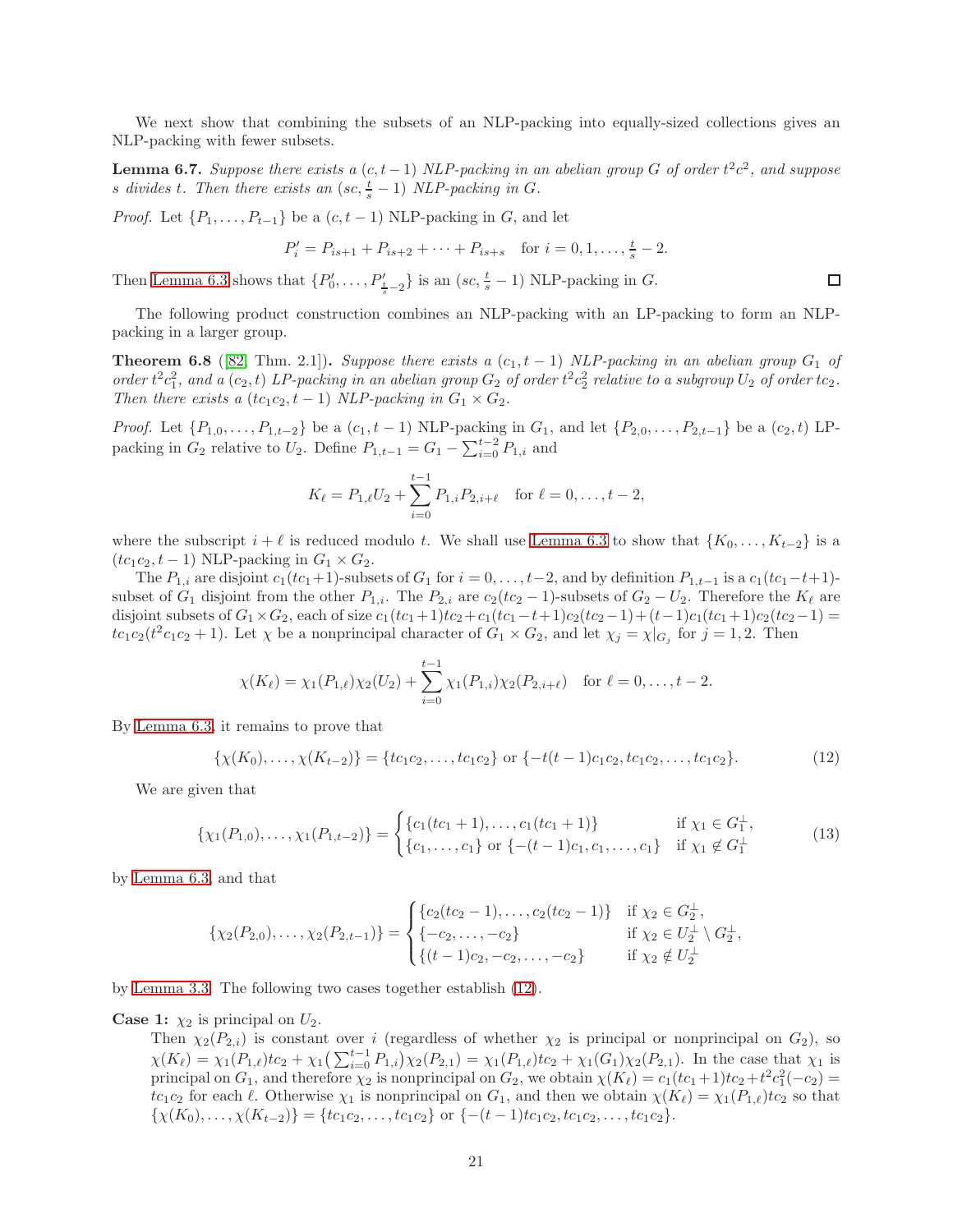**Case 2:**  $\chi_2$  is nonprincipal on  $U_2$ .

Then  $\chi(K_{\ell}) = \sum_{i=0}^{t-1} \chi_1(P_{1,i}) \chi_2(P_{2,i+\ell})$ . By definition of  $P_{1,t-1}$ , we can extend [\(13\)](#page-20-1) to obtain

$$
\{\chi_1(P_{1,0}),\ldots,\chi_1(P_{1,t-1})\} = \begin{cases} \{c_1(tc_1-t+1),c_1(tc_1+1),\ldots,c_1(tc_1+1)\} & \text{if } \chi_1 \in G_1^{\perp}, \\ \{-(t-1)c_1,c_1,\ldots,c_1\} & \text{if } \chi_1 \notin G_1^{\perp}, \end{cases}
$$

which can be written as

$$
\{\chi_1(P_{1,0}),\ldots,\chi_1(P_{1,t-1})\} = \{d - tc_1, d, \ldots, d\} \text{ for all } \chi_1
$$

(where the integer d equals  $c_1(tc_1 + 1)$  if  $\chi_1$  is principal on  $G_1^{\perp}$ , and equals  $c_1$  otherwise). Therefore the multiset  $\{\chi(K_0), \ldots, \chi(K_{t-2})\}$  contains either one or zero occurrences of the value  $(d - tc_1)(t - c_2)$  $1)c_2 + (t-1)d(-c_2) = -t(t-1)c_1c_2$ , and (respectively)  $t-2$  or  $t-1$  occurrences of the value  $(d-1)c_2$  $tc_1)(-c_2) + d(t-1)c_2 + (t-2)d(-c_2) = tc_1c_2.$ 

Remark 6.9. The construction of [Theorem 6.8](#page-20-2) is a restatement (without restricting t to be a prime power) of the product construction for collections of negative Latin square type PDSs and Latin square type PDSs given in [\[82,](#page-30-10) Thm. 2.1]. Indeed, the configuration described in [82, Lemma 2.1] for  $e = -1$  can be represented as  $\{P_1,\ldots,P_{t-1},G-1_G-\sum_{i=1}^{t-1}P_i\}$ , where  $\{P_1,\ldots,P_{t-1}\}$  is a  $(c,t-1)$  NLP-packing in G. Although our formulation explicitly identifies the subgroup  $U_2$  of the starting LP-packing, this does not seem to confer an advantage because the subgroup does not appear in the conclusion of the theorem.

We now extend the construction of [Theorem 6.8](#page-20-2) using [Lemmas 3.6](#page-7-4) and [6.7.](#page-20-3)

**Corollary 6.10.** Suppose there exists a  $(c_1, t_1 - 1)$  NLP-packing in an abelian group  $G_1$  of order  $t_1^2 c_1^2$ , and there exists a  $(c_2, t_2)$  LP-packing in an abelian group  $G_2$  of order  $t_2^2c_2^2$  relative to a subgroup  $U_2$  of order  $t_2c_2$ .

- (i) Suppose that  $t_1$  divides  $t_2$ . Then there exists a  $(t_2c_1c_2, t_1 1)$  NLP-packing in  $G_1 \times G_2$ .
- (ii) Suppose that  $t_2$  divides  $t_1$ . Then there exists a  $(t_1c_1c_2, t_2 1)$  NLP-packing in  $G_1 \times G_2$ .

#### Proof.

- (i) By [Lemma 3.6](#page-7-4) with  $s = \frac{t_2}{t_1}$ , there exists a  $(\frac{t_2}{t_1}c_2, t_1)$  LP-packing in  $G_2$  relative to  $U_2$ . Then by Theorem [6.8,](#page-20-2) there exists a  $(t_2c_1c_2, t_1 - 1)$  NLP-packing in  $G_1 \times G_2$ .
- (*ii*) By [Lemma 6.7](#page-20-3) with  $s = \frac{t_1}{t_2}$ , there exists a  $(\frac{t_1}{t_2}c_1, t_2 1)$  NLP-packing in  $G_1$ . Then by Theorem [6.8,](#page-20-2) there exists a  $(t_1c_1c_2, t_2 - 1)$  NLP-packing in  $G_1 \times G_2$ .

The product constructions of [Theorems 3.14](#page-9-2) and [6.8](#page-20-2) both combine two packings to form a packing in the direct product of the starting groups. [Theorem 3.14](#page-9-2) combines two LP-packings to form an LP-packing, whereas [Theorem 6.8](#page-20-2) combines an NLP-packing and an LP-packing to form an NLP-packing. We note in passing that we can likewise combine two NLP-packings to form a collection of regular Latin square type PDSs that partitions the nonidentity elements of the product group.

<span id="page-21-0"></span>**Proposition 6.11** ([\[82,](#page-30-10) Thm. 2.3]). For  $j = 1, 2$ , suppose there exists a  $(c_j, t-1)$  NLP-packing in an abelian group  $G_j$  of order  $t^2c_j^2$ . Then there exists a collection  $\{K_1,\ldots,K_{t-1}\}$  of  $t-1$  disjoint regular  $(t^2c_1c_2,tc_1c_2)$ Latin square type PDSs in  $G_1 \times G_2$  for which  $G_1 \times G_2 - 1_{G_1 \times G_2} - \sum_{\ell=1}^{t-1} K_{\ell}$  is a regular  $(t^2 c_1 c_2, t c_1 c_2 + 1)$ Latin square type PDS in  $G_1 \times G_2$ .

Proof (Outline). For  $j = 1, 2$ , let  $\{P_{j,0}, \ldots, P_{j,t-2}\}$  be a  $(c_j, t-1)$  NLP-packing in  $G_j$  and define  $P_{j,t-1} =$  $G_j - \sum_{i=0}^{t-2} P_{j,i}$ . Define

$$
K_{\ell} = \sum_{i=0}^{t-1} P_{1,i} P_{2,i+\ell} \quad \text{for } \ell = 1, \dots, t-1,
$$

where the subscript  $i + \ell$  is reduced modulo t. Model the rest of the proof on that of [Theorem 6.8,](#page-20-2) distinguishing the case that  $\chi|_{G_1}$  is principal on  $G_1$  from the case that  $\chi|_{G_1}$  is nonprincipal on  $G_1$ , and applying [Lemma 2.5.](#page-3-5) □

$$
\Box
$$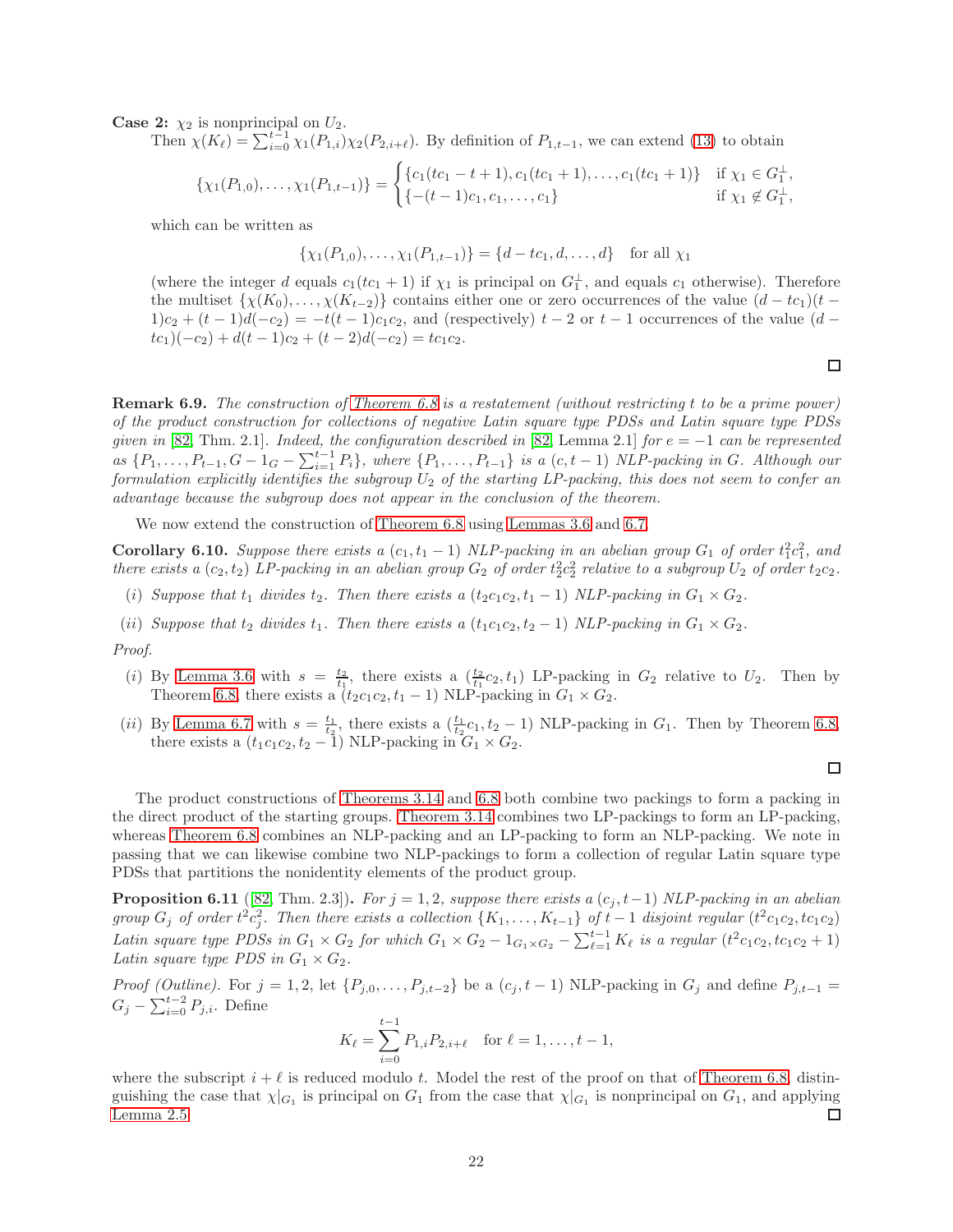**Remark 6.12.** In the construction of [Proposition 6.11,](#page-21-0) if we could identify an order  $t^2c_1c_2$  subgroup U of  $G_1 \times G_2$  contained in  $G_1 \times G_2 - \sum_{\ell=1}^{t-1} K_{\ell}$  for which  $G_1 \times G_2 - U - \sum_{\ell=1}^{t-1} K_{\ell}$  is a regular  $(t^2 c_1 c_2, t c_1 c_2)$ Latin square type PDS in  $G_1 \times G_2$ , then we could conclude that  $\{K_1, \ldots, K_{t-1}, G_1 \times G_2 - U - \sum_{\ell=1}^{t-1} K_{\ell}\}\)$  is a  $(tc_1c_2, t)$  LP-packing in  $G_1 \times G_2$  relative to U. However, we do not know how to identify such a subgroup U (see also [Remark 7.3\)](#page-23-0).

<span id="page-22-1"></span>We now apply [Theorem 6.8](#page-20-2) to the small NLP-packings of [Example 6.6](#page-19-1) and LP-packings from [Corollaries 5.4](#page-17-0) and [5.7](#page-17-2) to produce two infinite families of NLP-packings.

Corollary 6.13. Let u, w be nonegative integers. Let  $s_3, \ldots, s_v$  be nonnegative integers (possibly all zero).

- (i) Let  $u \neq 1$ , let  $w \notin \{1,2,3\}$  and let each  $s_i \neq 1$ . Let G be either  $\mathbb{Z}_2^{2u+4} \times \mathbb{Z}_4^w \times \prod_{i=3}^v \mathbb{Z}_2^{2s_i}$  or  $\mathbb{Z}_2^{2u} \times$  $\mathbb{Z}_4^{w+2}\times \prod_{i=3}^v \mathbb{Z}_{2^i}^{2s_i}$ , and let  $n=\sqrt{|G|}$ . Then there exists an  $(\frac{n}{4},3)$  NLP-packing in G.
- (ii) Let  $u \neq 0$  and let  $w \neq 1$ . Let  $G = \mathbb{Z}_3^{2u} \times \mathbb{Z}_9^w \times \prod_{i=3}^v \mathbb{Z}_{3^i}^{2s_i}$  and let  $n = \sqrt{|G|}$ . Then there exists an  $(\frac{n}{3}, 2)$ NLP-packing in G.

Proof.

(i) In the case that  $u, w$ , and each  $s_i$  is zero, the result is given by [Example 6.6](#page-19-1) (i), (ii). Otherwise, let  $G' = \mathbb{Z}_2^{2u} \times \mathbb{Z}_4^w \times \prod_{i=3}^v \mathbb{Z}_{2^i}^{2s_i}$  and construct an  $\left(\frac{n/4}{4}, 4\right)$  LP-packing in  $G'$  relative to a subgroup of order  $n/4$ . To do so when w is even, take  $p = 2$  and  $(s_1, s_2) = (u, \frac{w}{2})$  and  $j = m-2 \ge 0$  in [Corollary 5.4.](#page-17-0) To do so when w is odd, note that  $\sigma(2, w) = \frac{w-1}{2} \geq 2$  and take  $p = 2$  and  $(s_1, s_2) = (u, 0)$  and  $j = m - 2 \geq 0$  in [Corollary 5.7.](#page-17-2)

Now let H be either  $\mathbb{Z}_2^4$  or  $\mathbb{Z}_4^2$ . Use [Theorem 6.8](#page-20-2) to combine the  $(1,3)$  NLP-packing in H given by [Example 6.6](#page-19-1) (*i*), (*ii*) with the constructed  $\left(\frac{n/4}{4}, 4\right)$  LP-packing in G' to produce the required  $\left(\frac{n}{4}, 3\right)$ NLP-packing in  $H \times G'$ .

(*ii*) In the case that  $u = 1$ , and w and each of the  $s_i$  is zero, the result is given by [Example 6.6](#page-19-1) (*iii*). Otherwise, let  $G' = \mathbb{Z}_3^{2u-2} \times \mathbb{Z}_9^w \times \prod_{i=3}^v \mathbb{Z}_{3^i}^{2s_i}$  and construct an  $\left(\frac{n/3}{3},3\right)$  LP-packing in  $G'$  relative to a subgroup of order  $n/3$ . To do so when w is even, take  $p = 3$  and  $(s_1, s_2) = (u-1, \frac{w}{2})$  and  $j = m-1 \ge 0$ in [Corollary 5.4.](#page-17-0) To do so when w is odd, note that  $\sigma(3, w) \ge 1$  and take  $p = 3$  and  $(s_1, s_2) = (u-1, 0)$ and  $j = m - 1 \geq 0$  in [Corollary 5.7.](#page-17-2)

Now use [Theorem 6.8](#page-20-2) to combine the  $(1,2)$  NLP-packing in  $\mathbb{Z}_3^2$  given by [Example 6.6](#page-19-1) *(iii)* with the constructed  $\left(\frac{n/3}{3},3\right)$  LP-packing in G' to produce the required  $\left(\frac{n}{3},2\right)$  NLP-packing in G.

 $\Box$ 

<span id="page-22-2"></span>**Remark 6.14.** Using [Remark 6.2](#page-18-1) (i), we can rephrase [Result 2.10](#page-5-2) in terms of  $(\frac{n}{t}, t - 1)$  NLP-packings in groups of order  $n^2$ . As we now describe, we then see that [Corollary 6.13](#page-22-1) is significantly more general than [Result 2.10.](#page-5-2)

[Result 2.10](#page-5-2) (i) and [Corollary 6.13](#page-22-1) (i) each construct NLP-packings with parameters  $(\frac{n}{4},3)$ . The former result is restricted to groups of the form  $\mathbb{Z}_2^{4u} \times \mathbb{Z}_4^{2w} \times \prod_{i=2}^v \mathbb{Z}_2^{4s_{2i}}$  for  $u + w \geq 1$ , whereas the latter result applies to the forms  $\mathbb{Z}_2^{2u+4} \times \mathbb{Z}_4^w \times \prod_{i=3}^v \mathbb{Z}_{2^i}^{2s_i}$  and  $\mathbb{Z}_2^{2u} \times \mathbb{Z}_4^{w+2} \times \prod_{i=3}^v \mathbb{Z}_{2^i}^{2s_i}$  for  $u \neq 1$  and  $w \notin \{1,2,3\}$  and each  $s_i \neq 1$ .

Similarly, [Result 2.10](#page-5-2) (ii) and [Corollary 6.13](#page-22-1) (ii) each construct NLP-packings with parameters  $(\frac{n}{3}, 2)$ . The former result is restricted to groups of the form  $\mathbb{Z}_3^{2u+2} \times \prod_{i=1}^v \mathbb{Z}_{3^{2i}}^{2s_{2i}}$ , whereas the latter result applies to the form  $\mathbb{Z}_3^{2u} \times \mathbb{Z}_9^w \times \prod_{i=3}^v \mathbb{Z}_{3^i}^{2s_i}$  for  $u \neq 0$  and  $w \neq 1$ .

# <span id="page-22-0"></span>7 Relationship with Strongly Regular Bent Functions

In this section, we examine how LP-packings and NLP-packings are related to the hyperbolic and elliptic strongly regular bent functions introduced by Chen and Polhill in [\[20\]](#page-27-10).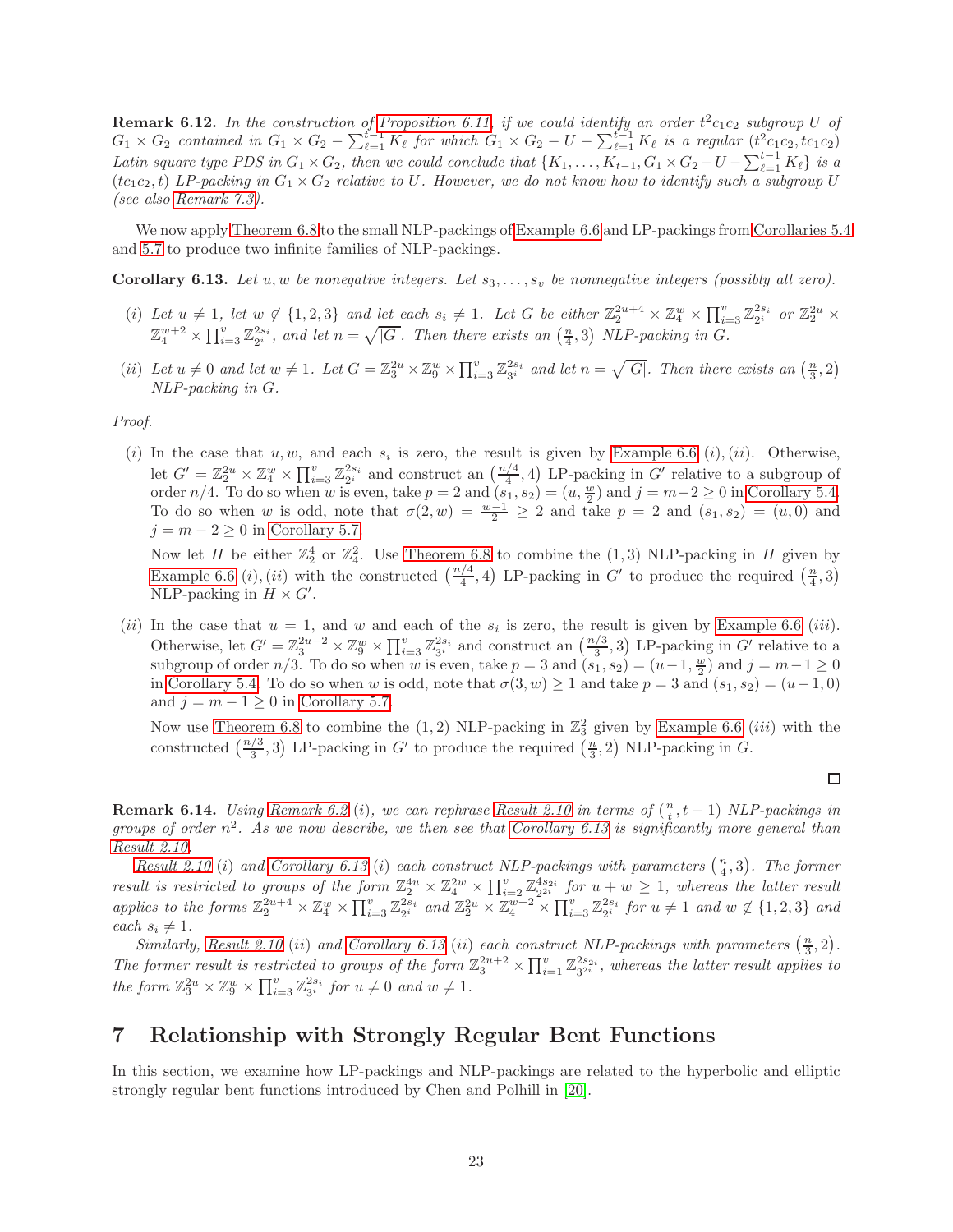**Definition 7.1** ([\[20,](#page-27-10) Thm. 3.7]). Let G and H be abelian groups. Let f be a surjective function from G to H satisfying  $f(1_G) = 1_H$ , and let  $f^{-1}$  be the pre-image of f.

- (i) f is a hyperbolic strongly regular bent function if  $f^{-1}(h)$  is a regular  $(\sqrt{|G|},$  $\sqrt{|G|}$  $\frac{f|G|}{|H|}$ ) Latin square type PDS for each  $h \neq 1_H$ , and  $f^{-1}(1_H) - 1_G$  is a regular  $(\sqrt{|G|},$  $\frac{\sqrt{|G|}}{|H|}+1$ ) Latin square type PDS.
- (ii) f is an elliptic strongly regular bent function if  $f^{-1}(h)$  is a regular  $(\sqrt{|G|},$  $\sqrt{|G|}$  $\frac{f|G|}{|H|}$ ) negative Latin square type PDS for each  $h \neq 1_H$ , and  $f^{-1}(1_H) - 1_G$  is a regular  $(\sqrt{|G|},$  $\sqrt{|G| \over |H|} - 1$ ) negative Latin square type PDS.

<span id="page-23-1"></span>We can relate hyperbolic strongly regular bent functions to LP-packings, and elliptic strongly regular bent functions to NLP-packings.

**Proposition 7.2.** Let G be an abelian group of order  $t^2c^2$ , let U be a subgroup of G of order tc, and let H be an abelian group of order t.

- (i) If there exists a  $(c, t)$  LP-packing in G relative to U, then there exists a hyperbolic strongly regular bent function from G to H.
- (ii) The existence of a  $(c, t 1)$  NLP-packing in G is equivalent to the existence of an elliptic strongly regular bent function from G to H.

*Proof.* Write  $H = \{1_H, h_1, h_2, \ldots, h_{t-1}\}.$ 

(i) Let  $\{P_1,\ldots,P_t\}$  be a  $(c, t)$  LP-packing in G relative to U, and define the surjective function  $f: G \to H$ by

$$
f(g) = \begin{cases} h_i & \text{if } g \in P_i \text{ for } i \in \{1, \dots, t-1\}, \\ 1_H & \text{if } g \in P_t + U. \end{cases}
$$

Then by [Remark 3.5](#page-7-3)  $(i)$ , f is a hyperbolic strongly regular bent function.

(ii) Suppose firstly that  $\{P_1, \ldots, P_{t-1}\}$  is a  $(c, t-1)$  NLP-packing in G, and define the surjective function  $f: G \to H$  by

$$
f(g) = \begin{cases} h_i & \text{if } g \in P_i, \\ 1_H & \text{otherwise.} \end{cases}
$$

Then by [Definition 6.1,](#page-18-3)  $f$  is an elliptic strongly regular bent function from  $G$  to  $H$ .

Conversely, suppose that  $f : G \to H$  is an elliptic strongly regular bent function, and define subsets  $P_1, \ldots, P_{t-1}$  of G by

$$
P_i = f^{-1}(h_i)
$$
 for  $i = 1, ..., t - 1$ .

Then by [Definition 6.1,](#page-18-3)  $\{P_1, \ldots, P_{t-1}\}$  is a  $(c, t-1)$  NLP-packing in G from G to H.

 $\Box$ 

<span id="page-23-0"></span>Remark 7.3. [Proposition 7.2](#page-23-1) shows the equivalence of an NLP-packing and an elliptic strongly regular bent function, but not the equivalence of an LP-packing and a hyperbolic strongly regular bent function f. In order to establish the converse to [Proposition 7.2](#page-23-1) (i), we would need to identify an order  $\sqrt{|G|}$  subgroup U of G contained in  $f^{-1}(1_H)$  for which  $f^{-1}(1_H) - U$  is a regular  $(\sqrt{|G|},$  $\sqrt{|G|}$  $\frac{(|G|}{|H|})$  Latin square type PDS in G. The additional conditions on f required to guarantee the existence of such a subgroup  $U$  could be substantial, as we discuss in [Example 7.4](#page-23-2) (i) below.

<span id="page-23-2"></span>The following example uses strongly regular bent functions to construct collections of PDSs, and provides an alternative derivation of a special case of [Corollary 6.13](#page-22-1) (ii).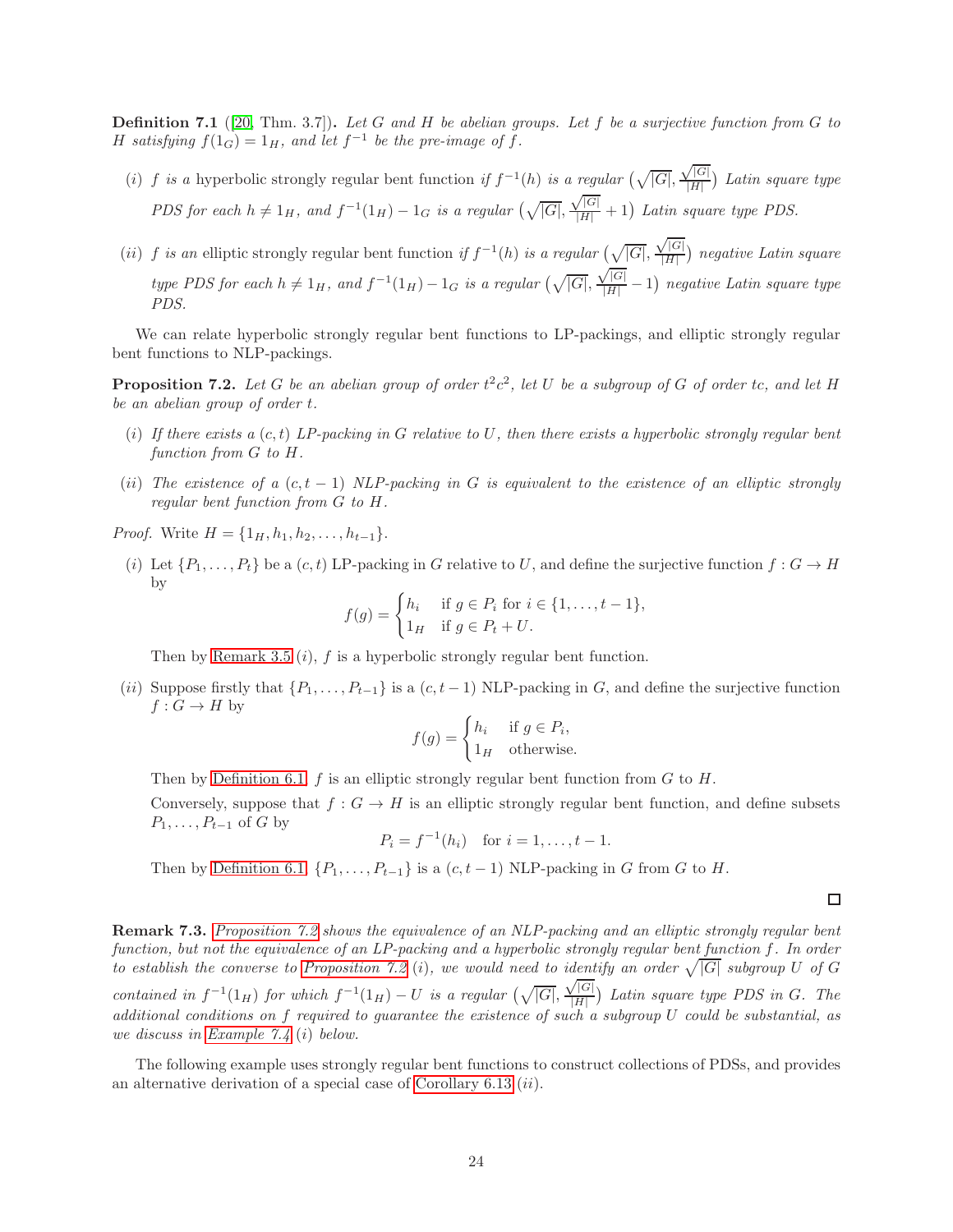**Example 7.4** ([\[86,](#page-30-13) Thm. 1, Cor. 3]). Let p be a prime, and let  $\zeta_p$  be a primitive p<sup>th</sup> root of unity. Let g be a function from  $\mathbb{F}_{p^n}$  to  $\mathbb{F}_p$ , and let Tr be the trace function from  $\mathbb{F}_{p^n}$  to  $\mathbb{F}_p$ . The Walsh transform  $\mathcal{W}_q : \mathbb{F}_{p^n} \to \mathbb{C}$  of g is given by

$$
\mathcal{W}_g(b) = \sum_{x \in \mathbb{F}_{p^n}} \zeta_p^{g(x) + \text{Tr}(bx)}.
$$

The function g is bent if  $|W_g(b)| = p^{\frac{n}{2}}$  for all  $b \in \mathbb{F}_{p^n}$ . A bent function g is weakly regular if there exists a  $function\ g^{\ast}:\mathbb{F}_{p^n}\rightarrow\mathbb{F}_p\ satisfying$ 

$$
\mathcal{W}_g(b) = \mu p^{\frac{n}{2}} \zeta_p^{g^*(b)} \quad \text{for some } \mu \in \mathbb{C} \text{ with } |\mu| = 1 \text{ and for all } b \in \mathbb{F}_{p^n},
$$

and is regular (a much stronger condition) if there exists a function  $g^*: \mathbb{F}_{p^n} \to \mathbb{F}_p$  such that  $\mathcal{W}_g(b) = p^{\frac{n}{2}} \zeta_p^{g^*(b)}$ for all  $b \in \mathbb{F}_{p^n}$ .

Suppose  $f: \mathbb{F}_{3^{2s}} \to \mathbb{F}_3$  is a weakly regular bent function satisfying  $f(-x) = f(x)$  and  $f(0) = 0$ . Then exactly one of the following holds:

- (i)  $|f^{-1}(0)| = 3^{2s-1} + 2 \cdot 3^{s-1}$ , and f is a hyperbolic strongly regular bent function from  $\mathbb{F}_{3^{2s}}$  to  $\mathbb{F}_{3}$ : each of  $f^{-1}(1)$  and  $f^{-1}(2)$  is a regular  $(3^s,3^{s-1})$  Latin square type PDS in  $\mathbb{F}_{3^{2s}}$ , and  $f^{-1}(0) \setminus \{0\}$  is a regular  $(3^s, 3^{s-1} + 1)$  Latin square type PDS in  $\mathbb{F}_{3^{2s}}$ .
- $(iii)$   $|f^{-1}(0)| = 3^{2s-1} 2 \cdot 3^{s-1}$ , and f is an elliptic strongly regular bent function from  $\mathbb{F}_{3^{2s}}$  to  $\mathbb{F}_{3}$ : each of  $f^{-1}(1)$  and  $f^{-1}(2)$  is a regular  $(3^s, 3^{s-1})$  negative Latin square type PDS in  $\mathbb{F}_{3^{2s}}$ , and  $f^{-1}(0) \setminus \{0\}$ is a regular  $(3^s, 3^{s-1} - 1)$  negative Latin square type PDS in  $\mathbb{F}_{3^{2s}}$ ; equivalently,  $\{f^{-1}(1), f^{-1}(2)\}$  is a  $(3^{s-1}, 2)$  NLP-packing in  $(\mathbb{F}_{3^{2s}}, +) = \mathbb{Z}_{3}^{2s}$ .

Following [Remark 7.3,](#page-23-0) we mention that in order to obtain a  $(3^{s-1},3)$  LP-packing in  $(\mathbb{F}_3^{2s},+) = \mathbb{Z}_3^{2s}$  relative to  $\mathbb{Z}_3^s$  from the hyperbolic strongly regular bent function f of (i), we would firstly need to identify an order  $3^s$  subgroup U of  $\mathbb{Z}_3^{2s}$  contained in  $f^{-1}(0)$ , and secondly require  $f^{-1}(0) - U$  to be a regular  $(3^s, 3^{s-1})$ Latin square type PDS in  $\mathbb{Z}_3^{2s}$ . The first condition alone requires f to be normal [\[16,](#page-27-20) p. 106], which in combination with the property that f is weakly regular requires in turn that f should be regular [\[16,](#page-27-20) Thm. 6]. This demonstrates that, in general, an LP-packing is a significantly more constrained structure than a hyperbolic strongly regular bent function.

### Remark 7.5.

- (i) In [\[20,](#page-27-10) Lemma 3.15], an incomplete attempt was made to lift a hyperbolic strongly regular bent function on  $\mathbb{Z}_p^{2a}$  to a hyperbolic strongly regular bent function on  $\mathbb{Z}_{p^2}^{2a}$ . We were able to accomplish this lifting in [Theorem 5.3,](#page-16-1) using the more constrained structure of an  $\tilde{L}P$ -packing. This underscores the importance of identifying the role of the subgroup  $U$  in the definition of an  $LP$ -packing.
- (ii) [Corollaries 5.4,](#page-17-0) [5.7](#page-17-2) and [6.13](#page-22-1) recover the hyperbolic and elliptic strongly regular bent functions of [\[20,](#page-27-10) Prop. 3.13] and strengthen those of [\[20,](#page-27-10) Prop. 3.14]. The hyperbolic and elliptic strongly regular bent functions constructed in [\[20,](#page-27-10) Prop. 3.12] have codomain of size 2, and are equivalent to reversible Hadamard difference sets. We examine this connection in more detail in [Section 8](#page-24-0) below.

### <span id="page-24-0"></span>8 Relationship with reversible Hadamard difference sets

In this section, we examine how LP-packings and NLP-packings are related to reversible Hadamard difference sets.

**Definition 8.1.** Let G be a group G of order v.  $A(v, k, \lambda)$ -difference set in G is a  $(v, k, \lambda, \lambda)$  partial difference set in G. A Hadamard difference set has parameters  $(v, k, \lambda) = (4c^2, c(2c - 1), c(c - 1))$  for some integer c. A difference set D is reversible if  $D = D^{(-1)}$ .

<span id="page-24-1"></span>By [Definition 2.1,](#page-2-2) a reversible  $(v, k, \lambda)$ -difference set that does not contain  $1_G$  is the same as a regular  $(v, k, \lambda, \lambda)$  partial difference set. The following result is a direct consequence of [Definition 6.1](#page-18-3) and [Lemmas 2.3](#page-3-4) and [2.5.](#page-3-5)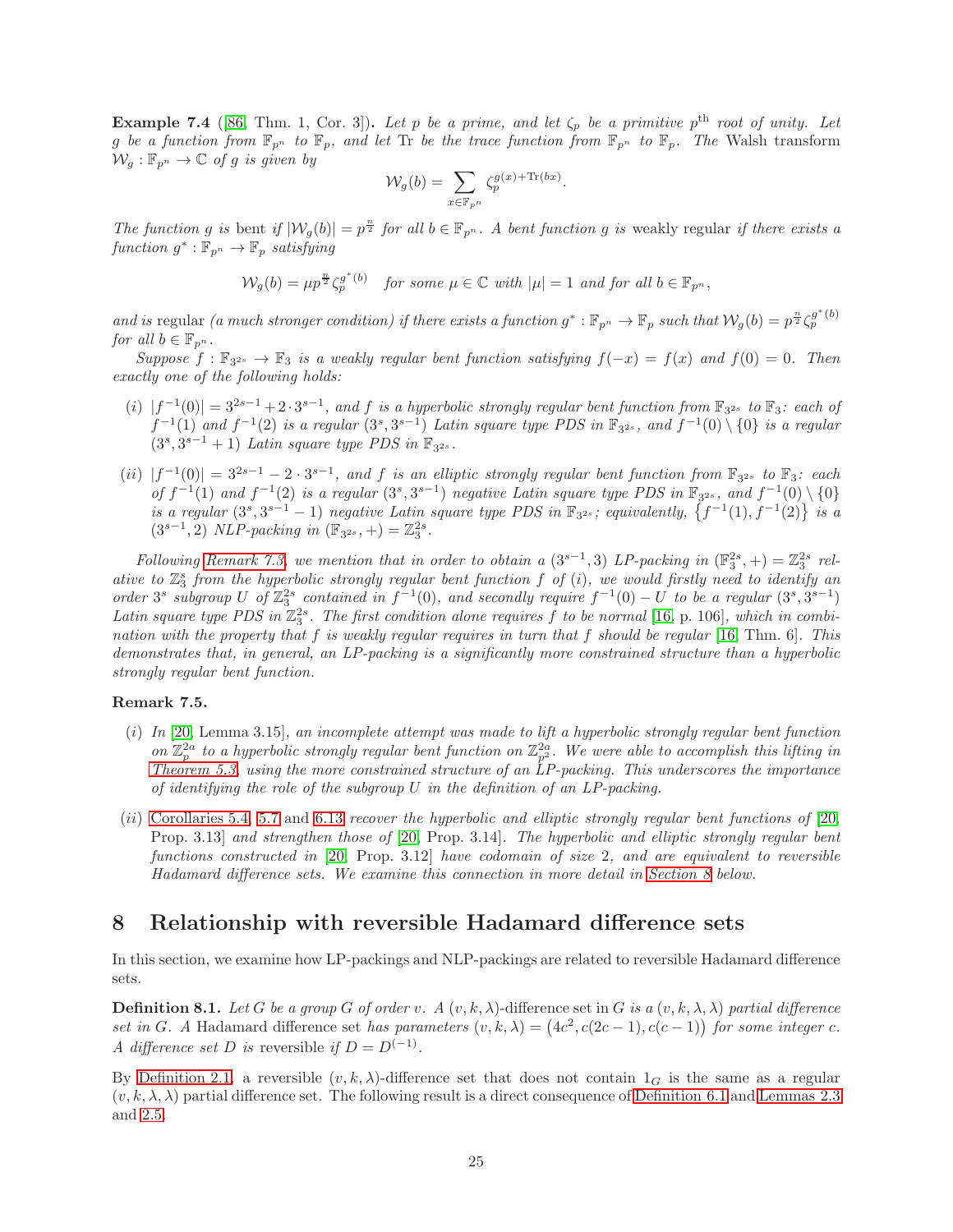**Lemma 8.2.** Let c be a positive integer, and let P be a  $c(2c-1)$ -subset of an abelian group G of order  $4c^2$ . Then the following statements are equivalent.

- (i) P is a  $(4c^2, c(2c-1), c(c-1))$  reversible Hadamard difference set in G, and  $1_G \notin P$
- (ii)  $\chi(P) \in \{-c, c\}$  for all nonprincipal characters  $\chi$  of G
- (iii)  $\{G P\}$  is a  $(c, 1)$  NLP-packing in G.

<span id="page-25-0"></span>The next result follows from [Definition 3.1](#page-6-1) and [Lemmas 2.5](#page-3-5) and [8.2.](#page-24-1)

**Lemma 8.3.** Let c be a positive integer, let G be an abelian group of order  $4c^2$ , and let U be a subgroup of order 2c. Then  $P_1, P_2$  are disjoint  $(4c^2, c(2c - 1), c(c - 1))$  reversible Hadamard difference sets in G whose union is  $G - U$  if and only if  $\{P_1, P_2\}$  is a  $(c, 2)$  LP-packing in G relative to U.

<span id="page-25-1"></span>We now use LP-packings in 2-groups to produce infinite families of reversible Hadamard difference sets.

Corollary 8.4. Let u, w and  $s_3, \ldots, s_v$  be nonnegative integers (not all zero). For each  $i = 3, \ldots, v$ , let  $G_i =$  $\mathbb{Z}_{2^i}^{2s_i}$  and let  $U_i$  be a subgroup of  $G_i$  of order  $2^{is_i}$ . Let  $G=\mathbb{Z}_2^{2u}\times\mathbb{Z}_4^w\times\prod_{i=3}^v G_i$ , let  $U=\mathbb{Z}_2^u\times(2\mathbb{Z}_4)^w\times\prod_{i=3}^v U_i$ , and let  $|G| = 4c^2$ . Then

- (i) for  $w \neq 1$ , there exist two disjoint  $(4c^2, c(2c-1), c(c-1))$  reversible Hadamard difference sets in G whose union is  $G-U$ .
- (ii) there exists a  $(4c^2, c(2c-1), c(c-1))$  reversible Hadamard difference set in G.

Proof.

- (i) By [Lemma 8.3,](#page-25-0) an equivalent statement is that for  $w \neq 1$  there exists a  $(c, 2)$  LP-packing in G relative to U. To show this when w is even, take  $p = 2$  and  $(s_1, s_2) = (u, \frac{w}{2})$  and  $j = m-1 \ge 0$  in [Corollary 5.4.](#page-17-0) To show this when w is odd, note that  $\sigma(2, w) = \frac{w-1}{2} \ge 1$  and take  $p = 2$  and  $(s_1, s_2) = (u, 0)$  and  $j = m - 1 \geq 0$  in [Corollary 5.7.](#page-17-2)
- (*ii*) In view of part (*i*), we may assume  $w = 1$ . In the case that u and each of the  $s_i$  is zero, there is a trivial reversible Hadamard difference set  $D$  in  $\mathbb{Z}_4$  comprising just the identity element. Otherwise, take  $p = 2$  and  $(s_1, s_2) = (u, 0)$  and  $j = m - 1 \ge 0$  in [Corollary 5.4](#page-17-0) to produce a  $(\frac{c}{2}, 2)$  LP-packing in  $\mathbb{Z}_2^{2u} \times \prod_{i=3}^v G_i$  relative to some subgroup of order c. Use [Theorem 6.8](#page-20-2) to combine this with the  $(1, 1)$ NLP-packing  $\{\mathbb{Z}_4 - D\}$  in  $\mathbb{Z}_4$  (as given by [Lemma 8.2\)](#page-24-1) to produce a  $(c, 1)$  NLP-packing in G, then apply [Lemma 8.2.](#page-24-1)

#### Remark 8.5.

- (i) [Corollary 8.4](#page-25-1) (i) significantly extends a previous construction for  $G = \mathbb{Z}_{2^a}^2$  and noncyclic U of order  $2^a$ [\[36,](#page-28-15) Thm. 3.1].
- (ii) All abelian 2-groups in which a reversible Hadamard difference set is known to exist are recovered by [Corollary 8.4](#page-25-1) (ii); several other families of abelian groups are also known to contain reversible Hadamard difference sets (see [\[7,](#page-26-7) Chap. VI, Sect. 14]), and all these groups are recovered by [\[20,](#page-27-10) Prop. 3.12]) using elliptic strongly regular bent functions.
- (iii) The construction of linking systems of reversible Hadamard difference sets in [\[35,](#page-28-20) Thm. 5.3] depends on the existence of collections of disjoint partial difference sets in abelian 2-groups satisfying mutual structural properties. After some modification, we can reinterpret this construction as combining a  $(2^{(a-1)s}, 2^s)$  LP-packing in an abelian group of order  $2^{2as}$ , relative to some subgroup of order  $2^{as}$ , with the complement of a  $(2<sup>s</sup> - 1, 2<sup>s-1</sup> - 1, 2<sup>s-2</sup> - 1)$ -difference set in  $\mathbb{Z}_{2<sup>s-1</sup>}$  [\[7,](#page-26-7) Chap. VI, Thm. 1.10] for  $s > 1$  and  $a > 0$ .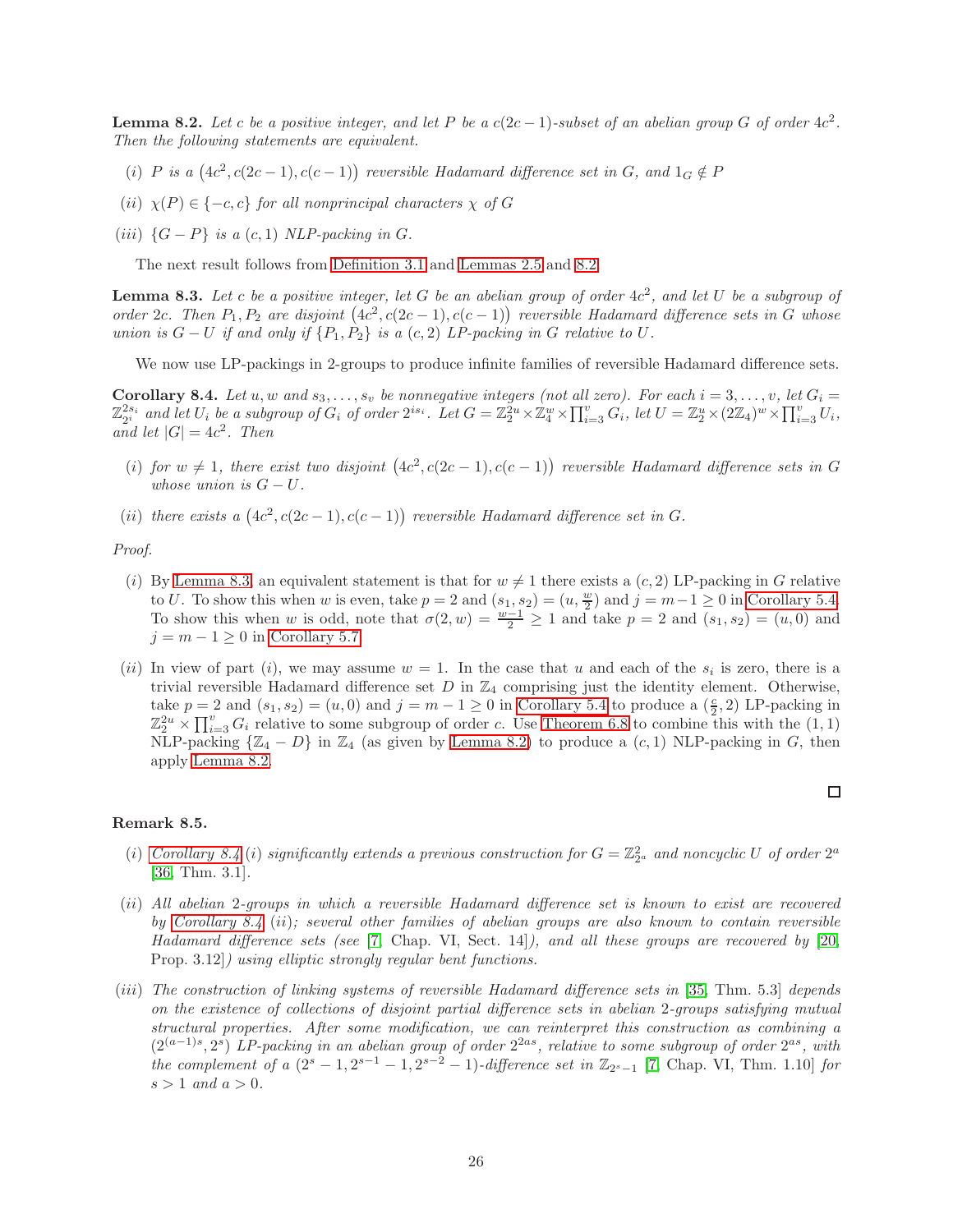## <span id="page-26-6"></span>9 Open Problems

In this section, we propose some open problems for future research.

- P1. The recursive constructions of LP-packings described in [Section 5](#page-15-0) rest on two base cases: a  $(1, p<sup>s</sup>)$  LPpacking in  $\mathbb{Z}_p^{2s}$  relative to  $\mathbb{Z}_p^s$  derived from a spread [\(Example 3.8\)](#page-7-1), and the LP-packings in p-groups of odd rank given by [Result 5.6.](#page-17-3) Find more base cases, especially in groups of odd rank (when a spread does not exist).
- P2. [Section 6](#page-18-0) combines small examples of NLP-packings with the constructed families of LP-packings to produce families of NLP-packings. Find new small examples of NLP-packings.
- P3. All known  $(c, t)$  LP-packings with  $t > 2$ , and all known  $(c, t)$  NLP-packings with  $t > 1$ , occur in p-groups (see [Section 8](#page-24-0) for discussion of  $(c, 2)$  LP-packings and  $(c, 1)$  NLP-packings.) Find examples in groups other than p-groups.
- P4. Nonexistence results for LP-packings and NLP-packings can be obtained from known nonexistence results for single PDSs (see [\[88\]](#page-30-19), for example). We can also obtain nonexistence results for these packings from known nonexistence results for reversible Hadamard difference sets [\[7,](#page-26-7) Chap. VI, Sect. 14], by applying [Lemmas 3.6](#page-7-4) and [8.3](#page-25-0) to  $(c, 2t)$  LP-packings, and [Lemmas 6.7](#page-20-3) and [8.2](#page-24-1) to  $(c, 2t-1)$  NLP-packings. Establish further nonexistence results for LP-packings and NLP-packings.
- P5. Construct hyperbolic strongly regular bent functions satisfying additional conditions in order to produce LP-packings in new groups (see [Remark 7.3\)](#page-23-0).
- P6. Are there collections of partial difference sets with advantageous structure, other than LP-packings and NLP-packings, that can be analyzed using methods similar to those of this paper?

### Acknowledgements

The authors gratefully acknowledge helpful discussions with Samuel Simon at the outset of this research. We thank Alexander Pott for his hospitality when the first author visited the second at Otto von Guericke University, Magdeburg in Summer 2018 to pursue this research.

### <span id="page-26-1"></span>References

- <span id="page-26-2"></span>[1] A. Aguglia. Quasi-Hermitian varieties in  $PG(r, q^2)$ , q even. Contrib. Discrete Math., 8(1):31-37, 2013.
- [2] A. Aguglia, A. Cossidente, and G. Korchmáros. On quasi-Hermitian varieties. J. Combin. Des., 20(10):433–447, 2012.
- <span id="page-26-8"></span>[3] R.A. Bailey and D. Jungnickel. Translation nets and fixed-point-free group automorphisms. J. Combin. Theory Ser. A, 55(1):1–13, 1990.
- <span id="page-26-3"></span>[4] J. Bamberg, S. Kelly, M. Law, and T. Penttila. Tight sets and m-ovoids of finite polar spaces. J. Combin. Theory Ser. A, 114(7):1293–1314, 2007.
- <span id="page-26-4"></span>[5] J. Bamberg, M. Lee, K. Momihara, and Q. Xiang. A new infinite family of hemisystems of the Hermitian surface. Combinatorica, 38(1):43–66, 2018.
- <span id="page-26-7"></span><span id="page-26-0"></span>[6] L.D. Baumert, W.H. Mills, and R.L. Ward. Uniform cyclotomy. J. Number Theory, 14(1):67–82, 1982.
- [7] T. Beth, D. Jungnickel, and H. Lenz. Design Theory. Vol. I, volume 69 of Encyclopedia of Mathematics and its Applications. Cambridge University Press, Cambridge, second edition, 1999.
- <span id="page-26-5"></span>[8] J. De Beule, J. Demeyer, K. Metsch, and M. Rodgers. A new family of tight sets in  $\mathcal{Q}^+(5,q)$ . Des. Codes Cryptogr., 78(3):655–678, 2016.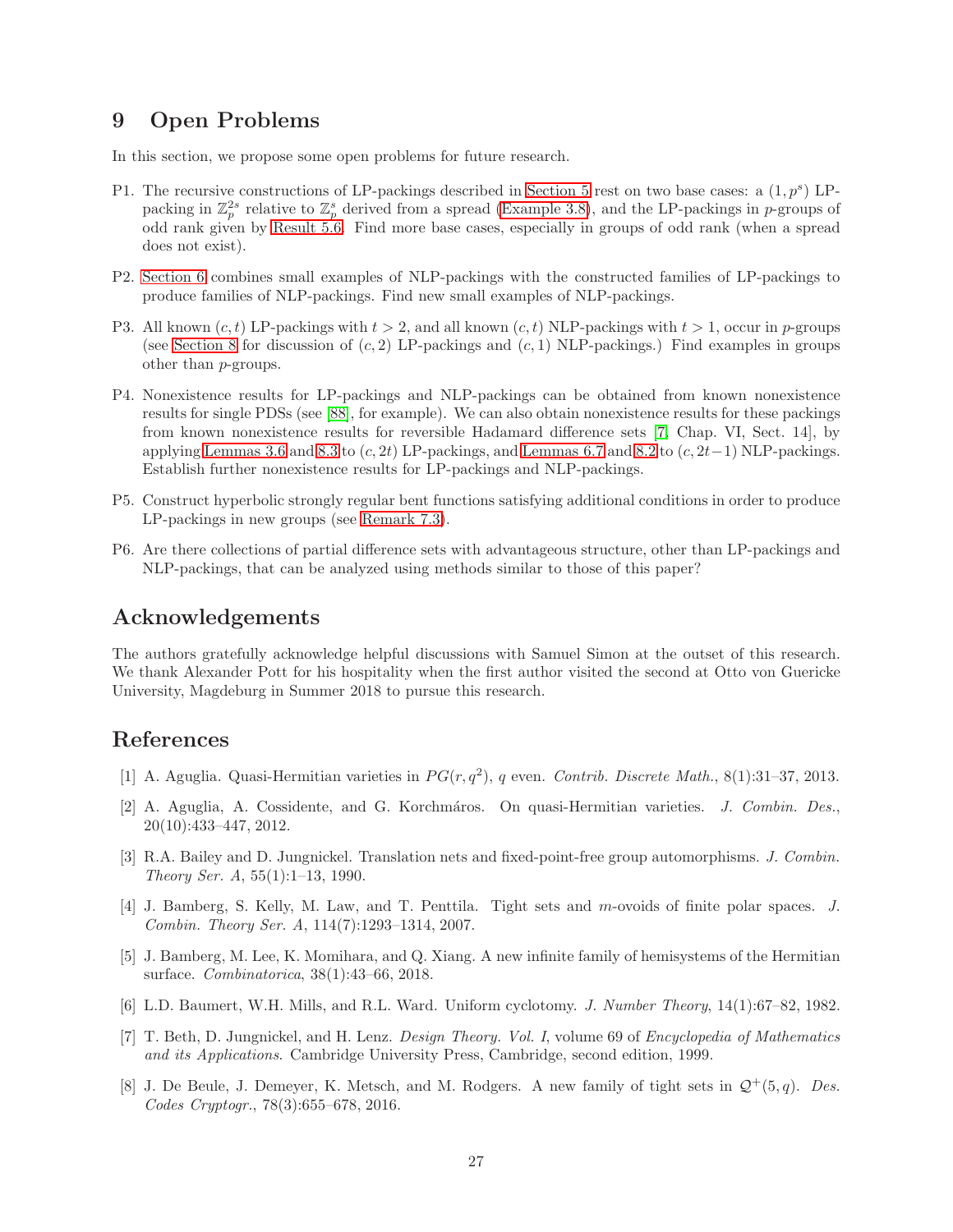- <span id="page-27-2"></span>[9] A. Blokhuis and M. Lavrauw. On two-intersection sets with respect to hyperplanes in projective spaces. J. Combin. Theory Ser. A, 99(2):377–382, 2002.
- <span id="page-27-3"></span><span id="page-27-1"></span>[10] A.E. Brouwer and H. van Maldeghem. Strongly regular graphs. Available at https://homepages.cwi.nl/ aeb/math/srg/rk3/srgw.pdf.
- [11] A.E. Brouwer, R.M. Wilson, and Q. Xiang. Cyclotomy and strongly regular graphs. J. Algebr. Comb., 10(1):25–28, 1999.
- <span id="page-27-4"></span><span id="page-27-0"></span>[12] B. De Bruyn. On some 2-tight sets of polar spaces. Ars Combin., 133:115–131, 2017.
- <span id="page-27-5"></span>[13] R. Calderbank and W.M. Kantor. The geometry of two-weight codes. Bull. London Math. Soc., 18(2):97– 122, 1986.
- <span id="page-27-6"></span>[14] C. Carlet, G. Gong, and Y. Tan. Quadratic zero-difference balanced functions, APN functions and strongly regular graphs. Des. Codes Cryptogr., 78(3):629–654, 2016.
- [15] A. Cesmelioğlu and W. Meidl. Bent and vectorial bent functions, partial difference sets, and strongly regular graphs. Adv. Math. Commun., 12(4):691–705, 2018.
- <span id="page-27-20"></span><span id="page-27-7"></span>[16] A. Cesmelioğlu, W. Meidl, and A. Pott. Generalized Maiorana-McFarland class and normality of p-ary bent functions. Finite Fields Appl., 24:105–117, 2013.
- <span id="page-27-8"></span>[17] Y.M. Chee, Y. Tan, and X.D. Zhang. Strongly regular graphs constructed from p-ary bent functions. J. Algebr. Comb., 34(2):251–266, 2011.
- [18] Y.Q. Chen and T. Feng. Abelian and non-abelian Paley type group schemes. Des. Codes Cryptogr., 68(1-3):141–154, 2013.
- <span id="page-27-9"></span>[19] Y.Q. Chen and J. Polhill. Paley type group schemes and planar Dembowski-Ostrom polynomials. Discrete Math., 311(14):1349–1364, 2011.
- <span id="page-27-10"></span>[20] Y.Q. Chen and J. Polhill. Partial difference sets and amorphic group schemes from pseudo-quadratic bent functions. J. Algebr. Comb., 37(1):11–26, 2013.
- <span id="page-27-11"></span>[21] Y.Q. Chen, D.K. Ray-Chaudhuri, and Q. Xiang. Constructions of partial difference sets and relative difference sets using Galois rings. II. J. Combin. Theory Ser. A, 76(2):179–196, 1996.
- <span id="page-27-12"></span>[22] F. De Clerck, N. Hamilton, C.M. O'Keefe, and T. Penttila. Quasi-quadrics and related structures. Australas. J. Combin., 22:151–166, 2000.
- <span id="page-27-19"></span>[23] A. Cossidente. Combinatorial structures in finite classical polar spaces. In Surveys in Combinatorics  $2017$ , volume 440 of London Math. Soc. Lecture Note Ser., pages  $204-237$ . Cambridge Univ. Press, Cambridge, 2017.
- <span id="page-27-13"></span>[24] A. Cossidente, N. Durante, G. Marino, T. Penttila, and A. Siciliano. The geometry of some two-character sets. Des. Codes Cryptogr., 46(2):231–241, 2008.
- <span id="page-27-14"></span>[25] A. Cossidente and H. Van Maldeghem. The simple exceptional group  $G_2(q)$ , q even, and two-character sets. J. Combin. Theory Ser. A, 114(5):964–969, 2007.
- <span id="page-27-15"></span>[26] A. Cossidente and G. Marino. Veronese embedding and two-character sets. Des. Codes Cryptogr., 42(1):103–107, 2007.
- <span id="page-27-17"></span><span id="page-27-16"></span>[27] A. Cossidente, G. Marino, and F. Pavese. Projective Paley sets. J. Combin. Des., 27(10):598–613, 2019.
- <span id="page-27-18"></span>[28] A. Cossidente and F. Pavese. Intriguing sets of  $W(5, q)$ , q even. J. Combin. Theory Ser. A, 127:303-313, 2014.
- [29] A. Cossidente and F. Pavese. Intriguing sets of quadrics in  $PG(5, q)$ . Adv. Geom., 17(3):339–345, 2017.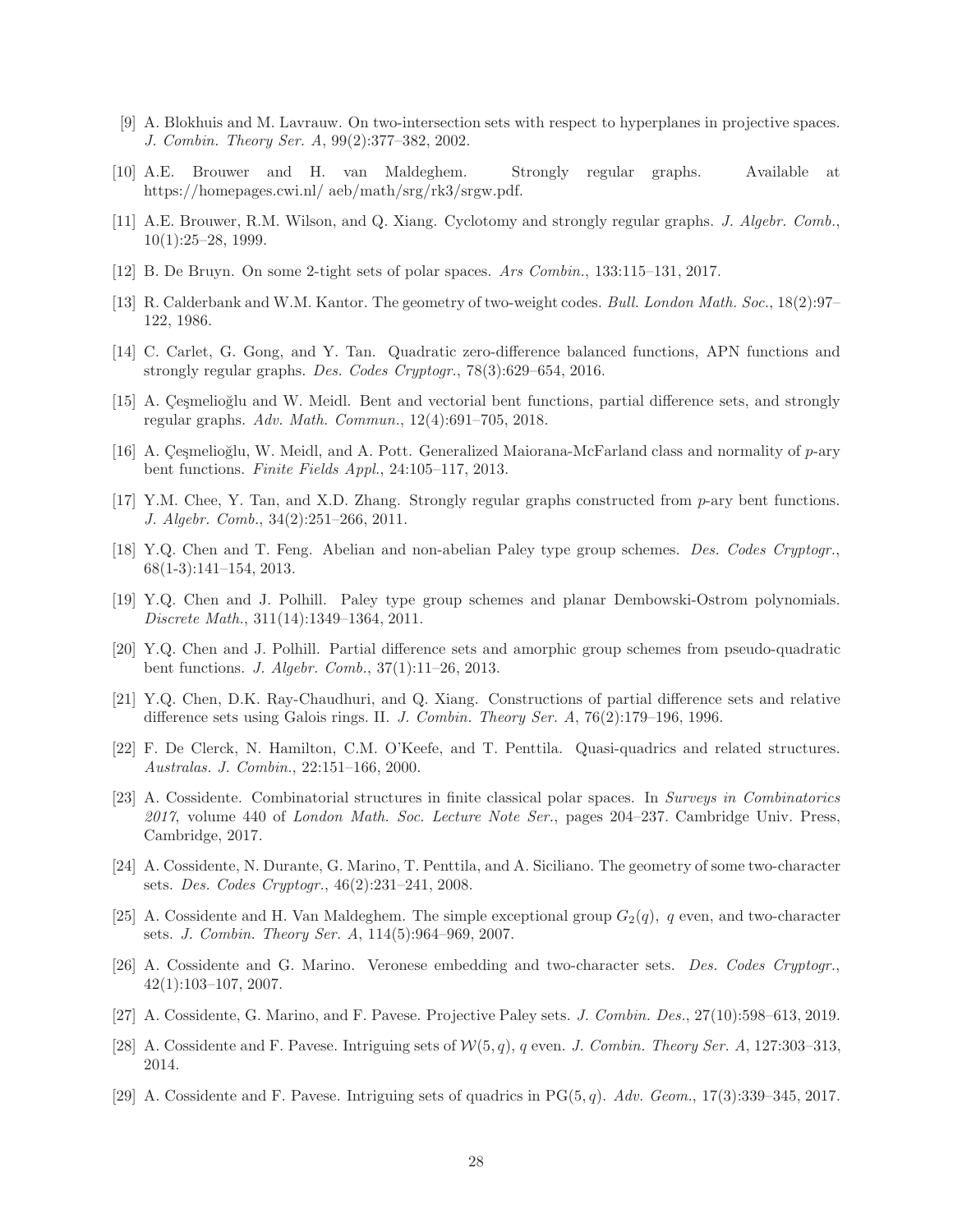- <span id="page-28-1"></span><span id="page-28-0"></span>[30] A. Cossidente and F. Pavese. On intriguing sets of finite symplectic spaces. Des. Codes Cryptogr., 86(5):1161–1174, 2018.
- <span id="page-28-2"></span>[31] A. Cossidente and T. Penttila. Two-character sets arising from gluings of orbits. Graphs Combin., 29(3):399–406, 2013.
- <span id="page-28-14"></span>[32] J.A. Davis. Partial difference sets in p-groups. Arch. Math., 63(2):103–110, 1994.
- <span id="page-28-19"></span>[33] J.A. Davis and J. Jedwab. A unifying construction for difference sets. J. Combin. Theory Ser. A, 80(1):13–78, 1997.
- [34] J.A. Davis and J. Jedwab. A unified approach to difference sets with  $gcd(v, n) > 1$ . In A. Pott et al., editors, Difference Sets, Sequences and Their Correlation Properties, volume 542 of NATO Science Series C, pages 85–112. Kluwer Academic Publishers, Dordrecht, 1999.
- <span id="page-28-20"></span>[35] J.A. Davis, W.J. Martin, and J.B. Polhill. Linking systems in nonelementary abelian groups. J. Combin. Theory Ser. A, 123(1):92–103, 2014.
- <span id="page-28-15"></span>[36] J.A. Davis and J. Polhill. Difference set constructions of DRADs and association schemes. J. Combin. Theory Ser. A, 117(5):598–605, 2010.
- <span id="page-28-4"></span><span id="page-28-3"></span>[37] J.A. Davis and Q. Xiang. A family of partial difference sets with Denniston parameters in nonelementary abelian 2-groups. European J. Combin., 21(8):981–988, 2000.
- [38] J.A. Davis and Q. Xiang. Negative Latin square type partial difference sets in nonelementary abelian 2-groups. J. London Math. Soc. (2), 70(1):125–141, 2004.
- <span id="page-28-16"></span>[39] J.A. Davis and Q. Xiang. Amorphic association schemes with negative Latin square-type graphs. Finite Fields Appl., 12(4):595–612, 2006.
- <span id="page-28-18"></span><span id="page-28-17"></span>[40] J.F. Dillon. Elementary Hadamard difference sets. Ph. D. Thesis, University of Maryland, 1974.
- [41] T. Etzion and L. Storme. Galois geometries and coding theory. Des. Codes Cryptogr., 78(1):311–350, 2016.
- <span id="page-28-5"></span>[42] T. Feng, K. Momihara, and Q. Xiang. Cameron-Liebler line classes with parameter  $x = \frac{q^2-1}{2}$ . J. Combin. Theory Ser. A, 133:307–338, 2015.
- <span id="page-28-6"></span>[43] T. Feng, K. Momihara, and Q. Xiang. Constructions of strongly regular Cayley graphs and skew Hadamard difference sets from cyclotomic classes. Combinatorica, 35(4):413–434, 2015.
- <span id="page-28-7"></span>[44] T. Feng, B. Wen, Q. Xiang, and J. Yin. Partial difference sets from quadratic forms and p-ary weakly regular bent functions. In Number Theory and Related Areas, volume 27 of Adv. Lect. Math. (ALM), pages 25–40. Int. Press, Somerville, MA, 2013.
- <span id="page-28-8"></span>[45] T. Feng and Q. Xiang. Strongly regular graphs from unions of cyclotomic classes. J. Combin. Theory Ser. B, 102(4):982–995, 2012.
- <span id="page-28-9"></span>[46] G.A. Fernández-Alcober, R. Kwashira, and L. Martínez. Cyclotomy over products of finite fields and combinatorial applications. European J. Combin., 31(6):1520–1538, 2010.
- <span id="page-28-10"></span>[47] N. Hamilton and T. Penttila. Sets of type  $(a, b)$  from subgroups of  $\Gamma L(1, p^R)$ . J. Algebr. Combin., 13(1):67–76, 2001.
- <span id="page-28-11"></span>[48] X.-D. Hou. Bent functions, partial difference sets, and quasi-Frobenius local rings. Des. Codes Cryptogr., 20(3):251–268, 2000.
- <span id="page-28-13"></span><span id="page-28-12"></span>[49] X.-D. Hou. New partial difference sets in p-groups. J. Combin. Des., 10(6):394–402, 2002.
- [50] X.-D. Hou. Rings and constructions of partial difference sets. Discrete Math., 270(1-3):149–176, 2003.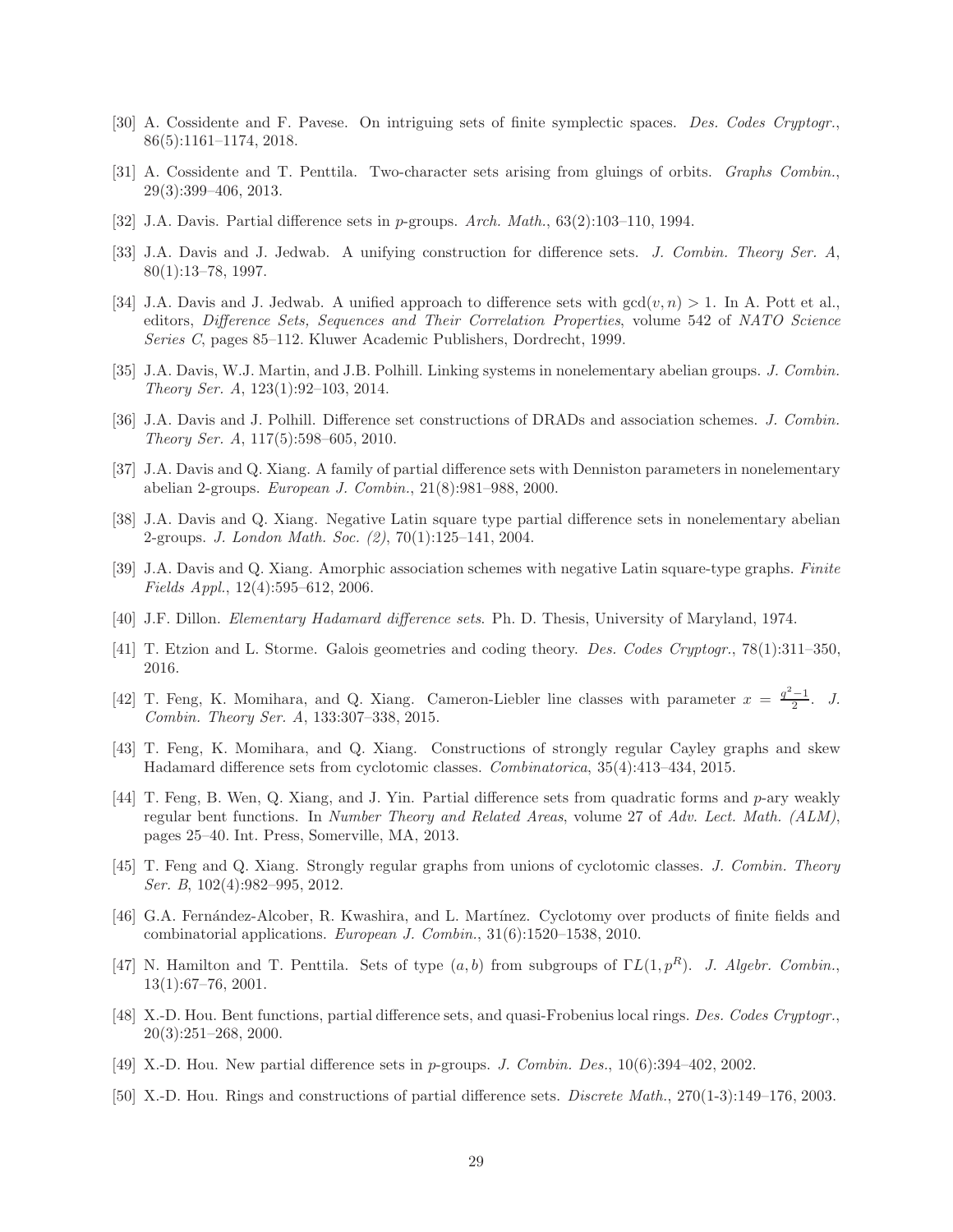- <span id="page-29-2"></span>[51] X.-D. Hou, K.H. Leung, and Q. Xiang. New partial difference sets in  $\mathbb{Z}_{p^2}^t$  and a related problem about Galois rings. Finite Fields Appl., 7(1):165–188, 2001.
- <span id="page-29-3"></span>[52] X.-D. Hou and A.A. Nechaev. A construction of finite Frobenius rings and its application to partial difference sets. J. Algebra, 309(1):1–9, 2007.
- <span id="page-29-20"></span><span id="page-29-4"></span>[53] D.R. Hughes and F.C. Piper. Projective Planes, volume 6 of Graduate Texts in Mathematics. Springer-Verlag, New York-Berlin, 1973.
- [54] S. Innamorati, M. Zannetti, and F. Zuanni. On two character  $(q^7 + q^5 + q^2 + 1)$ -sets in PG(4,  $q^2$ ). J. Geom., 106(2):287–296, 2015.
- <span id="page-29-19"></span><span id="page-29-18"></span>[55] D. Jungnickel. Existence results for translation nets, II. J. Algebra, 122(2):288–298, 1989.
- <span id="page-29-17"></span>[56] D. Jungnickel. Partial spreads over  $\mathbb{Z}_q$ . Linear Algebra Appl., 114:95-102, 1989.
- [57] K.H. Leung and S.L. Ma. Constructions of partial difference sets and relative difference sets on p-groups. Bull. Lond. Math. Soc., 22(6):533–539, 1990.
- <span id="page-29-5"></span>[58] K.H. Leung and S.L. Ma. Partial difference sets with Paley parameters. Bull. London Math. Soc., 27(6):553–564, 1995.
- <span id="page-29-6"></span><span id="page-29-1"></span>[59] K.H. Leung and S.L. Ma. A construction of partial difference sets in  $\mathbb{Z}_{p^2} \times \mathbb{Z}_{p^2} \times \cdots \times \mathbb{Z}_{p^2}$ . Des. Codes Cryptogr., 8(1-2):167–172, 1996.
- <span id="page-29-7"></span>[60] S.L. Ma. A survey of partial difference sets. Des. Codes Cryptogr., 4(3):221–261, 1994.
- <span id="page-29-8"></span>[61] M.E. Malandro and K.W. Smith. Partial difference sets in  $C_{2^n} \times C_{2^n}$ . Discrete Math., 343(4):111744, 2020.
- [62] K. Momihara. Certain strongly regular Cayley graphs on  $\mathbb{F}_{2^{2(2s+1)}}$  from cyclotomy. Finite Fields Appl., 25:280–292, 2014.
- <span id="page-29-10"></span><span id="page-29-9"></span>[63] K. Momihara. Construction of strongly regular Cayley graphs based on three-valued Gauss periods. European J. Combin., 70:232–250, 2018.
- <span id="page-29-11"></span>[64] K. Momihara. New constructions of strongly regular Cayley graphs on abelian groups, 2020. [arXiv:2005.03183v](http://arxiv.org/abs/2005.03183)3.
- [65] K. Momihara and Y. Okumura. New strongly regular decompositions of the complete graphs with prime power vertices. Finite Fields Appl., 36:63–80, 2015.
- <span id="page-29-0"></span>[66] K. Momihara, Q. Wang, and Q. Xiang. Cyclotomy, difference sets, sequences with low correlation, strongly regular graphs, and related geometric substructures. In K.-U. Schmidt and A. Winterhof, editors, Proceedings of the workshop "Pseudo-Randomness and Finite Fields", RICAM, Linz, Austria, 2018.
- <span id="page-29-12"></span>[67] K. Momihara and Q. Xiang. Lifting constructions of strongly regular Cayley graphs. Finite Fields Appl., 26:86–99, 2014.
- <span id="page-29-13"></span>[68] K. Momihara and Q. Xiang. Strongly regular Cayley graphs from partitions of subdifference sets of the Singer difference sets. Finite Fields Appl., 50:222–250, 2018.
- <span id="page-29-14"></span>[69] U. Ott. Families of cyclotomic partial difference sets from a given partial difference set. Available at researchgate.net/publication/317663576, 2016.
- <span id="page-29-15"></span>[70] U. Ott. On Jacobi sums, difference sets and partial difference sets in Galois domains. Des. Codes Cryptogr., 80(2):241–281, 2016.
- <span id="page-29-16"></span>[71] U. Ott. Some new families of partial difference sets in finite fields. J. Geom., 107(2):267–278, 2016.